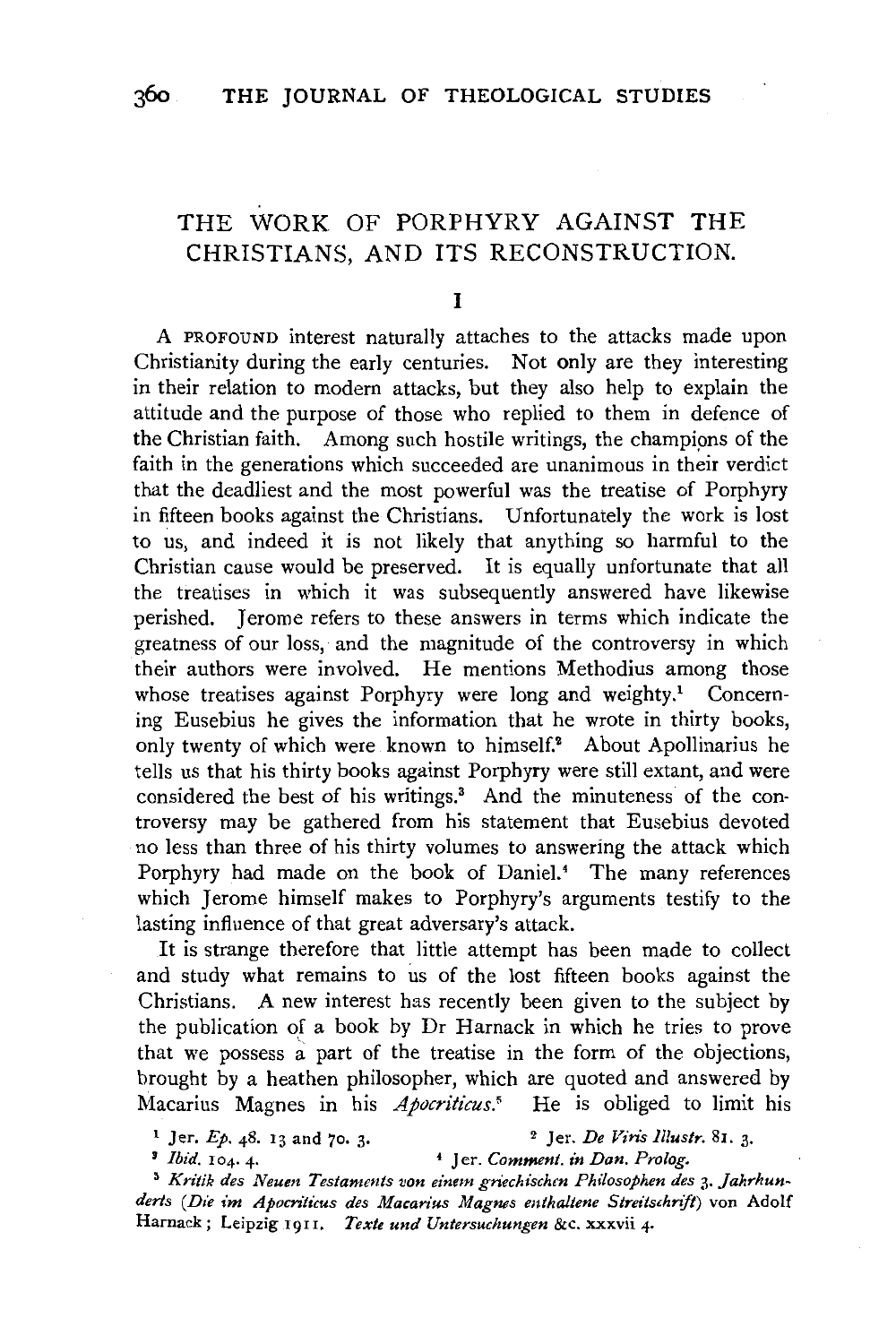conclusion by the further assumption that these objections are only excerpts from the original work, made by another writer; but he nevertheless suggests that they may be used as the basis of an edition.<sup>1</sup>

This theory, which is by no means new, for it was advanced by a Göttingen professor in the eighteenth century<sup>2</sup> and more recently approved by Wagenmann<sup>3</sup> and Neumann,<sup>4</sup> is now supported by many new arguments. If it can be accepted, it only remains for some one to collect the fragments of Porphyry and references to his arguments which are preserved in other writers, and piece them together with the fifty . objections contained in what remains to us of the *Apocritlcus,* and we shall thus advance some way in our knowledge of Porphyry's work, and may claim that we again possess a good deal of his actual language. I have attempted to do this myself, and my purpose is to set down the result.

But I must state at the outset that I have been brought to the conclusion that Dr Harnack's theory is untenable as it stands, and that in the *Apocriticus* we possess the words, not of Porphyry, but of Hierocles, who copied his arguments but not his language. If this be the case, the actual words of the opponent of Macarius Magnes cease to be of such importance, but his arguments still furnish us with much information about Porphyry's work. Dr Harnack has contented himself with reproducing the actual words and giving a rendering of them in German. It appears to me more useful simply to take the attacks which they express and fit them in as far as possible with the other references which we have to Porphyry's book.<sup>5</sup> And although we cannot thus claim to have recovered so much of his actual language, we may by this means claim to have reached what is in some sense more important, namely, the method of his attack, and the kind of weapons which he used.

I therefore propose to set out at length the quotations and references to Porphyry's book which I have collected from the writings of Eusebius, Methodius, Theodoret, Jerome, Augustine, Theophylact, and Severian of Gatala, with a few brief comments on them. The next step will be to try to reproduce as far as possible the contents of the Kaτα *Xριστιαν*ων in order, adding the arguments which are contained

<sup>1</sup> Op. *cit.* p. 144 ' Baustein für die zukünftige Ausgabe'.<br><sup>2</sup> Magnus Crusius. See Migne P. G. x pp. 134 ff. His opinions are summarized by Pitra *Spicil. Solesm.* i p. 545.<br><sup>3</sup> *Jahrbücher für Deutsche Theol.* Bd. xxiii pp. 269-314, 1878.<br><sup>4</sup> C. I. Neumann *Iuliani Imp. Libr. contra Christ. quae supersunt*, Leipzig 1880.

 $\sim$   $\sim$ 

<sup>5</sup> According to my own theory, there will be nothing difficult about the fact that the objections in the *Apocriticus* are in an order completely different from the sequence of Porphyry's book as we know it from other sources ; but it is a most serious objection to Dr Harnack's view.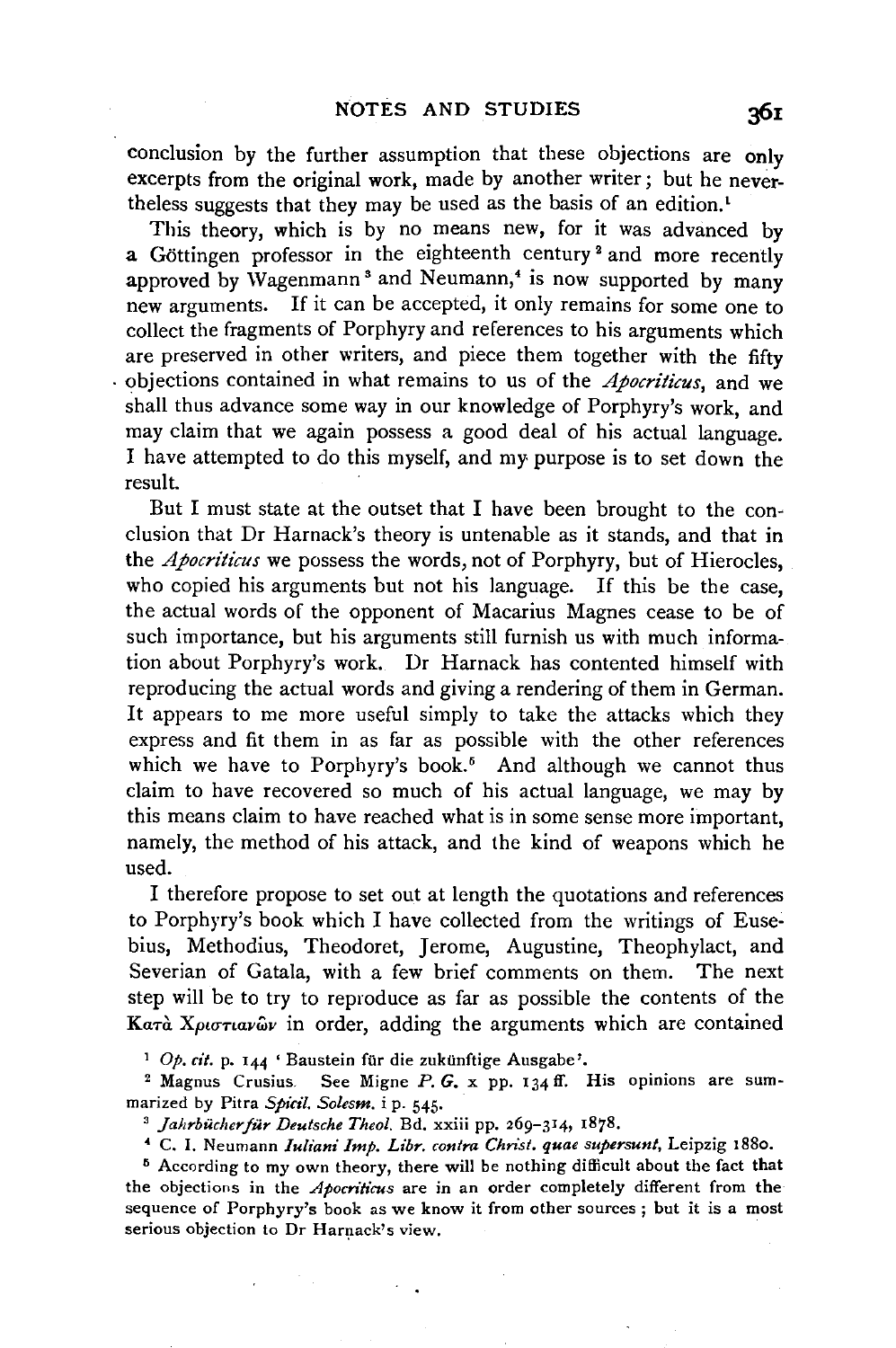in the *Apocriticus,* and probably in most cases borrowed from Porphyry. This will lead to sundry deductions in conclusion.

But this part of my subject must be postponed to a subsequent article, for I must not attempt to overthrow the theory which Dr Harnack's book was written to substantiate without a careful and detailed consideration of his arguments. And this forms in itself a matter of considerable importance. It is true that it is a disappointment if we cannot say that we have got back to the words of Porphyry himself. But it is scarcely less valuable if we find ourselves possessed of the greater part of the shorter treatise of Hierocles, an opponent of the faith of whom we otherwise know but little. It will be remembered that he was not only a Neoplatonic philosopher, but also an imperial governor, who attacked the Christians with both sword and pen at the beginning of the fourth century, and was one of the authors and instigators of the last of the persecutions. It was Duchesne who originally suggested Hierocles as the opponent of Macarius,<sup>1</sup> and I followed him in what I wrote before on the subject.<sup>2</sup> It is true that he was little more than an imitator in his literary efforts, but Porphyry himself was an imitator of Plotinus. And Hierocles, with his double rôle of philosopher and persecutor, is almost unique in the struggle between paganism and Christianity, and we are the gainers if we can feel that we know more about him.

I will first state and examine Dr Harnack's position. He does not content himself with the negative attitude of the objector in his biting attacks upon the apostles of the New Testament generally; he skilfully reconstructs from the objections the positive attitude of the man who brought them, concluding for instance from his indignation at the sad fate of Ananias and Sapphira, and of the Gadarene swine, that he was humane, and opposed to all violence.

It is an interesting argument, but it may nevertheless have its limitations, for one fears that it is not always safe to construct the morals and beliefs of an opponent of the Christian faith merely from the methods of his attack. And in this case Dr Harnack allows that much is said merely for the sake of argument ( $\delta \omega \lambda \epsilon \kappa \tau \kappa \hat{\omega}$ s). But, if used with caution, it may reveal the practical position of a Neoplatonic philosopher. The question, however, remains whether that philosopher must needs be Porphyry. The whole argument is summed up at the end of the book by means of eleven propositions, and the conclusion drawn from them is that the objector is Porphyry. I will proceed to give and briefly discuss them in order.

1 Duchesne *De Macario Magnete et scn'ptis eius.* Klincksieck. Paris 1877.

2 *J.T.S.* viii 413 (April 1907).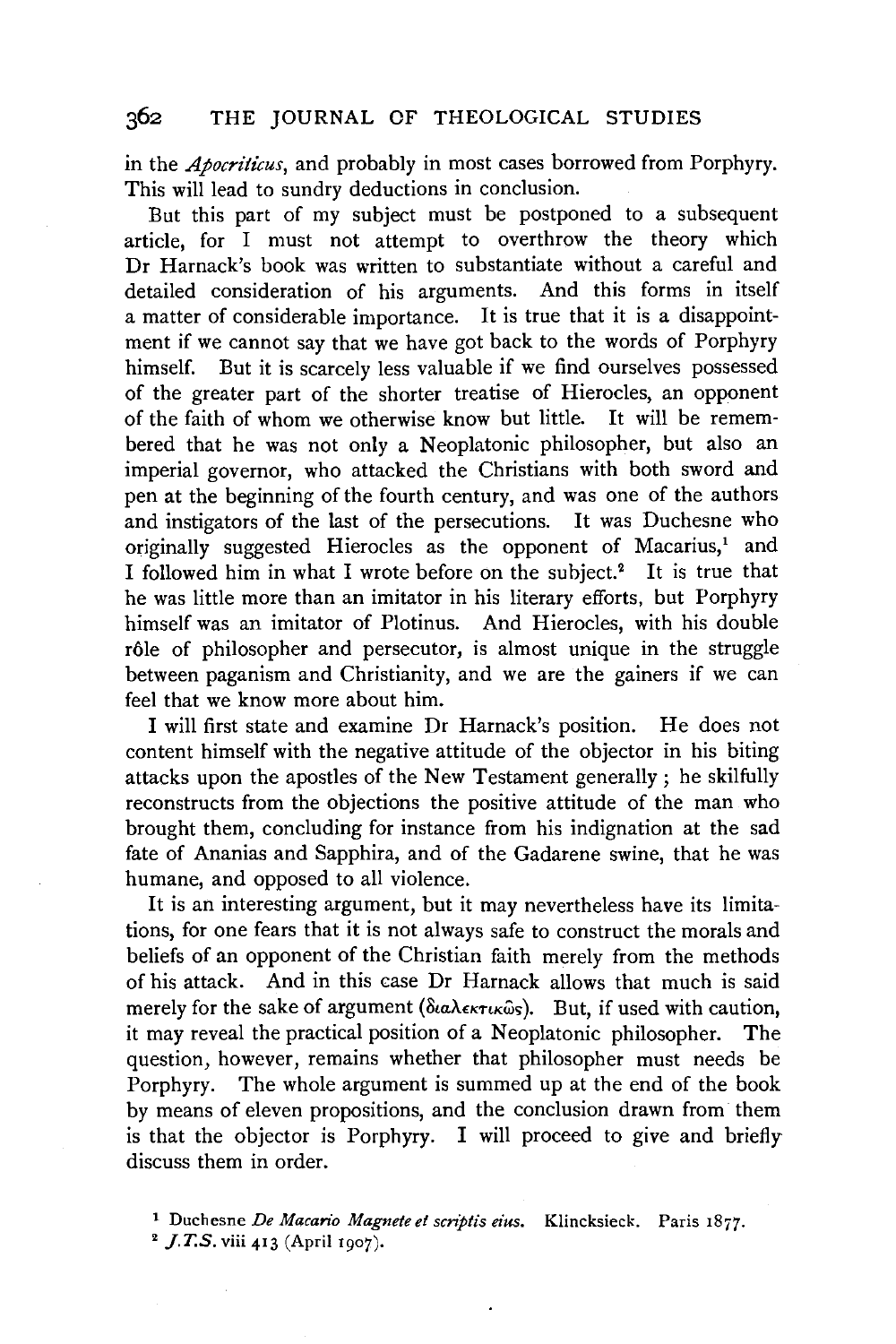The agreement with Porphyry is found by Dr Harnack in-

1. His religious philosophy.

Certainly this corresponds in general outline with Neoplatonic ideas, but there is nothing whatever in it of the nature of deep philosophy, and, if it can easily come from one who is not himself an original thinker, it may just as well belong to Hierocles as to Porphyry.

2. His humane disposition and dislike of all violence.

This is certainly a point, but Dr Harnack himself greatly weakens his argument by what he says elsewhere. For he shews that it does not follow that, because the philosopher objected to violence and had a humane and moral feeling with regard to such things as martyrdom, he was therefore a Christian ; and then he adds that *many other*  heathen were affected in the same way.<sup>1</sup>

3· His belief in a heaven and an earth which will not pass away, in a God who is omnipotent and unchangeable, and in the lower gods, or demons.

But such beliefs were not peculiar to Porphyry, nor even to the Neoplatonic School.

4· His favourable disposition towards Judaism and the Old Testament, as opposed to Christian lawlessness.

Even if this points to Porphyry, a study of the passages which suggest such a disposition leaves us doubtful whether Judaism was meant to be more than an engine in the attack upon Christianity. But how did Porphyry favour Judaism?

5· The time that he wrote corresponds with the writing of Porphyry's great work against the Christians.

But the work of Porphyry against the Christians was written *c.* A.D. 270, and there are several indications in the words of the opponent of Macarius that he is writing a little later. Not only does the latter go back to Hadrian in order to give an instance of a  $\mu \omega \omega \hat{\mu} \gamma \gamma s$ ,<sup>2</sup> but in speaking of his own ay he says  $\pi$ o. $\lambda \lambda$ ol  $\tilde{d}\rho$ *xovou*  $\tau$ ov  $\kappa$ όσμον,<sup>3</sup> which is explained at once if we refer it to the fourfold division of the empire. But this took place in the reign of Diocletian, some twenty years after Porphyry's book was written.

Again, reference is made to the great size of the Christian churches *(p.tpm5p.£YOL TOS KaTatTKWOS TWV vawv, p.€y{urovs OtKOV<; oiKo8op.ovutv)!*  Eusebius describes the substitution of large churches for small ones  $\frac{dv\lambda}{dt}$  $\pi \omega \sigma \omega s$   $\tau \omega s$   $\pi \omega \omega s$  just before the outbreak of the persecution in A.D. 303. But could it be said at a date more than thirty years before it ?

<sup>1</sup>Op. *cit.* p. 98 n. I 'Aber so waren nachweisbar auch viele andere Heiden gesinnt'.

<sup>2</sup> *Apocr.* iv 26, p. 212, 1. 8. <sup>3</sup> *lb.* ii 15, p. 24. <sup>4</sup> *lb.* iv 21, p. 201, 1. 5.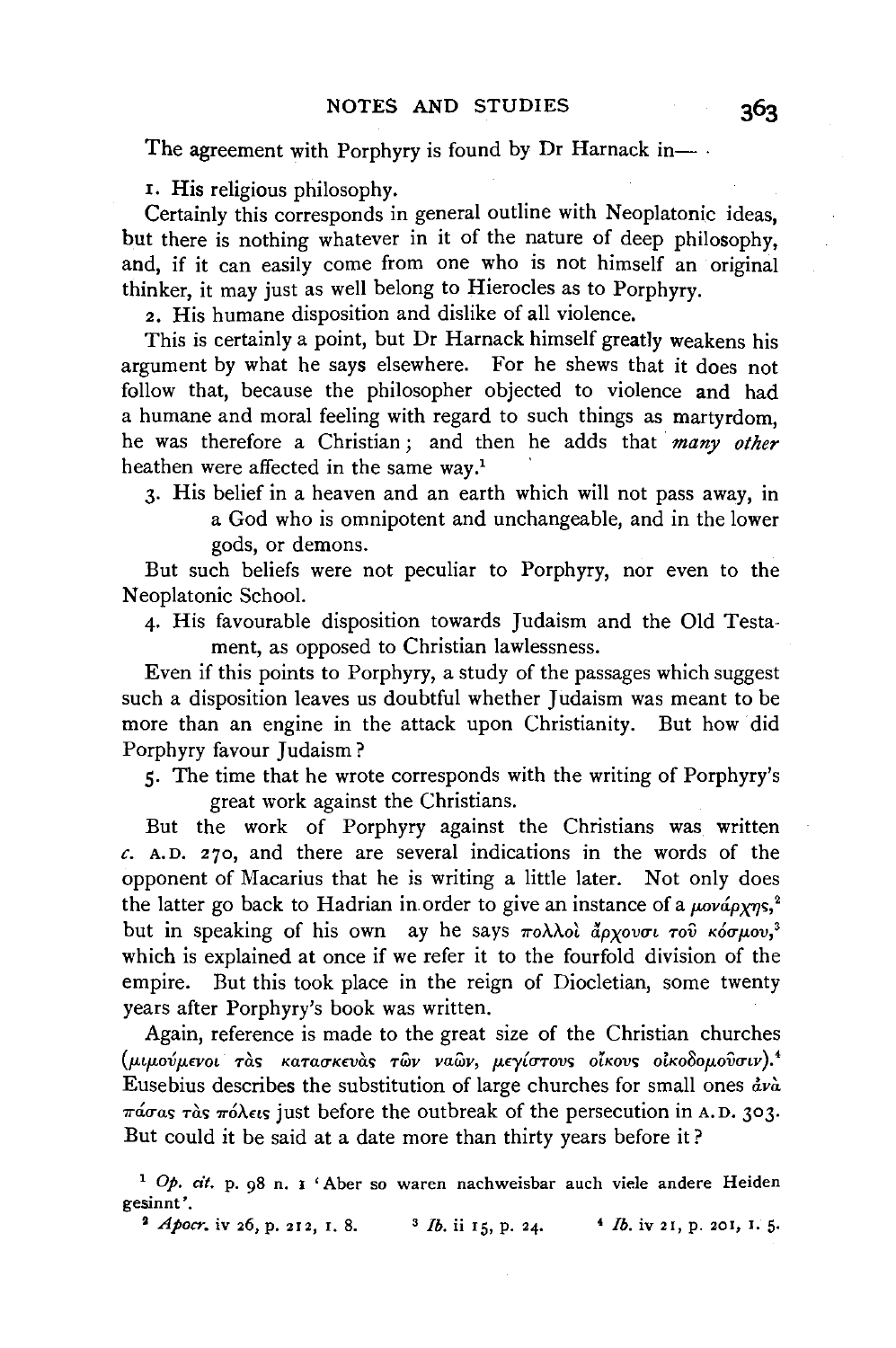#### 364 THE JOURNAL OF THEOLOGICAL STUDIES

6. His being a Greek, and yet knowing the local traditions of the Roman Church,! evidently as the result of residence there.

This certainly suits well with Porphyry, who joined Plotinus in Rome in A. D. 263, and wrote his treatise in Sicily. But a somewhat similar apparent linking of East and West occurs also in Macarius himself. He likewise displays a knowledge of local Roman traditions,<sup>2</sup> and yet Dr Harnack definitely decides that he was of Asia Minor.<sup>3</sup> We may add that he does not explain why a Christian of Asia Minor should so emphatically point his opponent to Christian communities further East.<sup>4</sup> A reasonable solution would be that the opponent was himself connected with that part of the world. But though this would be exactly true of Hierocles, a Roman official who was moved from Palmyra to Bithynia, it does not suit with Porphyry, who soon removed westwards from Tyre and pursued his studies at Athens.

7· His use of a Western text and canon of the New Testament.

But this may be equally true of one who followed Porphyry and took the same passages of Scripture as the object of his attack.

8. His method of overthrowing the Church by shewing the inconsistencies of the Evangelists and Apostles.

But this was exactly the method that the Neoplatonic school seem to have adopted, and Lactantius, in a passage to which we must refer again, describes Hierocles as trying to overthrow scripture 'tanquam sibi esset tota contraria ; nam quaedam capita, quae repugnare sibi videbantur, exposuit '.<sup>5</sup> And indeed Dr Harnack himself allows this in speaking of the work of Eusebius against Hierocles, saying of such contradictions 'findet sich bekanntlich bei Porphyrius, sie findet sich auch bei Hierocles '.6

9· His method of controversy, his learning and penetration.

In any case the method of Porphyry must have been the result of his being an enthusiastic disciple of Plotinus. But the extraordinary skill with which the objector marshals his attacks on Christianity suggests the clever use of existing philosophic arguments, combined with a full knowledge of the Christian writings, more than the actual language of one who was himself an abstruse thinker and profound philosopher. The method could therefore equally well be that of some other and shallower thinker who followed Plotinus. This fact is supported by Dr Harnack's own admission, to which we shall come presently, that in any case the work with which Macarius dealt was an abridged and popularized form of Porphyry's book, edited by some other man.7

<sup>1</sup> See *Apocr.* ii 22, p. 102, r. II.

<sup>&</sup>lt;sup>2</sup> *Apocr.* iv 15. See also *D*, *C*. *B*. Art. 'Linus' vol. iii p. 728.<br>
<sup>3</sup> *Op.* cit. p. 16.<br>
<sup>5</sup> Lact. *Div. Instit.* v 2.<br>
<sup>6</sup> *Op. cit.* p. 112.<br>
<sup>7</sup> *Op. cit.* p. 141 sq.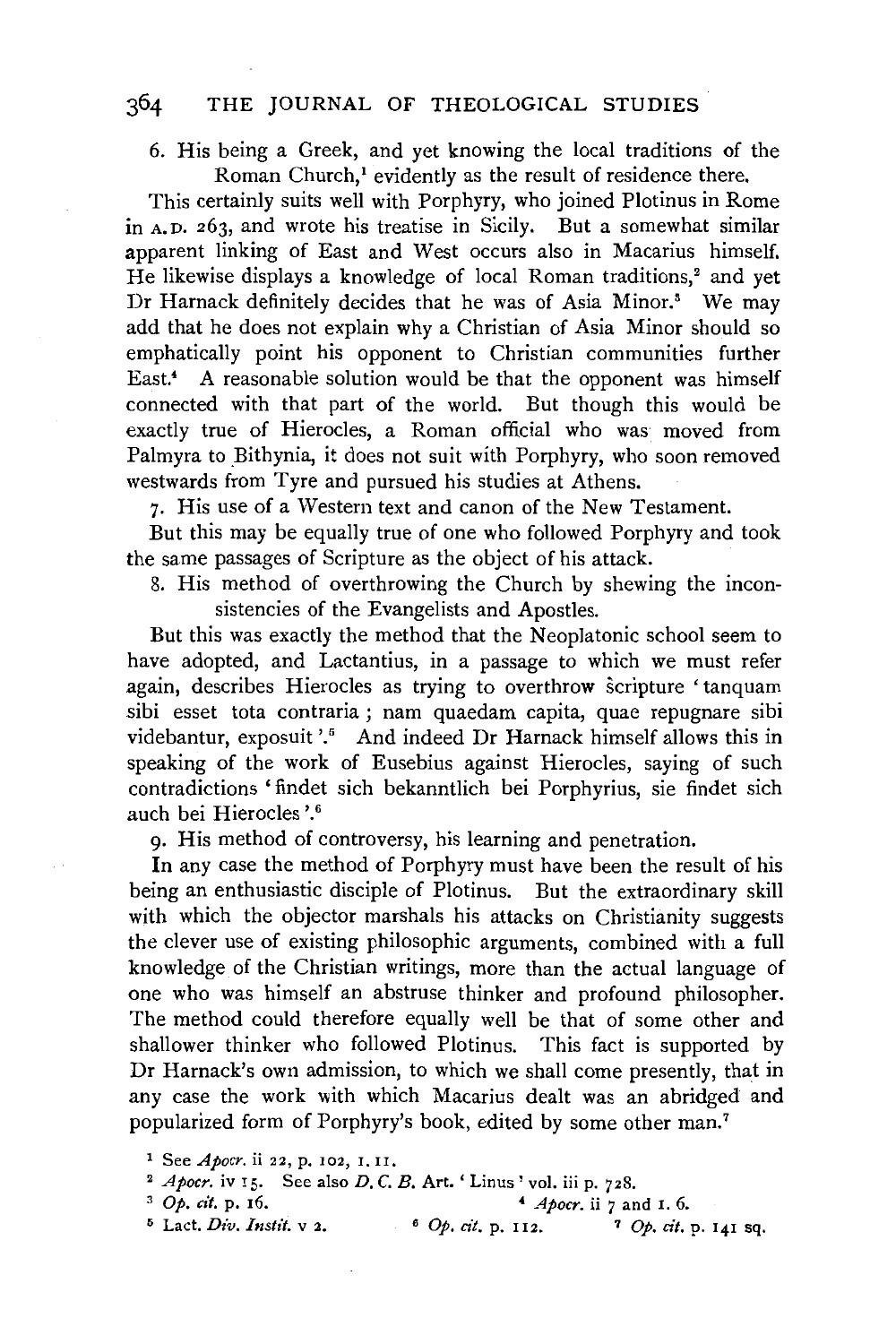10. The identity of his polemic with that of Porphyry is shewn in many concrete instances throughout the work.

At the risk of being wearisome, it will be necessary to consider these detailed instances one by one, for this is naturally where the real weight of the argument lies. . I venture to think that only one or two of them are of real importance in pointing to the work as being the individual words of Porphyry; the rest only prove conclusively that it comes from one of the same school of thought. In the cases where I refrain from comment, the reason is either that they do not seem sufficiently important, or that the point has already been dealt with above.

*Apocr.* ii 7 and 10. Greek philosophy as seen in Porphyry could not bear Christ's words, 'not peace, but a sword', nor His hard treatment of the father of the lunatic boy, and of the multitude.

ii  $I_2$  and  $I_3$ . In the discrepancies in the account of Christ's death, the blame is laid, not on Him, but on His disciples. Dr Harnack's final proposition of the eleven which we are considering is to the effect that there is throughout a remarkable absence of attack on the Founder of Christianity Himself, which well accords with the attitude of Porphyry. Of this we must speak later, but it is sufficient to say concerning this particular passage that, after referring to Porphyry, Dr Harnack in the same breath strangely quotes a parallel from Hierocles.<sup>1</sup>

ii 13. The reading *ώνείδισας* in Mark xv 34 shews the use of a Western text (but *v. sub* 7 *supra).* 

ii 14. Christians are said to be punished as  $\mu\acute{v}\theta\omega\varsigma\ d\lambda\lambda\circ\kappa\acute{o}\tau\omega\varsigma$  $\frac{\partial \nu}{\partial \theta}$   $\frac{\partial \nu}{\partial \theta}$  and in Porph. *ap*. Euseb. *H.E.* vi 19. 7 occurs the phrase  $\delta\theta$ *v* $\epsilon$ *iot*  $\mu\hat{\nu}\theta$ *ot*, the same word  $\delta\theta$ *v* $\epsilon\hat{\iota}$ *os* being found in another of the objections (*Apocr.* iii 31).

It is true that  $\partial \theta$ veios is not a very common word, but in the passage referred to it is applied, not to a thing but to a person, St Paul being called  $\partial \theta$ *v* $\partial \cos \kappa \alpha$   $\partial \theta$ *x* $\partial \delta \mu \partial \sigma$ .

ii r6. The devil is defended in a way which suggests a believer in demons.

But even if the personification of evil be identified with Porphyry's lesser gods, is this defence to be taken seriously as more than a weapon of argument? And did not every one believe in demons ?

iii I. In contrast with Christ's allowing Himself to be seized and crucified, is mentioned the case of Apollonius of Tyana, who disappeared from Domitian's judgement seat.

It is quite true that Porphyry used Apollonius by way of contrast with Christ, but Dr Harnack himself allows that the verbal parallel is with Hierocles, whose remaining fragment must be studied at length later on.<sup>2</sup>

1 Op. *cit.* p. II 2. 2 Op. *cit.* p. II4.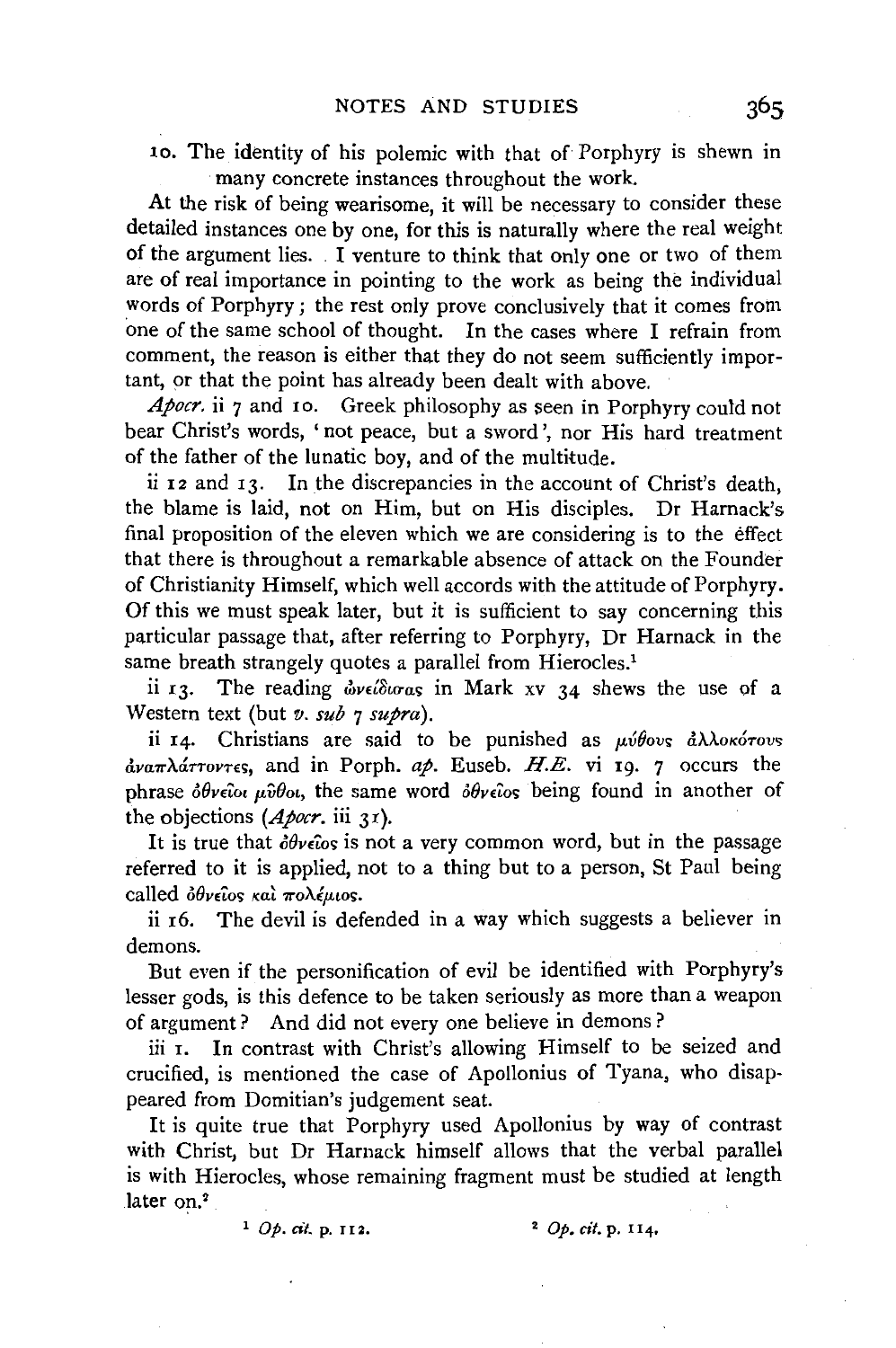### 366 THE JOURNAL OF THEOLOGICAL STUDIES

iii 3. The great antiquity of Moses is conceded, as it was by Porphyry; but as this very point was made an objection to the theory of his authorship by Geffcken,<sup>1</sup> it is too disputed to be of weight.

Geffcken is here following Schrader, and he adduces the statement which is afterwards refuted by Macarius, that the books of Moses were written by Ezra, 1180 years after Moses lived.<sup>2</sup> This does not agree with the place which Porphyry assigns to the age of Moses in the words quoted from him in Euseb. *Praep.* x g, 12.

iii  $4$ . The destruction of the swine is objected to, and a high morality such as Porphyry possessed is revealed by the saying that the 'unsaved become the accusers of the saved'.

iii  $5$ . The saying that the kingdom is for the poor must be by some poor woman, and not by Christ, εί γε τον της άληθείας παρεδίδου κανόνα. Such an attitude of uncertainty with regard to Christ is thought to be like that of Porphyry (v. sub II below).

iii 6 (and 4). The objection to the evangelists' description of the lake as if it were a sea, is one that we know to have been made by Porphyry, for we are told (Jerome *Quaest. in Genes.* 1, 10) 'Frustra Porphyrius evangelistas . . . pro lacu Genezareth Mare appellasse calumniatur '.

This is the first parallel of real importance, but it will be shewn later on not to be a verbal one, and it proves no more than that Porphyry's arguments were being copied, which is my own contention.

The occurrence of the words in this passage  $\epsilon$ γνώκαμεν σκηνήν *σεσοφισμένην είναι τὸ εὐαγγέλιον* is taken as shewing that the author had once been a Christian. But others who attacked the faith besides Porphyry were perverts from it, such as Theotecnus, the reputed author of the *Acta Pilati*, and it was Hierocles's knowledge (cf. έγνώκαμεν) of the Scriptures which made Lactantius suggest that he also had been a Christian.

iii 15. The statement about cannibalism is said to correspond with the ideas of Porphyry, but (as in iii 3) Geffcken's objection makes the point too uncertain to form an argument.

The objection brought by the philosopher to the allegorical sense of eating Christ's flesh is thought to correspond with Porphyry's attitude in the third book of his treatise, in blaming Origen for applying allegory to such things as Jewish and Christian myths (Euseb. *HE.* vi rg). But Geffcken *(loc. cit.)* notes the mild language in which Macarius's opponent excuses such human feasts as that of Thyestes, and the action of the Potidaeatae, who were forced to it by necessity ; whereas

<sup>1</sup> J. Geffcken *Zweigriechische Apologelen.* Leipzig 1907, p. 302 n. r. 2 *Apocr.* iii 3 and Io.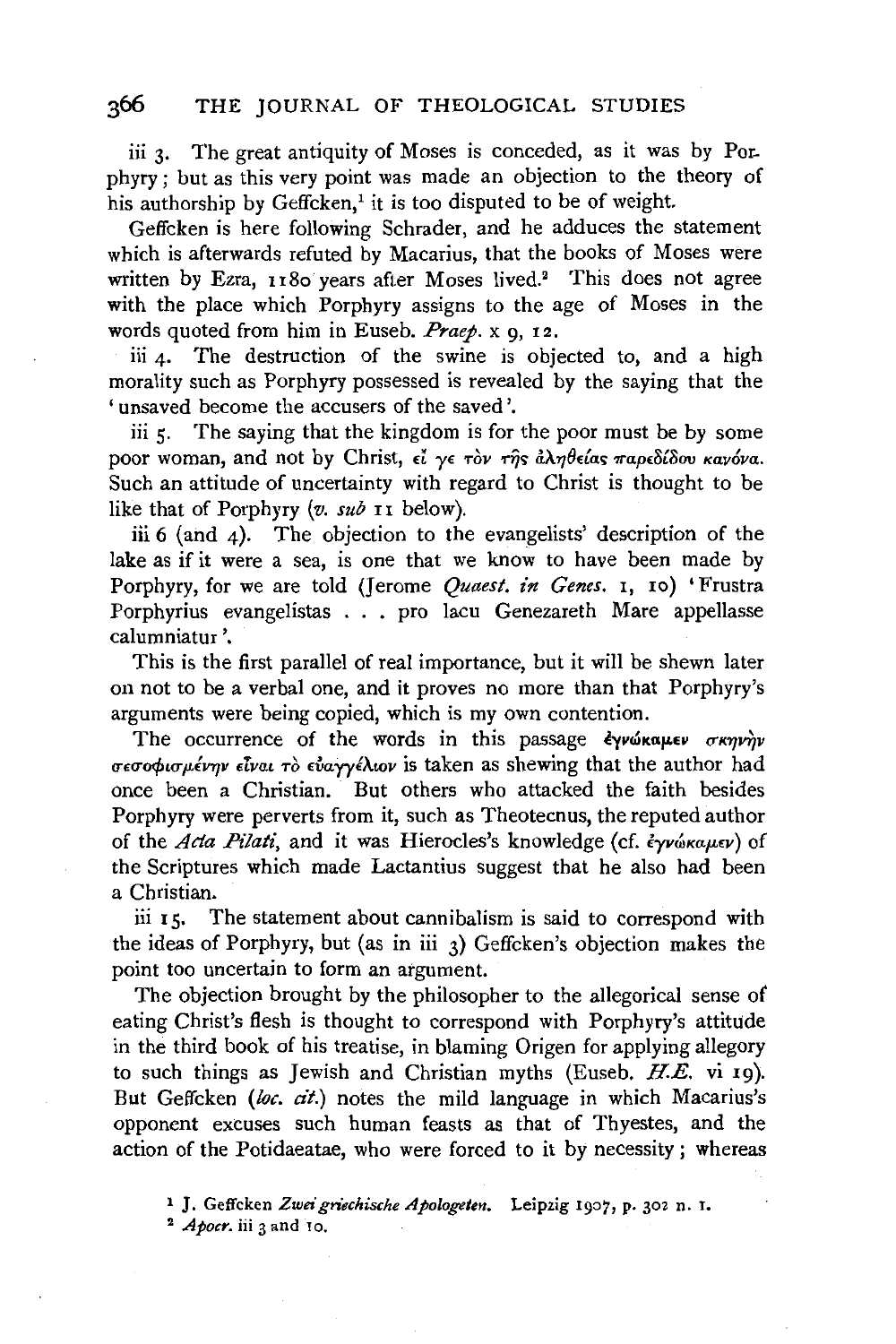Porphyry, in his *II<sub>Epl</sub>* 'A $\pi$ oxis  $\Psi$ vxωv, stigmatizes the Bassari as cannibals/ and holds up the Massagetae and Derbikes to reprobation.'

iii 16, 17. The weakness of Christians is contrasted with the sayings and precepts of Christ, suggesting again that they and not He were the chief objects of attack.

iii 19. Christ first calls Peter 'Satan' and then blesses him. Such inconsistency is an instance of a form of attack used by Porphyry, for we are told 'Latrat Porphyrius, inconstantiae ac mutationis Iesus accusat' (Jer. *adv. Pelag.* ii 17). This is again a point of contact, but it establishes no more than iii 6 above.

The abuse of Peter in this same passage in the *Apocriticus* is indicated as another link with Porphyry (Jer.  $E_p$ . 112. 6), but this argument may be used as well concerning Hierocles, and I shall have more to say concerning it later on.

iii 21. Peter is accused of having wrongfully put to death Ananias and Sapphira. There is a plain reference to this in the statement 'Apostol us Petrus nequaquam Ananiae et Sapphirae imprecatur mortem, ut stultus Porphyrius calumniatur' (Jer.  $E_p$ , 130. 14). But as a matter of fact in iii 2 r there is no suggestion of ' imprecatur mortem ', and a careful study suggests that the opponent of Macarius combined and somewhat confused Porphyry's arguments about St Peter.<sup>8</sup>

iii 22. On the subject of St Peter's escape from prison, the statement that he only lived a few months in Rome, which is apparently a local tradition, suits well with Porphyry's sojourn in that city.

iii 30. The attack on St Paul begins with a condemnation of his attitude towards the law, which suggests an author who favoured Judaism (v. *sub* 4 *supra).* 

iii 32. The philosopher is indignant with St Paul for saying 'Doth God take care of oxen?', and his own care for oxen is to be compared with that of Porphyry in his treatise *De Abstinentia* ii 31. But surely the author of that strange work would have spoken far more strongly than by simply proving from Scripture that God's interest extends even to the fish, and therefore must certainly include the oxen.

iv 7. Christ's words about heaven and earth passing away &c. contradict Moses and the prophets. This relative acceptance of the Old Testament is said to be natural 'in a Neoplatonic philosopher, especially in Porphyry'.' True, but not *only* in Porphyry.

iv 10. On the subject of our Lord's words.about calling the sick and

<sup>1</sup> Op. cit. ii 8.<br><sup>2</sup> Ib. iv 21 (καταθύουσιν καὶ ἐσθίονται τῶν φιλτάτων τοὺs **γε**γηρακύταs).

3 v. *infra* p. 36. Geffcken *(op. cit.* p. 301 n. 2) notes that the opponent of Macarius does not here call the apostles sorcerers, as Porphyry does.

• Harnack *op. cit.* p. 124.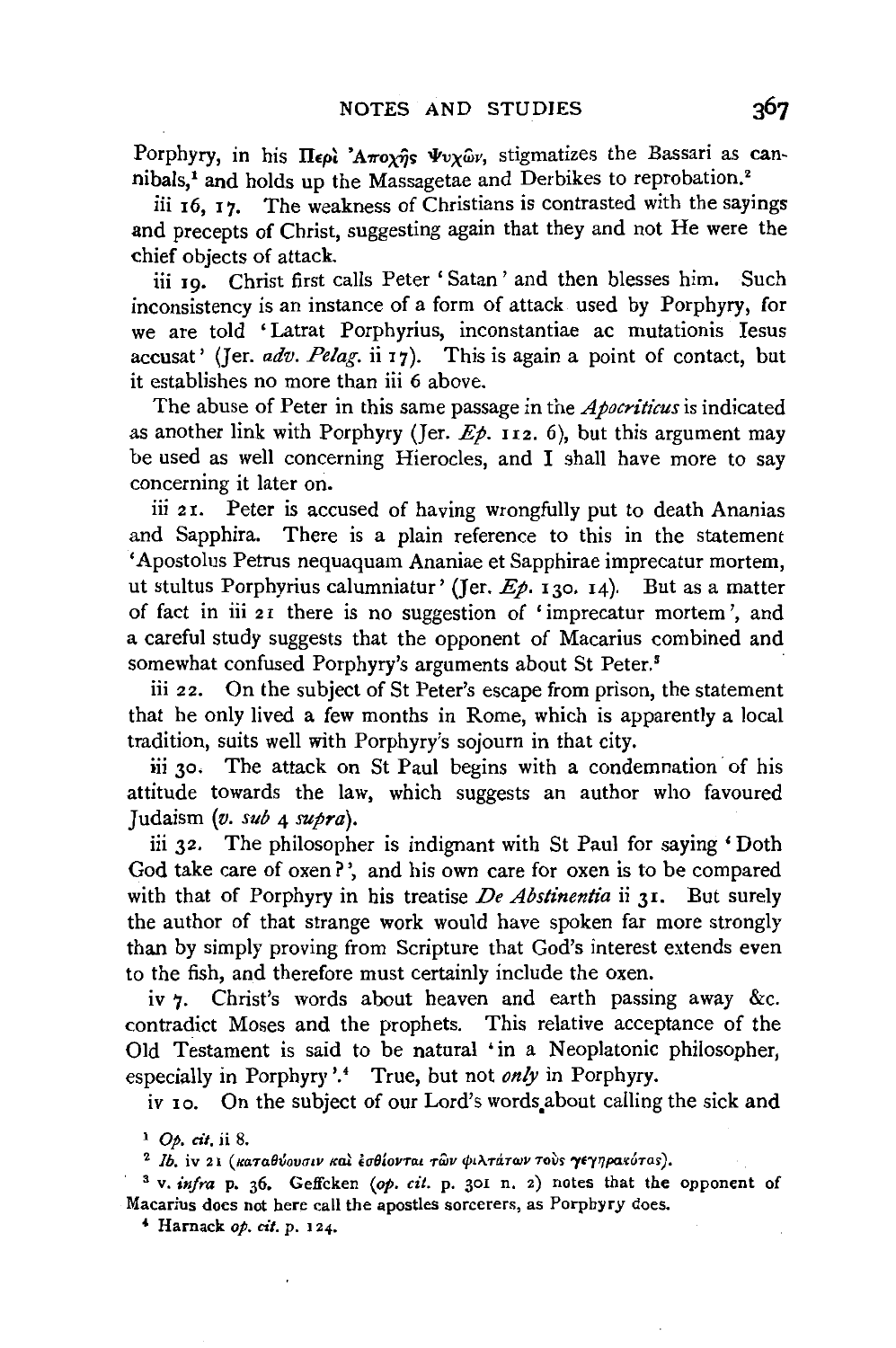not the whole, the philosopher asks why Christ did not come to call them sooner, for there were 'sick' among our ancestors. In both Jerome and Augustine Porphyry is represented as asking' Why did not Christ come sooner?'. But the pass agein Augustine suggests· that the argument of Porphyry in his Karà XpurTuavwar was a prominent one, much longer in form, and not a side issue with regard to the 'sick'. The words there quoted do not correspond with those of iv 10, viz. 'Si Christus se salutis viam dicit, gratiam et veritatem, in seque solo ponit animis sibi credentibus reditum, quid egerunt tot saeculorum homines ante Christum?'<sup>1</sup> One can well understand how one who borrowed arguments from Porphyry would utilize his predecessor's question in a shorter form as *part* of his attack on one of the sayings of Christ.

iv 19. For the relative acceptance of the law, *v. sub* iv 7 *supra.* 

iv 20. If the supreme God is called a monarch, it must mean that there are other gods for Him to rule over.

This is certainly quite in accord with Porphyry, but not with him only.

iv 21. The doctrine of angels is used by the objector as a proof of polytheism, and the first in the list of gods is Athene-Minerva (suggesting a link with Rome). Also the objection to churches because 'the Lord hears everywhere' is quite in the spirit of Porphyry.

iv 22. It is a purer idea that the gods live in statues than that Christ lived in Mary's womb. Porphyry's Epistle *ad Marcel/am* ch. r 7 f is quoted as akin to this and to iv 21, but the connexion is not very obvious.2

*iv* 24. It is urged against the Resurrection that it is impossible for bodies to be restored which have been once destroyed. Aug.  $E\rho$ . 102. 2 is cited as shewing that this argument was in Porphyry. But this is another case where Geffcken has used the opposite argument.<sup>8</sup> and it is therefore too uncertain to build a proof upon. And again the connexion is not a verbal one.

It will be seen that among some two dozen instances of likeness as given above, the great majority do no more than suggest a connexion with the school to which Porphyry belonged. Others suggest such circumstances (e. g. the connexion with Rome) as may well accord with what we know of Porphyry. Only some seven or eight contain

<sup>&</sup>lt;sup>1</sup> Aug. *Sex Quaestiones c. Paganos* ii, Migne 23 p. 373 (*Ep. ad Deograt.*).

<sup>2</sup> Harnack *op. cit.* p. 126 n. 1.

<sup>3</sup> Geffcken *op. cit.* p. 303 n. He speaks of Porphyry's clever treatment of the resurrection, and then notes that Macarius's opponent brings again the well. worn objection to it which Porphyry seems to have avoided, viz. that the bodies of the dead may be eaten by beasts &c.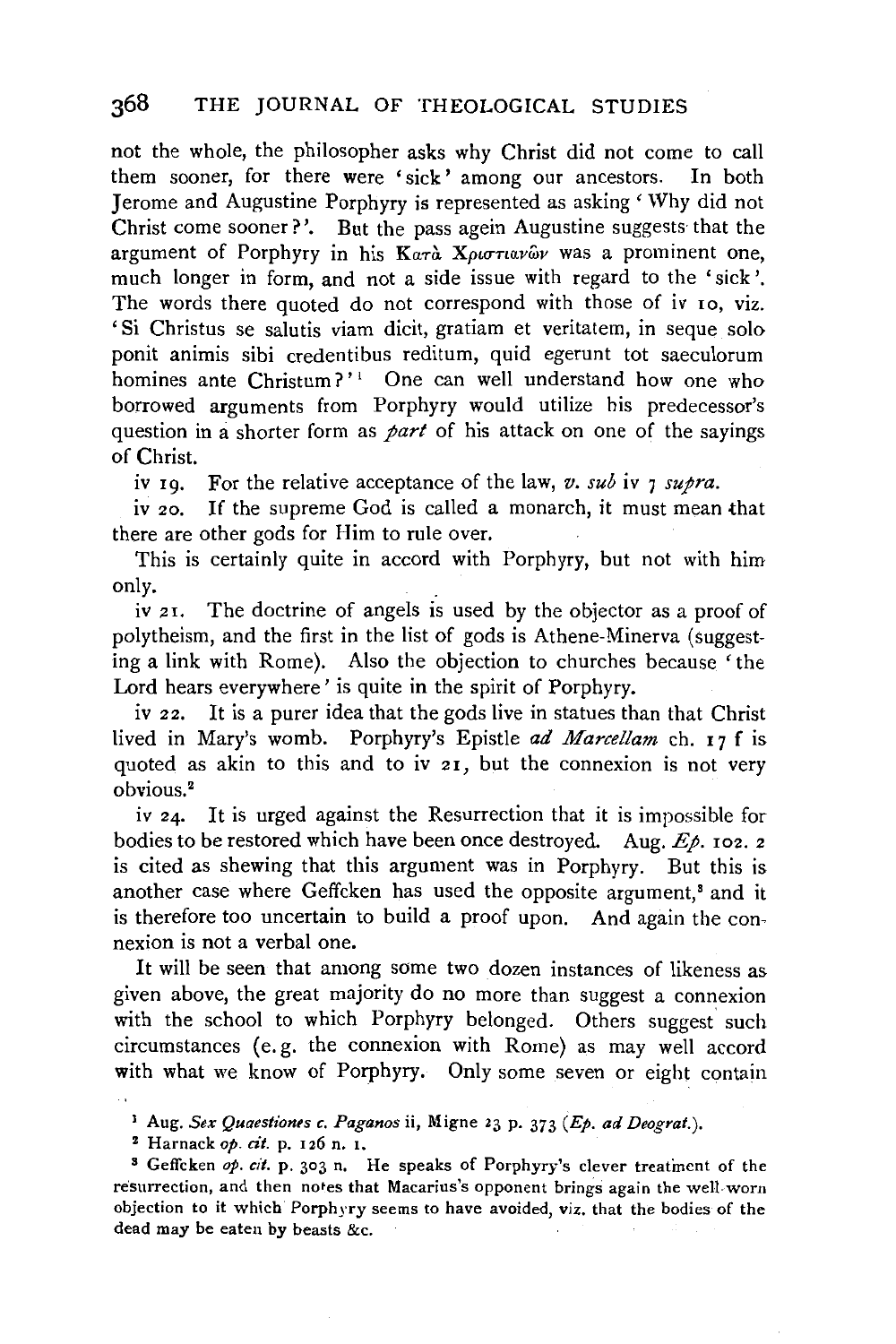any individual link of a detailed or verbal kind, and none of them is convincing by itself. They lose most of their force if it can be shewn, first, that similar parallels are to be found in the case of another kindred writer who followed him, and secondly, that many of them can be used to support *his* authorship as well as Porphyry's. This is what I intend to try and shew; but first we must return to the final argument among Dr Harnack's eleven propositions, for we have not yet dealt with it.

rr. The author seems once to have been near Christianity, and then to have left it, a fact which is affirmed of Porphyry by Socrates and Augustine.

Allusion has already been made to the fact that he attacks Christianity rather than its Founder, and speaks from a remarkably intimate knowledge of the Scriptures. Also Dr Harnack traces a tone of bitter regret in the saying that it is no use flying to Jesus (our *dorpalies Toute προσφεύγειν και σώζεσθαι Apocr.* iii 4), and considers that the tense of  $\frac{2}{\gamma}$ *νώκαμεν* (in iii 4) shews that he has found out later the falsity of the gospels he once believed in.<sup>1</sup> I must confess that these passages do not appear to me to convey so much. It seems that the Christian sympathies of the objector have been exaggerated, and I would urge the consideration of two things on the other side.

(a) The author's 'hidden high esteem for Jesus' (er hat fiir Jesus eine verborgene Hochschätzung übrig)<sup>2</sup> is not merely limited by some startling exceptions, such as when he charges Him with being either drunk or dreaming when He said certain words.<sup>3</sup> It seems to have been forgotten that we are dealing with a mutilated work. The whole of Book I is lost, and Book II attacks certain sayings of Jesus before proceeding to attack the inconsistencies of the Evangelists &c. The only clue to the contents of Book I lies in the fragment of chapter vi once quoted by Nicephorus,<sup>4</sup> which treats of the miracle of the woman with an issue of blood. This suggests that the author began by attacking the *deeds* of Christ. In the case of His words it was possible for Christians to misunderstand them, but in dealing with His actions the natural object of attack is the Doer, and there is nothing to shew that the first book did not consist of attacks on the Founder of Christianity Himself. This is the more likely, in that in the later books *some* of His deeds are attacked along with the sayings, the chief blame going to the disciples or evangelists.<sup>5</sup> This perhaps suggests that at the beginning of his work the objector attacked Christ Himself through His deeds. Never in the history of anti-Christian polemic has the abuse of the

VOL. XV. Bb

<sup>&</sup>lt;sup>1</sup> Harnack *op. cit.* p. 137. <sup>2</sup> *Op. cit.* p. 137. <sup>3</sup> *Apocr.* iii 19. ' Nicephori *Antirrhetica* in *Spicil. Solesm.* i p. 332.  $6$  e.g. *Apocr*. iii 4 and 6.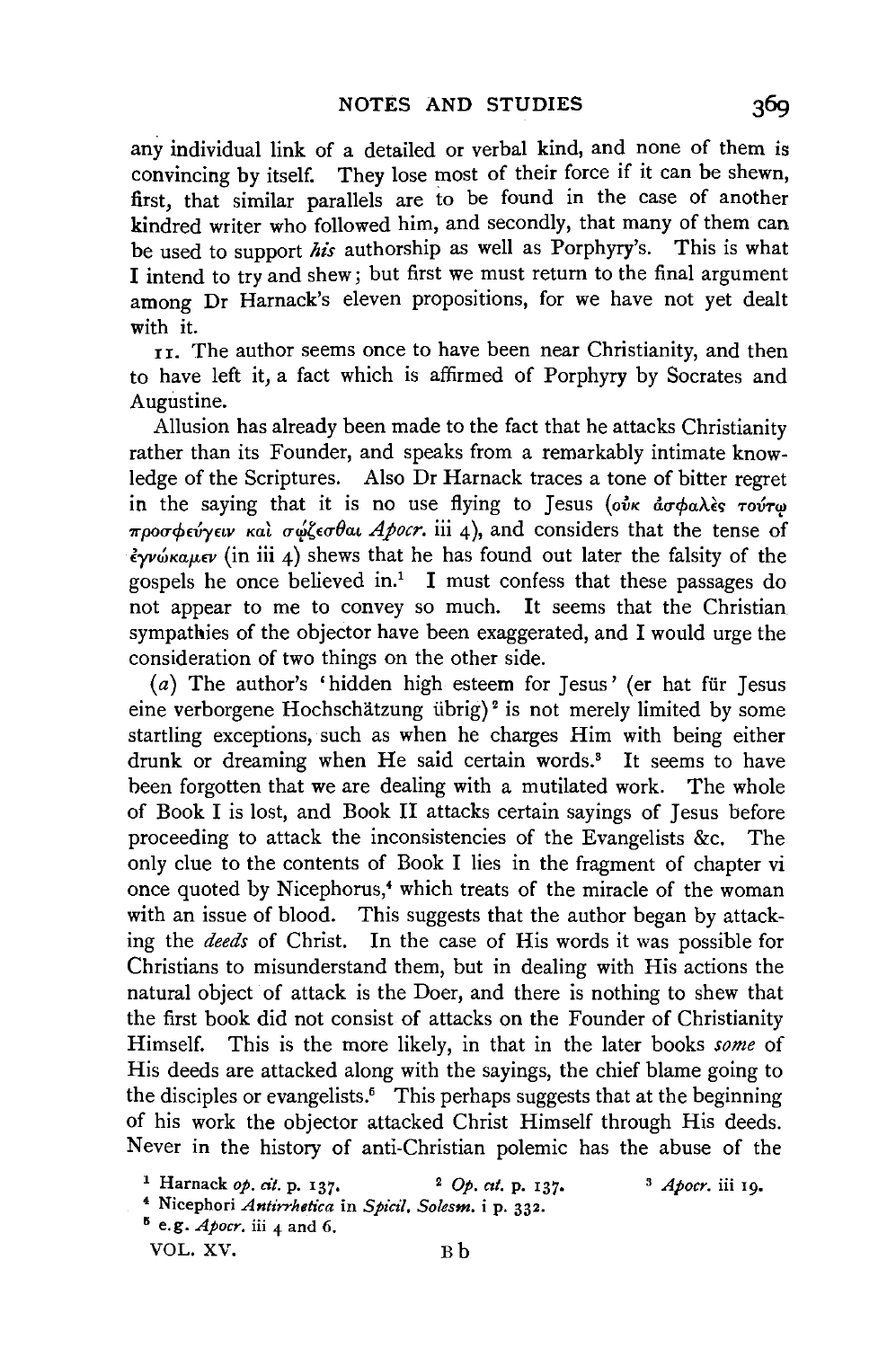Person of Christ formed the bulk of the attack. It has always been easier to prove men bad Christians than Christ a bad man. It is not surprising if in an onslaught on Christianity only one-fifth or less is devoted to this particular line of argument; and yet it is probable that, if it formed part of a series which was to end in the exposure of apostolic doctrine, it would come first. But if this be the case, we cannot regard the author as in such sympathy with Christ as Dr Harnack has suggested, and his argument therefore loses some of its force.

Besides this, we may turn to Macarius for his evidence. And apart from his impression of the book as a cruel attack on his Master, the fact that he gives his own work the mysterious title of *Movoyevns* suggests that 'God only begotten' *has* been attacked. We have been told that the title is perhaps explained in the lost first book; that book may also contain the full force of the attack on Him whom Macarius defended.

 $(b)$  It must also be remembered that in every age the attempts to discredit Christianity sometimes involve the affectation of a higher standard on the part of the objector in order to lower that of Christians or to prove it inconsistent. If it be freely conceded that in many cases in this treatise a position is often assumed for the sake of argument (διαλεκτικώς or *disputando*, as Dr Harnack frequently terms it), may not the objector be adopting this method when he says that if Christ had appeared to His judges after the Resurrection all would have been well?<sup>1</sup> And does the objector really presume that the Saviour of the world must suffer, as long as all is done in a noble and worthy way, as in the case of Socrates  $?$ <sup>2</sup> As a matter of fact this is far more than he actually says, for these are his words :  $\delta$   $\delta \epsilon \gamma \epsilon$  Xptoros  $\epsilon \iota$  *Kat*  $\pi a \theta \epsilon \iota \nu \epsilon \iota \chi \epsilon$ KaT' έντολας του Θεου, έχρην μεν υπομείναι την τιμωρίαν, ου μην άνευ παρpησίας υποστήναι το πάθος, άλλα σπουδαίά τινα και σοφα διαφθέγξασθαι  $\pi \rho$ os **II** $\lambda$ arov (iii 1). Surely these words, which only put the case hypothetically, do not warrant the positive conclusion which Dr Harnack has drawn from them. If in one attack (ii  $r6$ ) he actually undertakes a defence of the devil against the Christian standpoint  $(\delta \phi \theta \eta \sigma \epsilon \tau a \mu \kappa a \lambda)$  $a\dot{v}$ *ros μηδεν ήδικηκώς δ διάβολος*), may he not be using a similar device in some of the cases where he seems to defend the Saviour?

It may be added here (as I have hinted already) that, in the case of a bitter adversary like this, who is ready to assume any position in order to use it as a vantage-ground against the Christians, it is somewhat precarious to assume as fully as Dr Harnack has done that we may

<sup>&</sup>lt;sup>1</sup> Apocr. ii 14.<br><sup>2</sup> See Harnack op. cit. pp. 135-137. Also p. 129 'Auch dass die Weltheilande, die Gottesmänner, leiden müssen, setzt er voraus (iii 1), aber beim Leiden muss alles adelig und wurdig zugehen (wie bei Sokrates)'.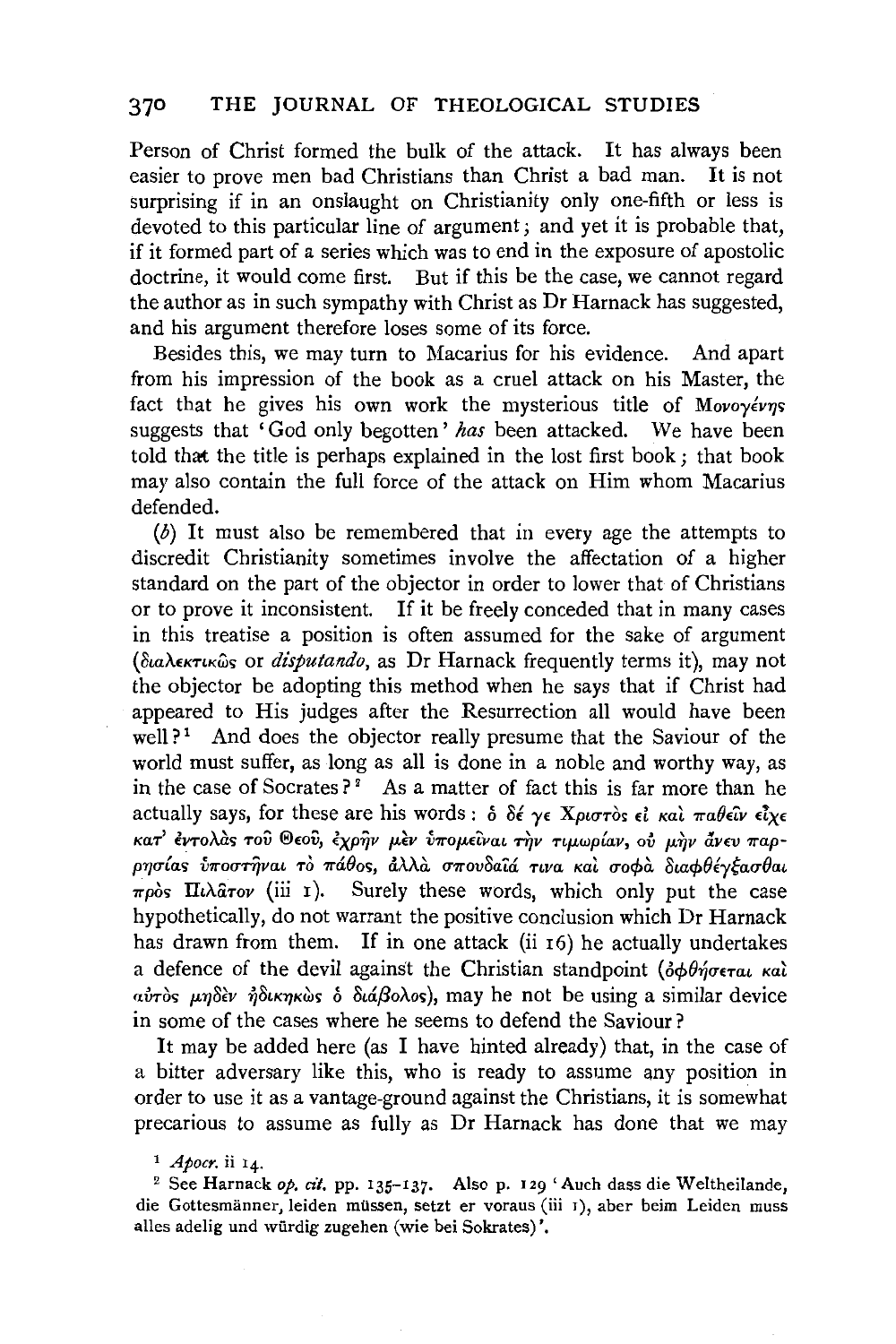construct from his words his own positive theology, and infer from his negations the philosopher's own religious standpoint.

Thus may end our survey of the eleven propositions in proof that Porphyry was the author.

But it is full time that we came to the concluding section of his book. It contains the theory, already suggested by Wagenmann,<sup>1</sup> that the attacks preserved in Macarius are 'an anonymous excerpt from the work of Porphyry against the Christians'.<sup>2</sup> This remarkable limitation of the main theme of the book, which several considerations make absolutely necessary, is shewn by the aid of three arguments.

 $r$ . In one passage (iii 43) Macarius actually refers his opponent to a work of Porphyry, telling him to study his words about oracles in <sup>'</sup>H *εκ λογίων φιλοσοφία*. He was not therefore himself aware that he was dealing with a work of Porphyry. Such ignorance may be accounted for by the suppression of that philosopher's work by Constantine.

This explanation is most ingenious, but to me at least it does not commend itself as probable, but seems to be somewhat of a last resource when all other explanations fail. The reference of Macarius to Porphyry seems much more easily explainable if we think of him as answering one with whom Pofphyry's opinions would be of special weight. It is especially noteworthy that it is not his habit to refer to heathen writings, and in choosing out Porphyry in this unique fashion he clearly indicates that he had some knowledge of that philosopher's writings. With regard to the suppression of the particular treatise against the Christians, Dr Harnack himself admits in a foot-note that the suppression was not strictly carried out.<sup>3</sup>

*z.* A comparison of the questions in Macarius with what we know of the fifteen books of Porphyry's treatise shews at once that the two works cannot be identical, and that the former must be merely an excerpt.

Dr Harnack relegates to a foot-note 4 a summary of what we know about the contents of Porphyry's work ; but it so completely reverses the order of the attacks as given in Macarius, as to make the excerpt theory most difficult to accept. It is worth while to tabulate and compare their respective contents.

Of Porphyry's fifteen books, Book I treated of the differences of the Apostles (e. g. Gal. ii); Book III contained a long reference to Moses which makes it probable that it dealt with the Pentateuch; Book IV

<sup>4</sup>Op. *cit.* p. 142 n. 2.

 $Bb2$ 

 $1$  Op. *cit.* p. 288. He raises the question whether Macarius used the fifteen books of Porphyry directly, or only indirectly and by way of extracts, perhaps in the excerpts made by Hierocles or some one else.<br><sup>2</sup> Op. *cit.* pp. 141-143.<br><sup>3</sup> Op. *cit.* p. 142 n. I.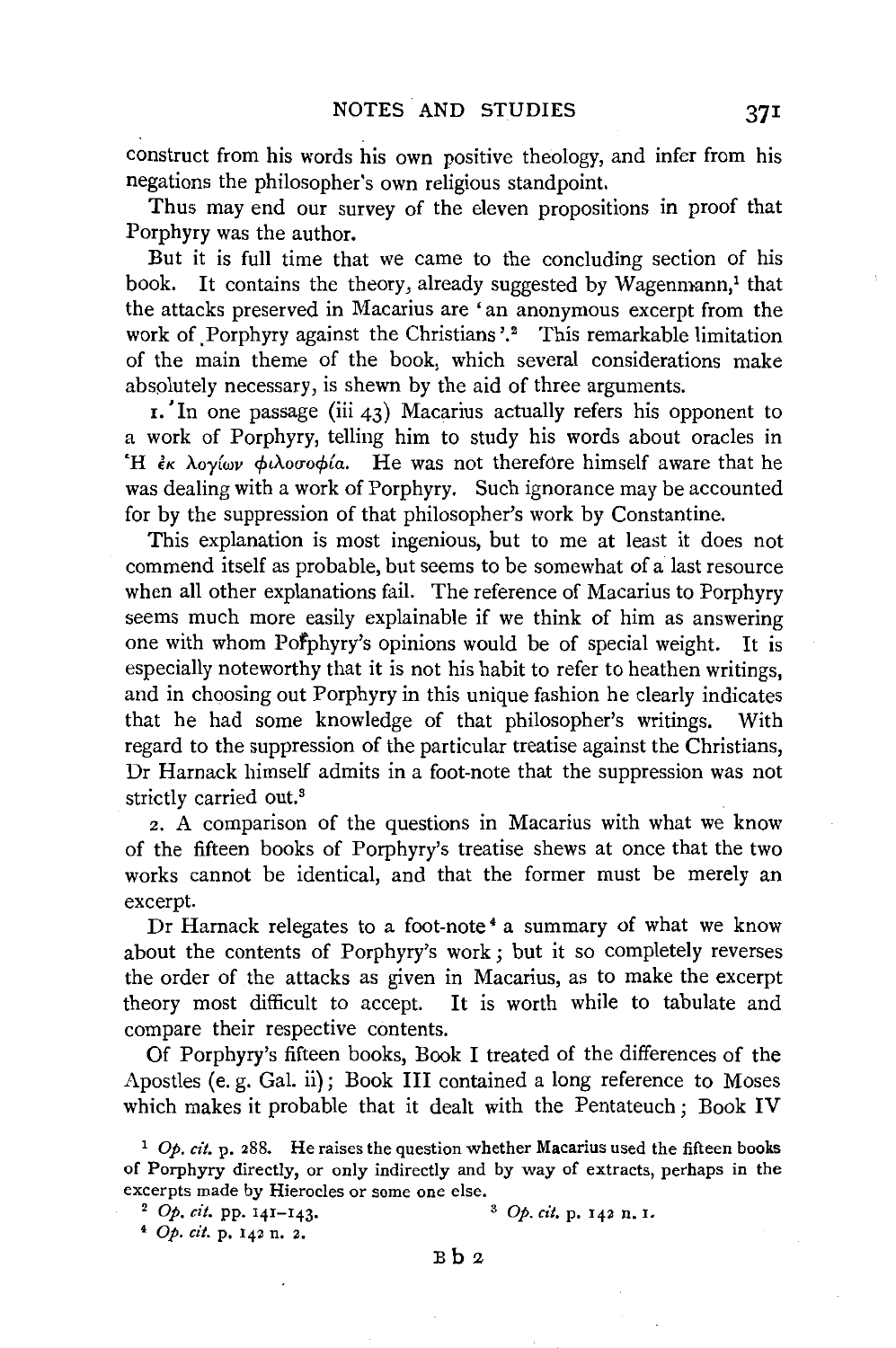### 372 THE JOURNAL OF 'THEOLOGICAL STUDIES

treated of Old Testament history; of Books V-XI we know nothing; Books XII-XV contained attacks on Jewish Christian eschatology.

Of the five books with which Macarius deals, Book I contains attacks on the miracles of Christ ; Book II is concerned with His words and deeds and the contradictory accounts of them. Book III 1-20 continues the same subject; Book III  $21-43$  exposes the contradictory and immoral character of Peter and Paul; Book IV exposes the immoralities of the apostolic teaching ; and Book V probably continues the same subject.

It will be seen that the order is quite different. The excerpt would have begun later than Book IV of Porphyry, and then would have returned subsequently to the contents of the beginning of that treatise.

The differences between the apostles, contained in Book I of Porphyry, seem to have been the subject of the almost forgotten fragment from Book V about faith and works (which is to be found in the works of De la Torre (Turrianus), the sixteenth-century Jesuit.<sup>1</sup>

3· The tone of the polemic is somewhat more excited and accentuated in the book before us than in the work of Porphyry.

Dr Harnack leaves this statement without further explanation. But surely, if it is true, we are not dealing merely with a man who has made selections from various places and in different orde#out of Porphyry's book, but with one who has actually altered his language, imparting more force into the arguments and adapting them to a controversy of his own. And if this be so, we are not dealing with actual fragments of Porphyry, which may be used as the basis of an edition,<sup>2</sup> but with another opponent of the faith, who, instead of using original arguments, appropriated those of Porphyry .

. After these three proofs of the excerpts theory, Dr Harnack proceeds by way of statement to set forth the probability that some plagiarist compiled about one hundred questions from Porphyry's book for the purpose of another controversy, turning his unwieldy and learned treatise into a popular handbook, which was now made to consist of only two books. He suggests that this may have taken place just before Constantine, most likely in the time of Maximin Daza, when endeavours were made to overthrow the Church by various literary means.

The point that seems to me of particular interest, as providing a possible clue which may aid further investigation, is that this shorter work consisted of *two* books. Dr Harnack gives proof of this earlier in his book,<sup>3</sup> so it is sufficient to say here that he recognizes a distinct break after iii 20, so that of the two sections, the first part contains  $x + i 0 + i 3$  questions, and the second part  $9 + i 6 + x$ .<sup>4</sup> The division

- <sup>1</sup> See *J. T.S.* viii 558 (July 1907).
- <sup>2</sup>Op. *cit.* p. 144 'Baustein fiir die zukiinftige Ausgabe '. 8 *lb.* p. 103 sq. 4 *lb.* p. 105 n. I.
-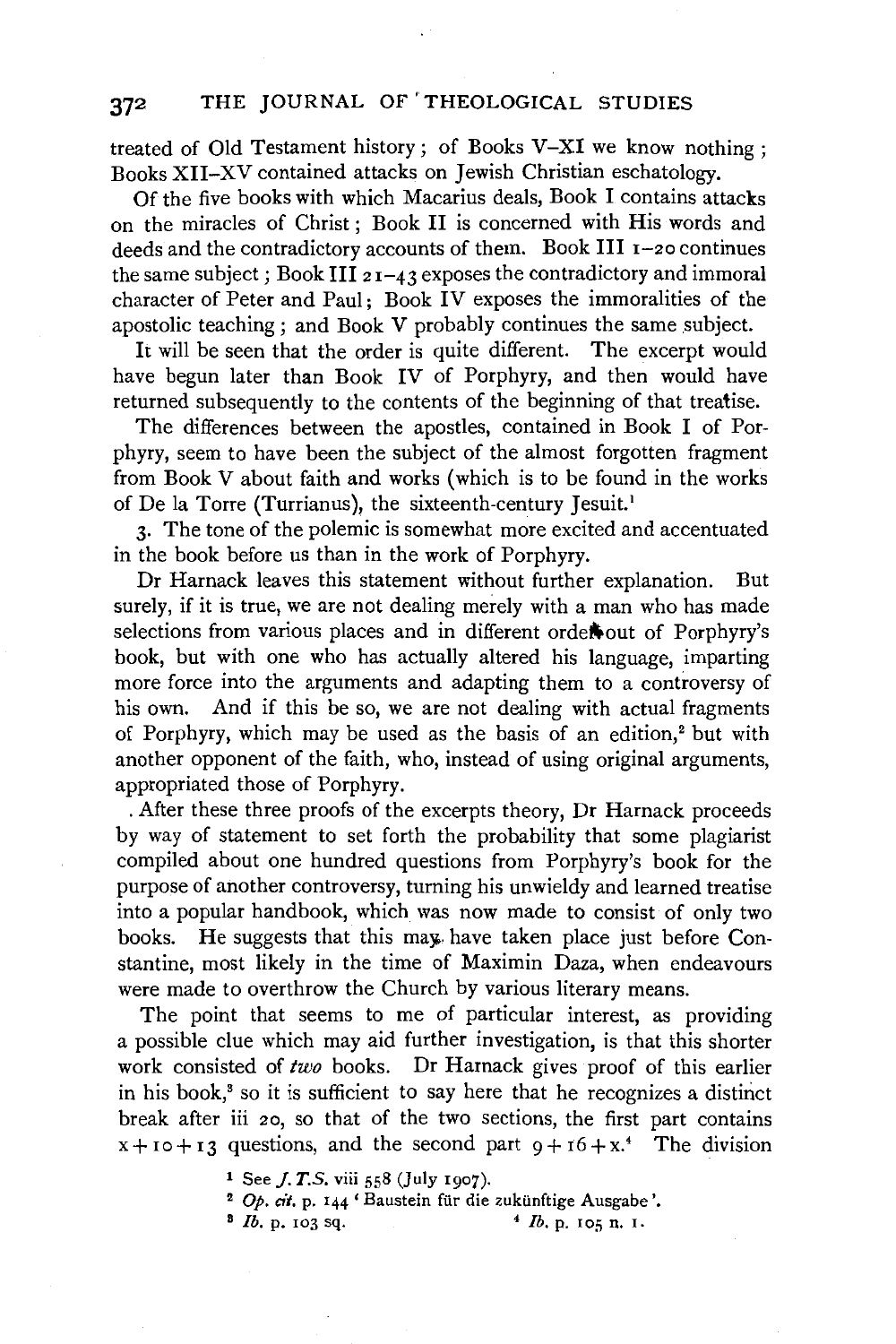occurs at the place where Peter begins to be attacked (in iii 21), and it has been quite obscured by Macarius.'

One wonders why a mere excerpt should thus be divided into two parts, on so completely different a system from the original work. But one is led also to look for some known attack on the Christians at that period which actually contains two books. We shall return later to the fact that such a book is to be found in the  $\Phi_l\lambda a\lambda\eta\theta_c\hat{\mathbf{i}}s\Lambda\hat{\mathbf{o}}\gamma o_l$  of Hierocles.

But it would be unfair to pass over a point which Dr Harnack elaborates in the earlier part of this book,<sup>2</sup> though he makes no reference to it at the end. Some of the objections are in sequence, and the subject of one naturally leads on to the next, while with others the sequence is broken. But further, there ate occasional indications that something has dropped out, as for example where in ii 14, the philosopher begins έστι και έτερος λόγος δυνάμενος σαθραν ταύτην ελέγξαι The Sofav  $\delta$   $\pi \epsilon \rho \partial$   $\tau \hat{\eta}$ s  $\delta \nu a \sigma \tau a \sigma \epsilon \omega s$ , but in ii 13 there is nothing of the kind. This seems to me the best argument which is adduced to prove This seems to me the best argument which is adduced to prove that the questions were compiled by a process of selection from a larger work. But the question still remains whether they were actually a mere excerpt, or whether another author has borrowed clumsily from the work of Porphyry.

But we may take the matter a step further on. This strong argument in favour of the theory of an excerpt from Porphyry rests entirely upon the assumption that Macarius is absolutely to be trusted, and that he has reproduced without a single omission every attack which he found in the book before him. It does not seem to have occurred to Dr Harnack that Macarius himself may have made the excerpts, and that, if so, the discovery of omissions counts for nothing in favour of the theory it is adduced to support.

Is his own view of the compilation of the *Apocriticus* such as to make this unlikely? Quite the contrary. I myself tried to shew the likelihood that there was a real five days' debate behind the book, and that Macarius lived about A.D. 300 and actually faced the philosopher whose attacks he reproduces. But Dr Harnack has followed the view of other German scholars, and placed him 100 years later, rending in pieces some of the arguments I had used.<sup>3</sup>

The theory which he supports is as follows :—

A Christian of about A. D. 400 wishes to defend the Scriptures against the arguments which heathen philosophy has brought against them. He works up his theme by means of a realistic but imaginary dialogue, using for his purpose a book of heathen objections, which he probably

 $1$  Op. *cit.* p. 105. <sup>2</sup> *lb.* pp. 105, 106. <sup>3</sup> *lb.* p. 10 n. 1 and p. 14 n I.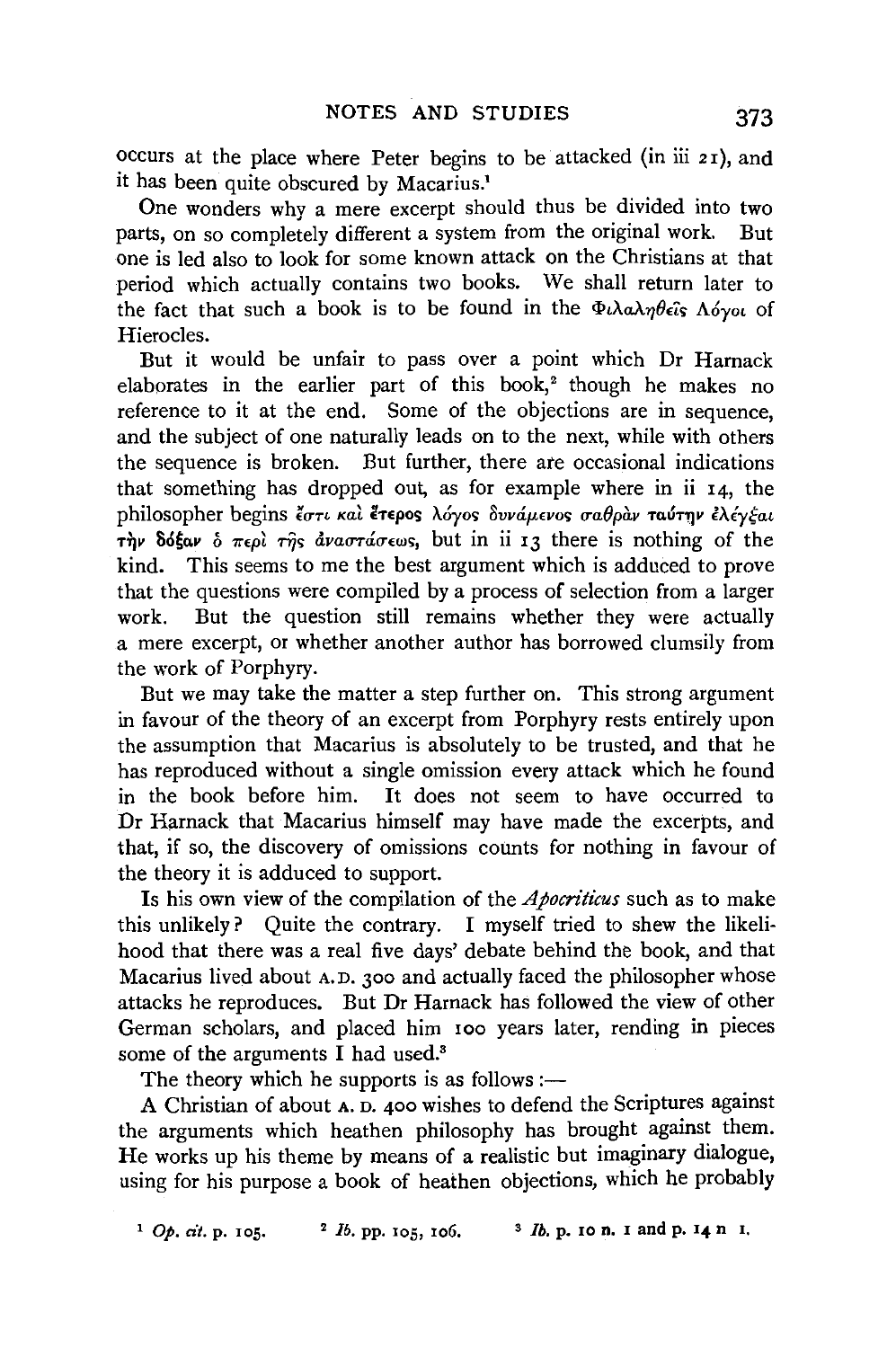#### 374 THE JOURNAL OF THEOLOGICAL STUDIES

possesses in an anonymous form. He is therefore under no obligation to deal exhaustively with the book; there is no need to inscribe his own effort *contra Porphyrium* or *Hieroclem* or any one else. He is free to use just as much of it as suits his purpose. Indeed, although he finds it in two books he conceals the place where they are divided (so Dr Harnack expressly tells us in spaced type).<sup>1</sup> Also he alters just so much as he thinks is necessary in order to keep up the illusion that a dialogue is in progress, adding brief introductions or a few words of conclusion to the attacks,<sup>2</sup> and occasionally changing a word, as when he alters ' 200 years' into ' 300', to suit a later period.<sup>3</sup>

If he takes over the *ipsissima verba* of an opponent with these few alterations, there is absolutely no reason why he should not make omissions. If, for example, he is concerned in defending the resurrection and decides to do so after ii 13, it is perfectly natural, if somewhat clumsy, that he should content himself with selecting the *second* of two attacks which he found in the book, and yet set it down *verbatim* in ii 14 as και έτερος λόγος . . . *b περι της αναστάσεως. Some one* has blundered, there is no doubt about that. Why should it be the unknown writer of excerpts in whose existence we are asked to believe? Why should it not be Macarius, who shewed such clumsiness a few years later at the Synodus ad Quercum (for Dr Harnack would have us identify him with the Macarius who figured then in such undesirable company),4 and came forward to accuse another man of the Origenism with which he himself is permeated?

The above considerations seem to me to remove all the point from the evidence of omissions with which we have been dealing.

Dr Harnack's arguments have now been set forth *seriatim.* But one point remains, which seems to have been almost completely overlooked, and yet appears to me to be of great importance. We are asked to accept the view that we have recovered the actual words of Porphyry. But although much that he wrote is lost, many treatises still remain. Can we find such similarity' of style and language as to point to unity of authorship? Except for a few words in a foot-note, Dr Harnack is strangely silent on this point, presumably because so little is to be said in support of his view. Besides the few instances of likeness (such as  $\partial \theta$ ve $\hat{i}$ os) already mentioned above,<sup>5</sup> he only refers to the fondness of the author for certain forms in  $-\mu a$ , and says that these forms are also

<sup>&</sup>lt;sup>1</sup> Op. cit. p. 105 'Der Hauptabschnitt . . . ist in der Gegenschrift des Macariusdurch die Bucheinteilung und sonst-halb verwischt und verdeckt'.

<sup>2</sup> See how Dr Harnack *(ap. cit.)* prints words in brackets in *Apacr.* ii 12, iii I, 7, 15, 30, iv I and 19.

<sup>3</sup>Op. *cit.* p. 109. 22. ~ Op. *cit.* p. 16. 5 See under 10 *supra.*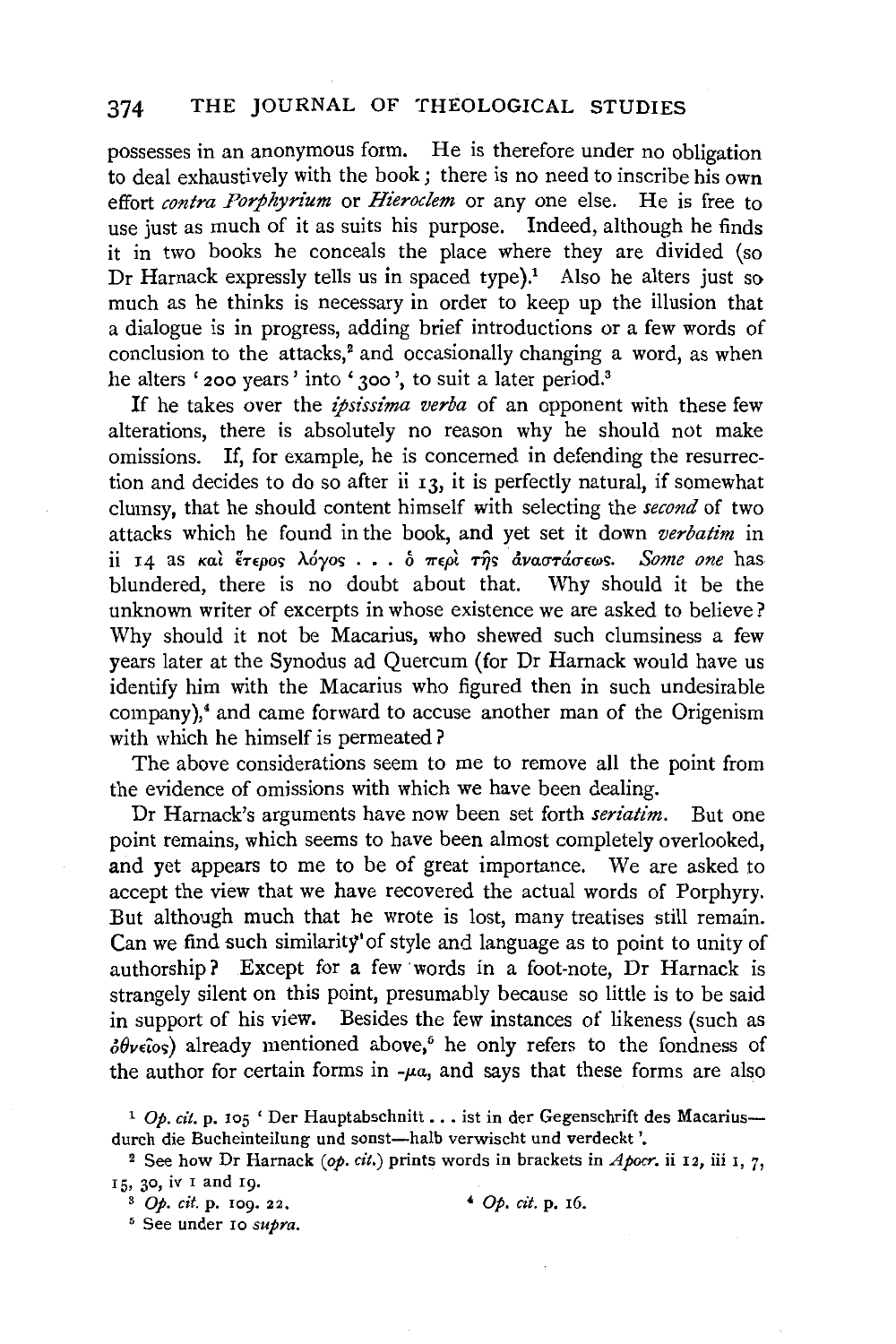frequent in Porphyry.<sup>1</sup> He adds that the style is a mixed one (buntscheckig) and modelled on Plato, Plutarch, and Diodorus.

He proceeds to give a list of rare words, without any reference to Porphyry, and six that appear to be unique. One would have thought that unity of authorship was too large an assumption unless a great deal more than this could be said. In view of the fact that I have discovered some remarkable parallels with the language of the brief fragment of Hierocles which remains to us (as I shall proceed to shew later), I feel that the identification with the language of Porphyry is very unsatisfactory. A study of the works of the latter has confirmed that opinion.

There is one thing which Dr Harnack has most strangely omitted to do. Enough of Porphyry's fifteen books is known to us through quotations and references to enable us to collect these remains and set them side by side with the questions preserved in Macarius. I propose in a subsequent article to gather the former together, and meanwhile the result of my investigation may be stated as follows. Four undoubted fragments remain, and forty-two references, which are sufficient in each case to shew Porphyry's line of argument. Of these forty-two references about ten are quite possibly his actual words rendered into Latin, which. when added to the four fragments mentioned above, would raise the total of quotations to fourteen.

Apart from these, exactly fifty objections are preserved in Macarius Magnes. There may thus be said to remain ninety-six references in all to Porphyry's words. But a careful comparison of the fifty in Macarius with the forty-six found elsewhere reveals only *four* plain parallels, and in none of these is there any verbal similarity. On the contrary there is something in each case to disprove identity. The four parallels are as follows  $:=$ 

I. The fact of St Peter and St Paul being at variance. But as Jerome gives it, in his commentaries both on Galatians and on Isaiah liii 12, the objection is aimed at St Paul as well as St Peter, whereas in *Apocr*. iii 22 it is simply St Peter who is attacked as unfit to hold the keys of heaven. In fact, it is part of a series of attacks on the latter apostle, who is also accused of having had a wife and therefore being among those concerning whom St Paul said 'Such are false apostles'.

2. St Peter's treatment of Ananias and Sapphira. But whereas Jerome quotes Porphyry as saying that he *invoked* (imprecatur) death against them, this is not quite the same complaint as is brought in

<sup>1</sup> Op.  $c$ it. p. 97 n. 1. It may be noted that one of them  $\kappa a \tau \delta \rho \theta \omega \mu a$  only occurs once in the questions, but is a favourite word in the answers.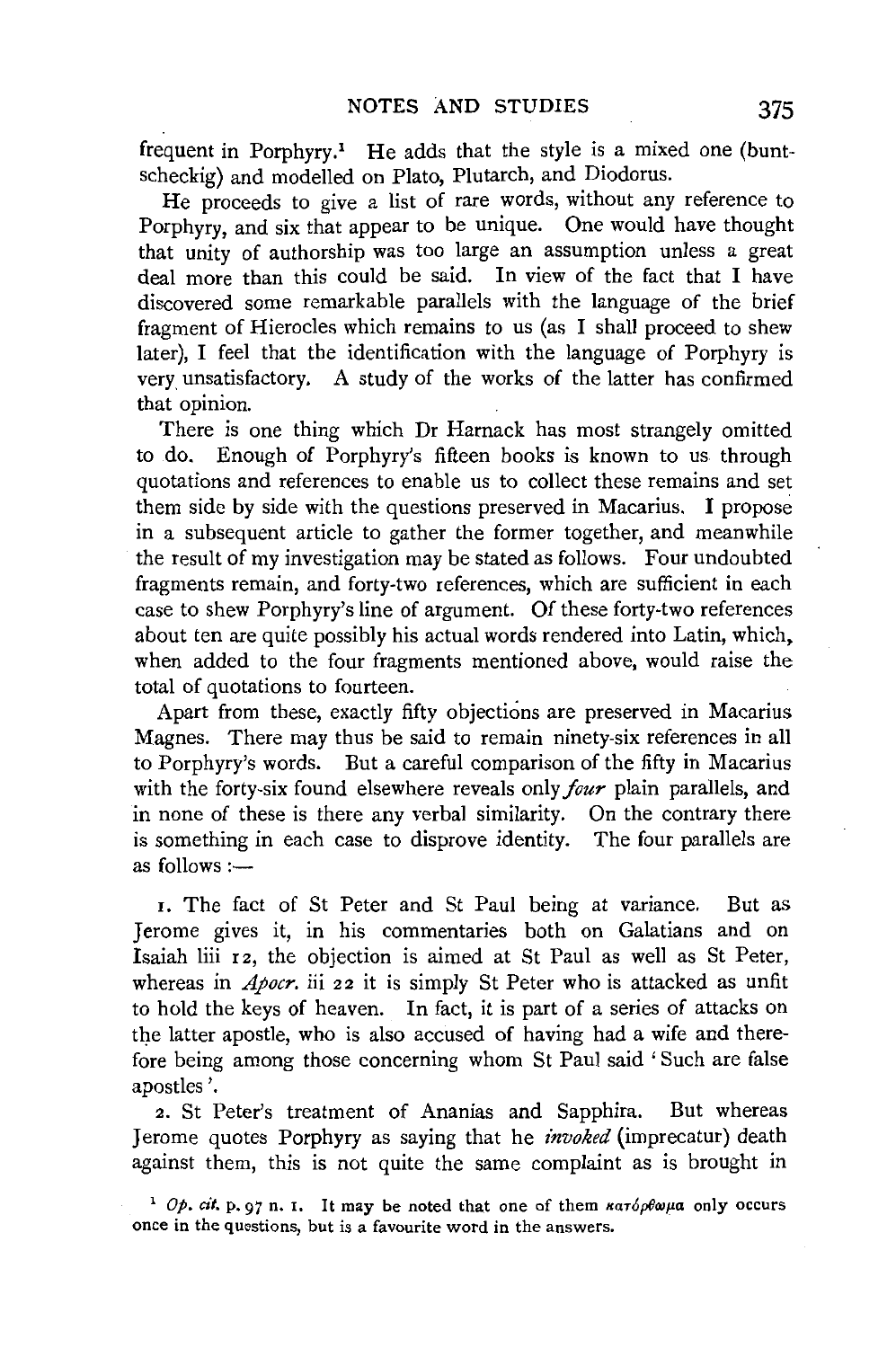### 376 THE JOURNAL OF THEOLOGICAL STUDIES

Apocr. iii 21. There he is blamed for killing them if they were innocent, and not forgiving them if they were guilty.

3· Jerome quotes Porphyry as saying that the Evangelists called the lake a 'sea', so as to suggest a miracle to the ignorant. In *Apocr*. iii 6 the small size of the lake is the main objection to Christ's walking on the water, and in iii  $\bf{4}$  it is introduced in the last sentence of the objection against the miracle of the swine. But although it is stated that the intention of the exaggeration was to introduce a miracle, there is no suggestion such as is contained in Jerome's words ' ad faciendum *ignorantibus* miraculum '.

4· Jerome, in his Epistle to Ctesiphontes, briefly mentions Porphyry's objection to the fact that God allowed the heathen for ages before Christ's coming to be without a knowledge of His laws. Were this the only reference, it might well be a real link with the brief objection stated in *Apocr*, iv 10. But Augustine, in his Epistle to Deogratias, gives the same objection in a diffuse and detailed form, including reference to the fact that Rome itself remained in ignorance until the time of Caius Caesar.

This indicates that the questions given by Macarius represent a very much abbreviated version, and not the lengthy wording of the author from whom they were borrowed.

We are thus led to the conclusion that the objections of the *Apocn'ticus* cannot possibly have been by Porphyry himself.

I believe that their authorship is to be attributed to Hierocles. This is not a new suggestion, but I am not aware that any attempt has 'yet been made to study all the evidence in the way I now propose. I may state at the outset the remarkable fact that Dr Harnack's arguments in favour of Porphyry's authorship may be shewn to favour equally that of Hierocles. But we will study first what is known of the latter's work, and compare it with what we find in the *Apocn'ticus.* 

There are two sources from which we may draw information with regard to the treatise of Hierocles. One is Lactantius, who in the *Divine Institutes* gives considerable information about the treatise in two books of one who was also a persecutor ('qui auctor imprimis faciendae persecutionis fuit').<sup>1</sup> It is generally agreed <sup>2</sup> that he is to be identified with the persecutor mentioned by name as Hierocles in the *De Mortibus Persecutorum* ('qui auctor et consiliarius ad faciendam persecutionem fuit ').<sup>3</sup> The other source of information is Eusebius. whose extant work *Contra Hieroclem* ought to be of considerable use in determining the question.

1 Lact. *Div. Instit.* v 2.

- 2 See e. g. A. J. Mason *Persecution of Diocletian* p. 59· 3 Lact. *De Mort. Persec.* xvi.
-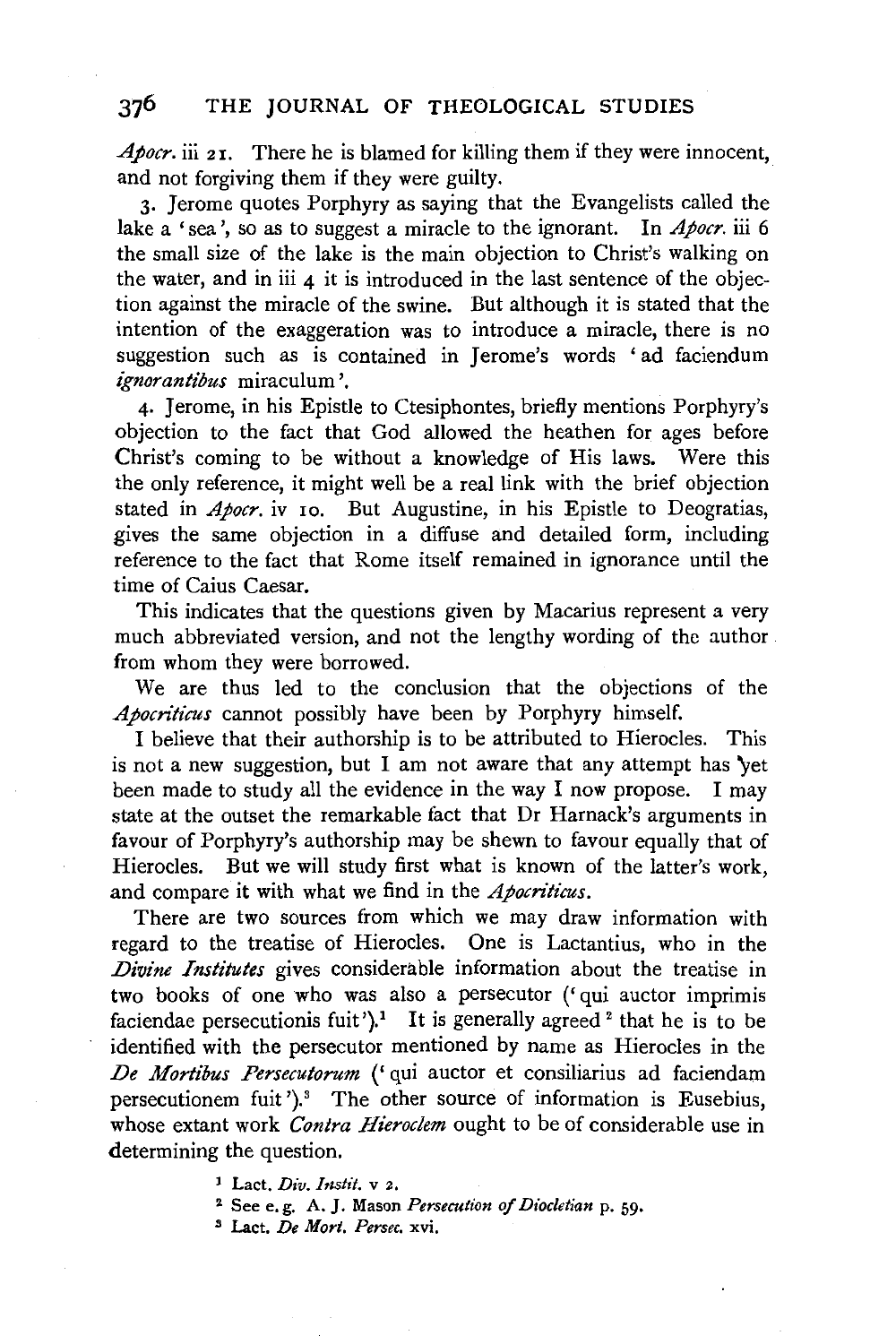I will begin with Lactantius.

The passage is contained in *Div. Instit.* v *z* and 3 and may be summarized as containing the following facts, each of which will be seen to have some point of contact with the heathen opponent of Macarius.

I. He wrote in two books, which were written to the Christians, and bore the ambiguous title of Φιλαληθεΐς Λόγοι.<sup>1</sup> Dr Harnack has proved that the treatise Macarius dealt with was in two books, a point which seems to me greatly to help my own contention. And from the double title of Macarius's work a suggestion has occurred to me which I take this opportunity of mentioning. The Athens MS of Macarius gives the strange name of 'Αποκριτικὸς <u>ή</u> Μονογενὴς πρὸς Έλληνας. The mystery of this title has not yet been solved. Dr Harnack thinks it possible (but not probable) that Movoyevis has been substituted by mistake for some other word. Could that word have been  $\Phi_t \lambda_a \lambda_n \theta'_\mathcal{B}$ ? But apart from this, I would suggest that the sub-title of the *Apocriticus* is explained at once if we think of Movoyev's  $\pi \rho \delta s$ <sup>\*</sup>E $\lambda \lambda \eta \nu a s$  as an answer to a work entitled  $\Phi\iota\lambda\alpha\lambda\eta\theta\eta s\pi\rho\delta s$  *X* $\rho\iota\sigma\tau\iota\alpha\nu\delta\eta s$ . In answer to the mere ' Friend of truth ' he puts Him who is Himself the truth, even the 'Only-begotten'. It must be noted that in Eusebius *contra Hieroclem*  the book is spoken of in the singular as  $\Phi_t \lambda a \lambda \eta \theta \eta' s$ ,<sup>2</sup> not as  $\Phi_t \lambda a \lambda \eta \theta \epsilon \hat{\mathbf{s}}$ *A6yot,* almost as if the word was personified. The likeness of termination in  $\Phi\lambda\alpha\lambda\eta\theta\eta$  and Movoyev $\eta$  would help to make the one a suitable substitute for the other.

*z.* Not only did he try to allure Christians by the title of his work, but his attack is a bitter one, and yet he pretends to be giving kindly advice. <sup>8</sup>

We can infer for ourselves, and Macarius frequently tells us, how bitter and yet how subtle is the attack he is repelling. His opponent makes an appeal in the cause of truth, shewing a more excellent way, and yet he heaps scorn upon the Church, its Scriptures, and its faith. If there be as little direct attack upon Christ Himself as Dr Harnack suggests, this makes the assault the more cunning.

3· He proved the Scriptures false by setting forth those parts which seemed inconsistent.<sup>4</sup>

This is an accurate description of what we find in the *Apocriticus,*  a· large proportion of the questions being modelled on this form of attack.

<sup>1</sup> ' Composuit enim libellos duos, non contra Christianos, ne inimice insectari videretur, sed ad Christianos ... ausus est libellos suos nefarios ac Dei hostes<br>Φιλαληθεῖs annotare.'

<sup>2</sup> Euseb. *c. Hier.* chh. 1 and 2. <sup>3</sup> 'Ut humane ac benigne consulere putaretur.'

*<sup>4</sup>*' Ita falsitatem scripturae sacrae arguere conatus est, tanquam sibi esset tota contraria: nam quaedam capita, quae repugnare sibi videbantur, exposuit.'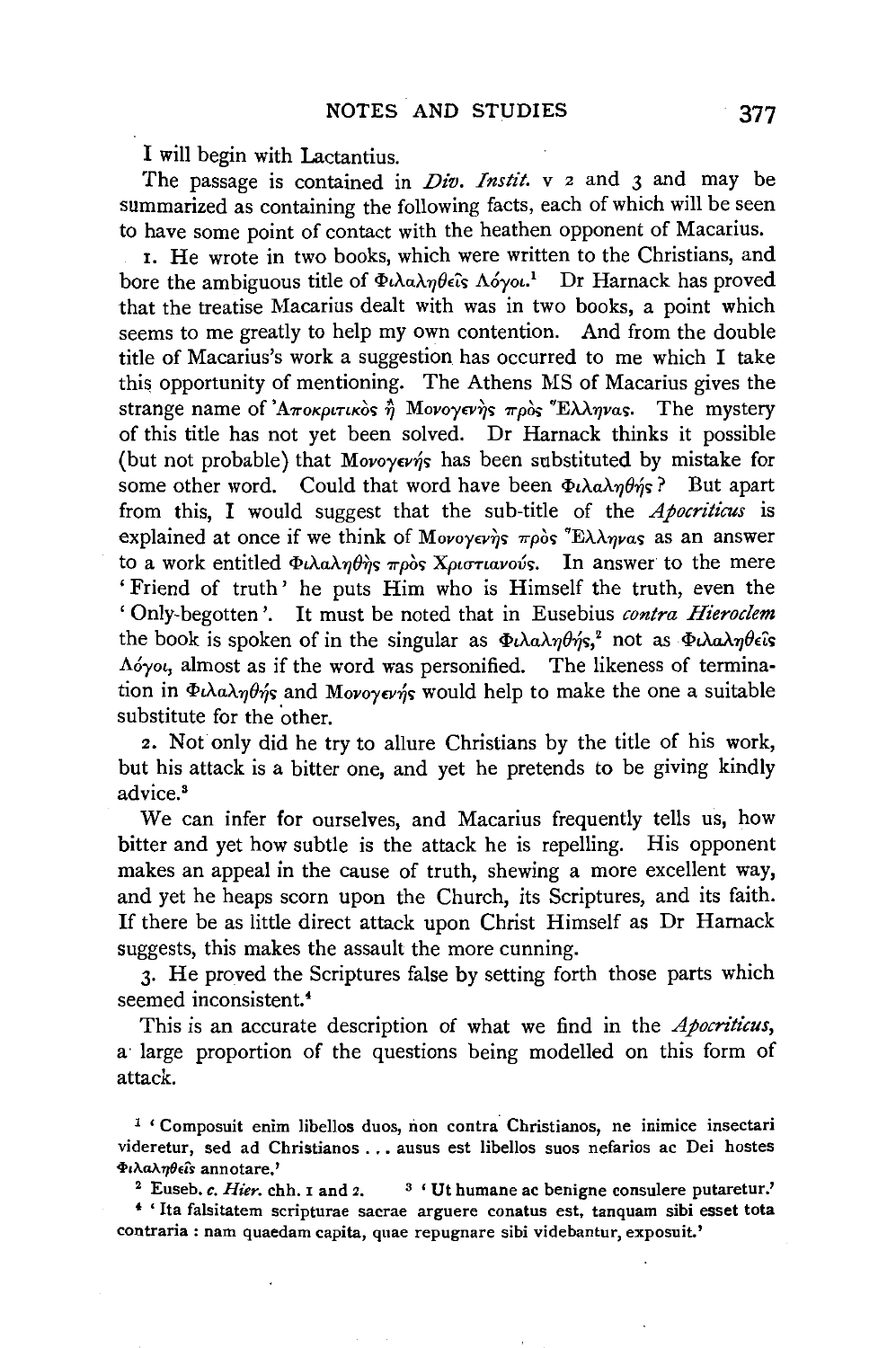4· In this he shewed such intimate knowledge of the faith as to make it likely that he had been a Christian himself.'

Dr Harnack has used this as an argument for the authorship of Porphyry, and therefore his discovery of a tone of regret in some of the questions (with which I do not find myself wholly in agreement) would hold good here also.

5· His chief attack was on the disciples, Peter and Paul being mentioned by name.<sup>2</sup>

This is absolutely true of the *Apocriticus,* especially in Books III and IV, but also in Book II, and according to Dr Harnack in Book V also.

6. His twofold and contradictory charge against them was of fraud combined with ignorance.3

Many examples of both can be found in the *Apocriticus* ; e. g., their fraud is shewn in the abuse of Paul as  $\gamma \omega \eta s$  and  $\psi \omega \omega \tau \eta s$ , and the charges against Peter for his behaviour to Ananias and Sapphira<sup>4</sup>; and their ignorance in the *άπαιδευσία* with which he explicitly charges both Peter and Paul as well as the writers of the Gospels.<sup>5</sup>

7· He tried to disparage Christ by saying that His rejection by the Jews was followed by His becoming a robber with nine hundred followers.

Such a statement may well have come in the lost Book I. If he is perverting the life of Christ throughout, and not directly contradicting it, he might naturally alter the story of the robbers at Calvary. The revolts which took place in Palestine during the period which succeeded the crucifixion used frequently to be connected wrongly with Christianity. One can recall not only Judas and Theudas and the Egyptian, for whom St Paul was mistaken, but the familiar saying of Suetonius at a later time about the Jews at Rome 'assidue tumultuantes impulsore Chresto '. Some such tradition may be at the back of this calumny of Hierocles.

8. He aimed at discrediting the miracles without actually denying them.•

Dr Harnack would certainly consent to this description of the opponent of Macarius; it is entirely the case with the few miracles that are mentioned, such as that of the demons and the swine and the walking on the lake.<sup>7</sup>

g. One method of dealing with the miracles was to shew the superiority

<sup>1</sup> ' Adeo intima enumerans ut aliquando ex eadem disciplina fuisse videatur.'<br><sup>2</sup> ' Praecipue tamen Paulum Petrumque laceravit, ceterosque discipulos.'<br><sup>3</sup> ' Tanquam fallaciae seminatores ; quos eosdem tamen rudes et indo testatus est.'

*4 Apocr.* iii 31 and 21. 5 *lb.* iv 6, iii 34, iii 2, 4, &c. 6 ' Cum facta eius mirabilia destrueret nee tamen negaret.'

7 *Apocr.* iii 18 and 6.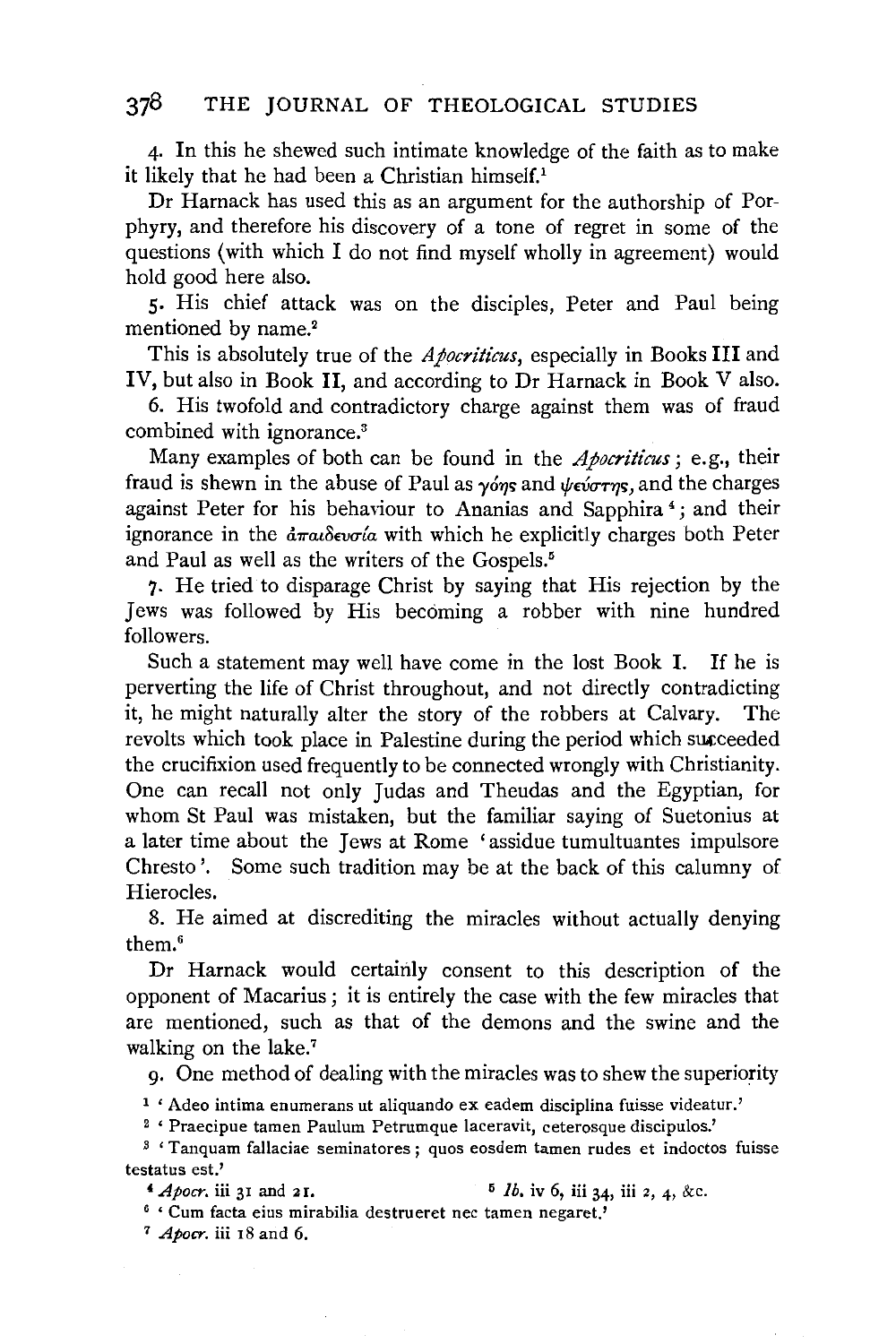of those of Apollonius of Tyana. The latter in particular shewed his greater cleverness by disappearing from Domitian when he intended to punish him, unlike Christ, who was seized and crucified. This accords exactly with *Apocriticus* iii I, where this very reference and comparison is found, thus forming the plainest link that we have yet seen. The two passages are as follows. Lactantius says: 'Si magus Christus, quia mirabilia fecit, peritior utique Apollonius, qui ( ut describis) cum Domitianus eum punire vellet, repente in iudicio non comparuit, quam ille, qui et comprehensus est, et cruci affixus.' The words of *Apocr*. iii τ are as follows: ήνέσχετο καλάμω τύπτεσθαι . . . καλ  $\mu$ ή καθάπερ 'Απολλώνιος μετα παρρησίας τω αυτοκράτορι λαλήσας Δομετιανώ της βασιλικης αύλης αφανης εγένετο.

As the one extant fragment of Book I refers to the defence of a miracle, and it is presumed that the deeds of Christ formed the subject of that book, it is perfectly natural to suppose that the other references to Apollonius would be contained in that part of the work.

ro. He claimed for himself and his school a superior wisdom in avoiding such credulity as the belief in the Divinity of Christ the miracle-worker.1

The *Apocriticus* contains abundant instances of such a claim, as for example where the philosopher speaks of his superior knowledge that the Gospels are mere inventions, or points out the futility of flying to Jesus, or tries to tum the Christians from their churches by the broader claim that God is everywhere.<sup>2</sup>

II. He adopted an intermediate position between polytheism and monotheism, believing in lesser gods, and accepting the divinities of Greece and Rome. But at the end of his work, as Lactantius mockingly points out,<sup>3</sup> he accepted the supreme God so fully as to reduce all the others to a state of subjection.

Here the parallel is very remarkable, and it seems to me to provide a most important argument. The language of the last sentences of Lactantius's words should be carefully compared with that of *Apocr.*  iv 20, where, after saying  $\tau\delta$   $\mu\acute{\epsilon}$ ντοι  $\pi\epsilon\rho\grave{\iota}$  της μοναρχίας του μόνου θεου καί  $\tau$ ης πολυαρχίας τῶν σεβομένων θεῶν διαρρήδην ζητήσωμεν, the philosopher concludes  $\theta$ εός μονάρχης ούκ ἂν κυρίως έκλήθη, εί μη θεῶν ήρχε, and

1 'Ut appareat nos sapientiores esse, qui mirabilibus factis non statim fidem divinitatis adiunximus, quam vos, qui ob exigua portenta Deum credidistis.'<br><sup>2</sup> See *Apocr*. iii 6; iii 4; and iv 21 fin. (τοῦ κυρίου δηλονότι πανταχόθεν ἀκούοντος).

<sup>3</sup>*Lac. cit.* 'Assertor deorum, eos ipsos ad ultimum prodidisti. Prosecutus enim Summi Dei laudes, quem regem •.. confessus es, ademisti Iovi tuo regnum, eumque summa potestate depulsum in ministrorum numerum redegisti. Epilogus itaque te tuus arguit stultitiae, vanitatis, erroris. Affirmas deos esse ; et illos tamen subiicis et mancipas ei Deo cuius religionem conaris evertere.'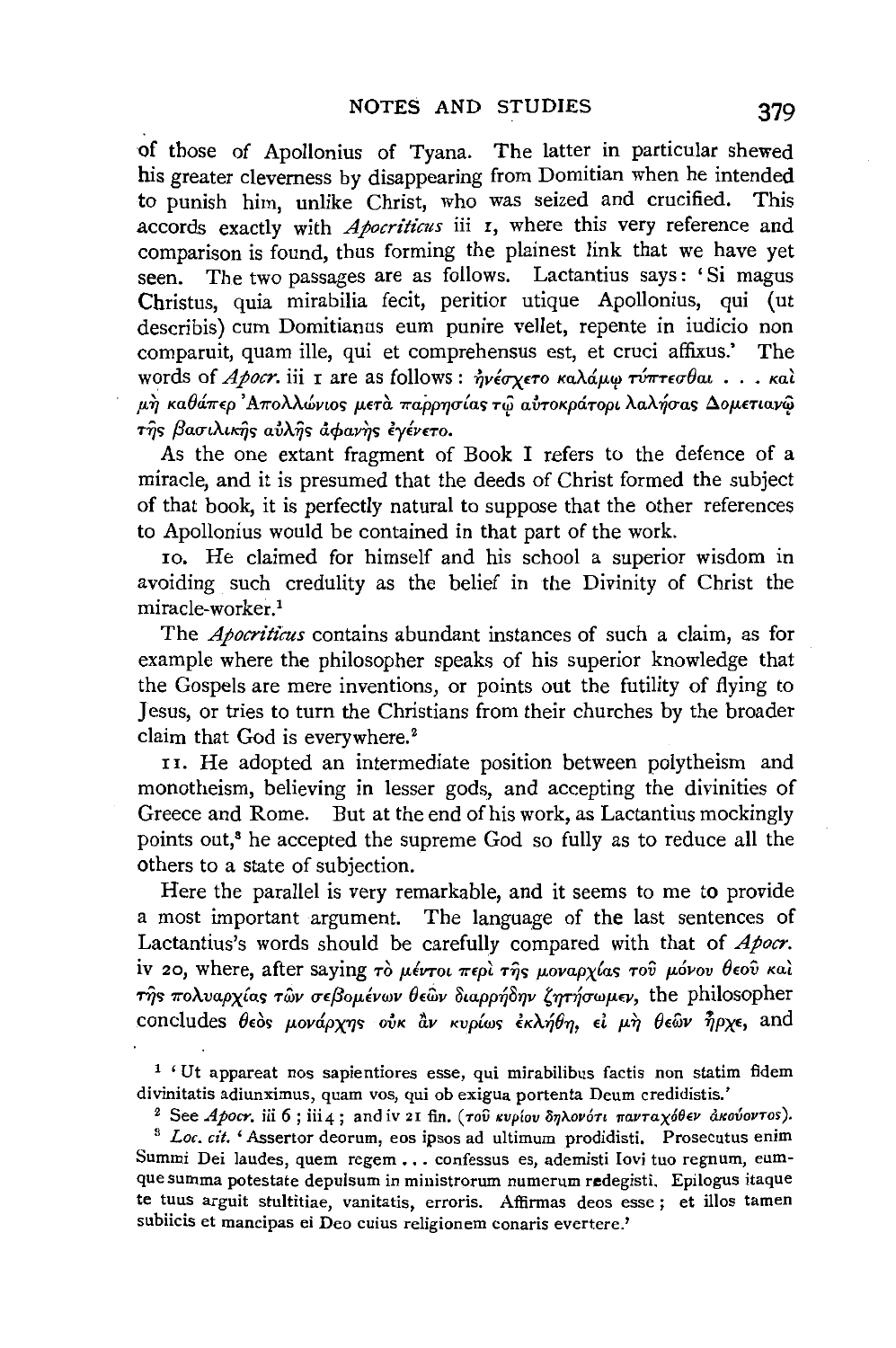# **380** THE JOURNAL OF THEOLOGICAL STUDIES

suggests that the supreme God is king of other gods, as Hadrian was of other men. Does not this accord exactly with what Lactantius derides? And it occurs at the end of the fourth book, which is sufficiently near the conclusion to warrant the remark 'Affirmas deos esse; et illos tamen subiicis et mancipis ei Deo cuius religionem conaris evertere. Epilogus itaque te tuus arguit stultitiae'.'

As we leave the evidence of Lactantius, we may feel that each fact which it reveals concerning the treatise of Hierocles, helps to link it with the work which we are considering.

We now come to the evidence of the treatise of Eusebius *contra Hieroclem.* Naturally it is to be expected that considerable fresh proofs one way or the other will be obtainable from it. And if this is not wholly the case, there is some compensation in the fact that a quotation is made from the actual words of Hierocles. It will be well to give it before considering its value as a piece of evidence.

The following sentences are given by Eusebius as occurring verbatim in the *Philalethes* of Hierocles<sup>2</sup>: 'Ανὼ δε και κάτω θρυλούσι σεμνύνοντες τον *'Ιησούν, ώς τυφλοίς αναβλέψαι παρασχόντα, καί τινα τοιαύτα δράσαντα*  $\theta$ αυμάσια . . . 'Επισκεψώμεθά γε μην όσω βέλτιον και συνετώτερον ήμεις *£vS£x6JJ-d}a Ta TOtaiffa, Kat* ~v *7r£pt TWV EYapirwv avSpwv £xoJJ-£V yvtiJJJ-'J]V* • • .  $d\lambda\lambda^2$  έπι των προγόνων ήμων κατα την Νέρωνος βασιλείαν Απολλώνιος  $\eta$ <sub>Kμασεν</sub> δ Τυανεύς, δς έκ παιδος κομιδή νέου, και αφ' ούπερ έν Αιγέαις της Kιλικίας ιεράσατο τω φιλανθρωποτάτω 'Ασκληπιώ, πολλά και θαυμαστα  $\delta$ ιεπράξατο **ών τα πλείω παρείς, όλίγων ποιήσομαι μνήμην ... πίνος ούν** *lY£Ka* TO~TWY EJJ-Y~U81]Y ; *ZYa £tfi UV)'Kptvat* T~V *iJJJ-£Tipav* aKpt{3~ *Kat {3£{3a{ay*   $\epsilon \phi$ ' έκάστω κρίσιν και την των Χριστιανων κουφότητα, είπερ ήμεις μεν τον τα *TOLAυτα πεποιηκότα ου θεον άλλα θεοίς κεχαρισμένον άνδρα ηγούμεθα, οι δε* δι' όλίγας τερατείας τινας τον 'Ιησούν θεον αναγορεύουσι. . . *· κάκε*ινο δε *>..oyluau8at atwY, 6n Ta JJ-f:V TOV 'I1]UOV ITirpor;* TE *Kat ITavA.or; Ka{ TtY£'>*   $\tau$ <sub>σύτους</sub> παραπλήσιοι κεκομπάκασιν (or κεκόμπασιν), άνθρωποι ψεύσται καί *a7ralSwrot Kat y61]TE'>' Ta* Sf: *'A7roAAwy{ov MattJJ-O'>* 0 Alyew~r;, *Kat ll.aj)-t'>*  0 *rptMuorpor;* 0 *uvyStarp{!f!ar; avT<l', Kat <f>tA6urpaTO'>* 0 *'A81]Yator; 7ratS£vuewr;*   $\mu$ εν επι πλείστον ήκοντες, το δ' άληθες τιμώντες, δια φιλανθρωπίαν ανδρος *yevva{ov Kat 8eo'ir; rp{A.ov 7rpatet'>* JJ-~ *{3ovA6JJ-EYot >..a8£tY.* 

If any of this fragment were to be found in the *Apocriticus,* further argument would be unnecessary. But such is not the case. However, this is not to be expected, for it has already been pointed out that the probable place for a comparison of the deeds of Christ with those of Apollonius is in Book I, which seems to have dealt with that part of our Lord's life. To this Dr Harnack would doubtless agree, for he suggests as the probable contents of that lost book 'the absurd miracles,

<sup>&</sup>lt;sup>1</sup> Lact. *Div. Instit.* **v** 3. <sup>2</sup> Migne *P. G.* xxii pp. 797-800 ch. 2.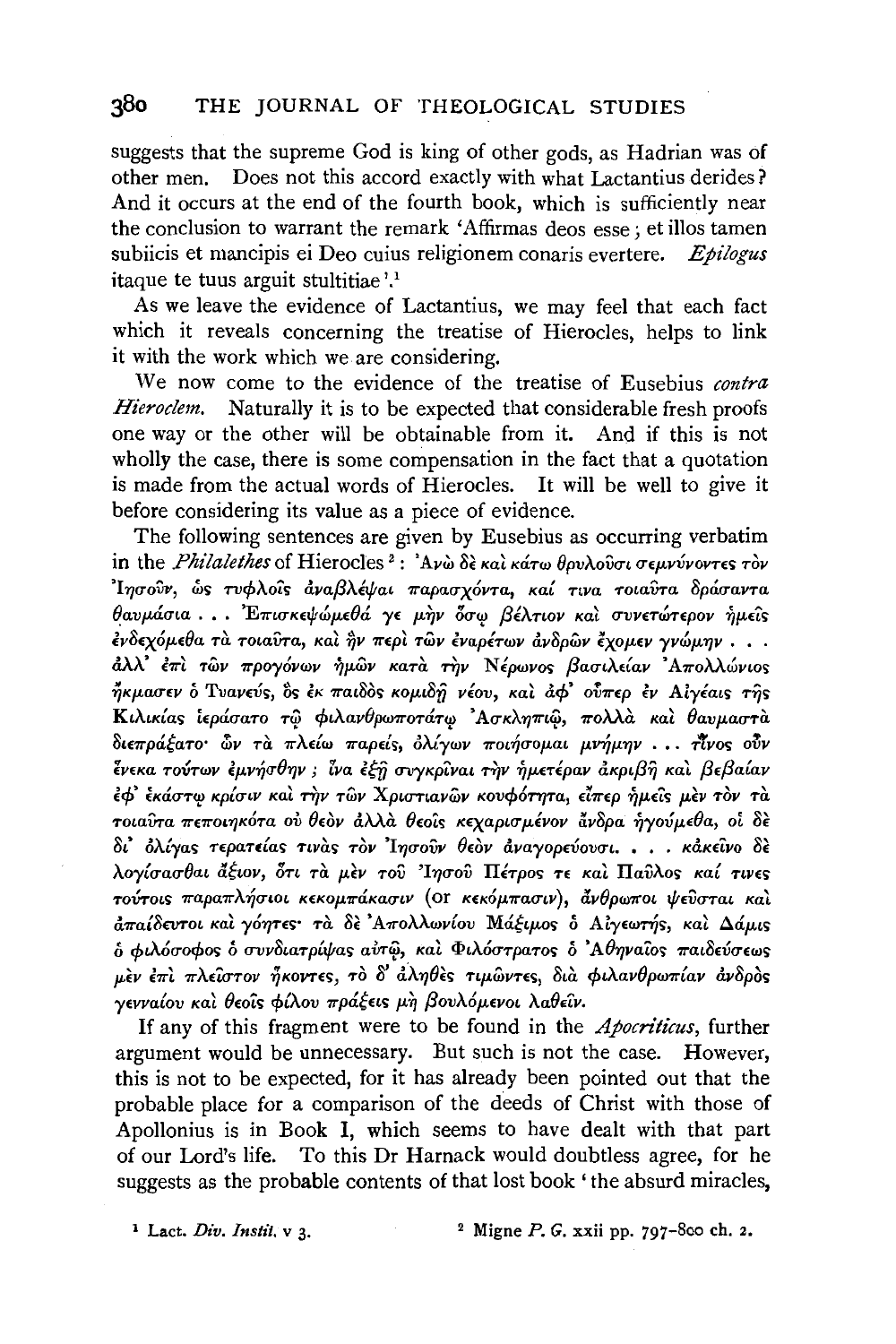which are attributed to Jesus in the Gospels'.<sup>1</sup> The fact that in Book III (iii I), where the trial of Christ is contrasted with the escape of Apollonius, the latter is introduced simply without any comment or the addition of his title  $\delta$  Tvavevs, seems to indicate that he had already been introduced earlier in the treatise. If a contrast is made when Christ's Passion is reached, it is natural that a similar contrast should have been made in the case of the miracles, seeing that it was as a *miraculous* hero that the ' Life ' by Philostratus had revealed him to the admiring heathen world. One may refer here to the suggestion that in this ' Life ' a tacit attack was made on the Christian faith, by providing a rival hero whose miracles were manufactured as a result of studying the Gospels.<sup>2</sup>

But the fragment may be used as an entirely different form of evidence. Is it long enough to enable us to decide whether the language agrees with an identity of authorship or whether it bears testimony against it? The number of words which are at all distinctive or unusual is unfortunately quite small, and the list can scarcely be extended beyond the following :  $\theta_{\mu\nu}$ λω, σεμνύνω, ένάρετος, ακμάζω, κομιδή, κουφότης, τερατεία, κομπάζω, ψεύστης, άπαίδευτος, and γόης. I venture to think that it is a point of great importance that no less than seven of these eleven words are to be found (either exactly, or in corresponding adjective or noun) in the treatise we are considering, some of them occurring several times, and one of them ( $\kappa \omega \pi \alpha \zeta \omega$ ) being placed by Dr Harnack among the author's rarer words.<sup>3</sup> The detailed results of the investigation are as follows :-

I. The fragment begins with  $\partial_x \psi$  Kat Katw  $\theta$ pu $\lambda$ ouot. This word is found more than once in the *Apocriticus*. In ii 14  $\pi\epsilon\rho\hat{i}$  rigs  $\hat{a}v$ *a* $\tau\hat{a}\sigma\epsilon\omega s$  $\alpha\dot{\nu}\tau$   $\alpha\dot{\nu}\tau\dot{\alpha}$   $\tau\alpha\gamma\alpha\chi$   $\alpha\dot{\nu}\theta$   $\rho\alpha\chi\dot{\alpha}\chi\dot{\nu}\gamma$  and in iii 7, of those who saw the alabaster broken by the woman,  $\tau \hat{\eta} v$   $\hat{\alpha} \kappa \hat{\alpha} \hat{\mu} \hat{\alpha} v$   $\theta \hat{\rho} v \lambda \hat{\sigma} \hat{\nu} \tau \omega v$ . Again in iii 15 the attack on the words 'Except ye eat the flesh &c.' begins with  $\pi$ ολυθρύλητον εκείνο τὸ ρημα τοῦ διδασκάλου εστίν. It will be noted how exactly the use accords with that of Hierocles in the first and the third instances.

2. The fragment speaks of  $\tau \hat{w}$   $\tau \hat{w}$  Xptoriavwv koupot  $\tau$ <sub>1</sub> in contrast with the better sense of the heathen. This is just the spirit in which the corresponding adjective is used in iv 22, which begins with the hypothesis, εί δε καί τις των Έλλήνων ούτω κούφος την γνώμην.

3. But a more striking parallel is found in the rarer word  $\kappa_0 u \pi d \zeta \omega$ . Hierocles declares that  $\tau \dot{a}$   $\mu \dot{\epsilon} \nu$  'Ingov II $\epsilon \tau \rho$ os  $\tau \epsilon$  και Παύλος καί τινες τούτοις παραπλήσιοι κεκόμπασιν (MSS κεκομπάκασιν).

<sup>1</sup>Op. *cit.* p. 104.

<sup>2</sup> See Elsee *Neoplatonism in relation to Christianity* p. 83 If.

<sup>•</sup> Op. *cit.* p. 97 n. I.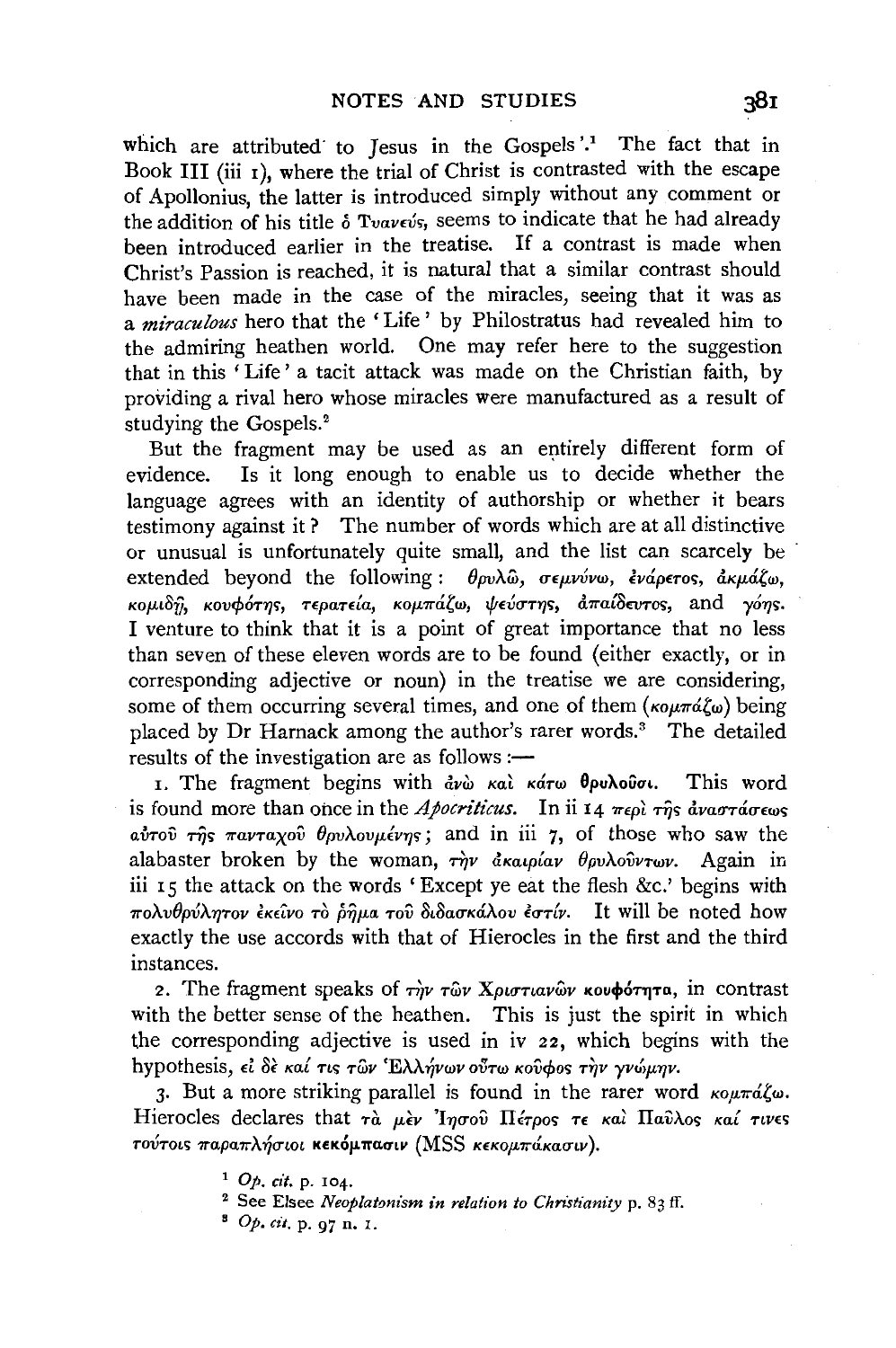## 382 THE JOURNAL OF THEOLOGICAL STUDIES

The word is used in iii 36 of Christian virgins, who  $\omega s \mu \epsilon \gamma a \tau b$  $κ$ **ομπάζουσι.** Again in iv 7 it is said of a saying of Christ,  $\frac{λ}{π}$  *τερατώδους Kal TOVTO t/t£v8oA.oy{as Kal ll'1r£pcpvovs a>..a,ov£las* K£KOJI-11'UO'TIU *TO'* 0 *oflpavos*  KTλ. Also in iv 2, πολύς γαρ ούτος της αλαζονείας ο κόμπος, where it is worth noting that the saying is one of St Paul.

4. The apostles are charged with being *ἄνθρωποι* ἀπαίδευτοι, and the same two apostles come in for similar criticism in the *Apocriticus*. In iii 34 St Paul is spoken of as *ταύτην άναλαβ*ών την άπαίδευτον γνώμην. Again in iv 6 concerning the foolishness of a saying in the Apocalypse of Peter, *ούδεις δε ούτως απαίδευτος, κτλ.* The noun also occurs more than once; in iii *z* a saying of Christ is called μεστὸν ἀπαιδευσίας, and in iii 4 comes the exclamation φεῦ της ἀπαιδεύσεως.

5. Corresponding to the epithet  $\psi \in \mathfrak{der}_{\mathfrak{m}}$ , given also to the apostles, comes in iii 31 the abuse of St Paul as ψεύστης και του ψεύδους έκ του *cpav£pov uvvrpocpos.* 

6. Along with the above two epithets, Hierocles also calls the apostles *yom*es. And in iii 31, because St Paul first called himself a Jew and then a Roman, he was said to be *τέχνη* γοητείας *τους εύχερε*ίς  $\delta$ <sup>ov</sup>λούμενος. These words occur only a few lines from the passage above containing the word  $\psi \in \mathcal{L}$  and not far from the place where  $d\pi a l \delta \epsilon \nu \tau$ os occurs.<sup>1</sup>

7. Although the word  $\tau \in \rho \alpha \tau \in \alpha$ , used by Hierocles of the miracles, does not occur in the *Apocriticus,* yet the verb, adjective, and a kindred noun are all found, viz. τερατεύεσθαι, τερατώδης, and τερατολογία (iv 6; iii 4, iv 5 and  $7$ ; and ii  $15$ ).

It may be added that when Hierocles speaks of Apollonius as  $\theta_{\text{co}}$ <sup>c</sup>s  $\phi$ *i* $\lambda$ os, it suggests the same acceptance of the heathen deities as is seen in Macarius's opponent, as for example when he says (iv 20)  $\pi\epsilon\rho\hat{i}$   $\mu\hat{\epsilon}\nu$  $\tau$ ού είναι θεούς και δείν τιμασθαι αντούς άλις.

There is yet another verbal parallel which may be added to those given above. Although the fragment does not contain the word  $\epsilon v_{X}\epsilon\rho\gamma s$ or *£ilxlpna,* Eusebius himself makes it quite plain that the Christains have been charged by Hierocles with *εύχέρεια και κουφότης* (see ch. iv p. SI3)· A parallel with the latter word has already been found. But  $εyερεια$  and εύχέρης occur no less than four times, in *Apocr*. ii 16, iii IS, 19, and 31, being in each case applied in some sense to Christians.

It will thus be seen that the actual language of Hierocles, little as we know of it, contributes a striking piece of evidence with regard to identity of authorship. It has already been stated how little this is the case with Porphyry. It now remains to study the rest of the treatise of Eusebius.

<sup>1</sup> Cf. also the comment in iv z on the words in 1 Thess. about the resurrection; *υπέρογκον το ψεύσμα.*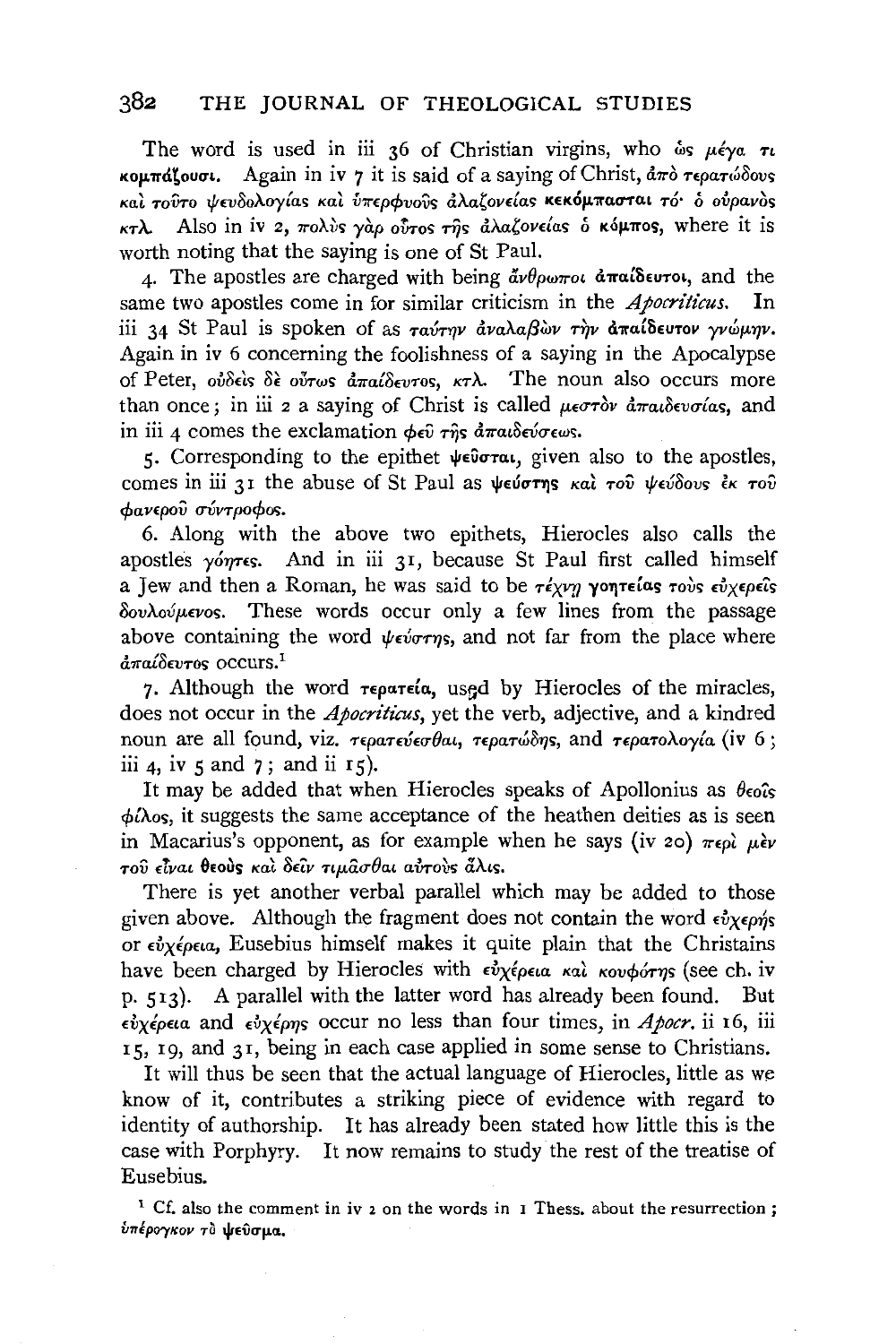The first chapter (p. 511) gives us  $\Phi \lambda \alpha \lambda \eta \theta \eta$  as the title of the work, and the way its contents are spoken of as  $\epsilon_V$   $\tau$  $\hat{\varphi}$   $\phi$ *i* $\lambda$ a $\lambda$ *n* $\theta$  $\epsilon$ *i* (instead of *cfnAaATJBlcn* Myo,c;) helps the suggestion I have already made that Movoyevýs was intended for a rival title to  $\Phi$ ιλαληθής.

The same chapter contains a very clear statement of the plagiarism of Hierocles, declaring that his material was  $\mu$ *n avrou*<sup>7</sup> is *a avryxavovra*, *u***co***δε αναιδώς εξ επέρων ούκ αύτοῦς μονονουχὶ νοήμασιν, ἀλλὰ καὶ*  $\delta_{\mu\mu\alpha\sigma\iota}$  και συλλαβαΐς άποσεσυλημένα. Eusebius proceeds to instance Celsus as the source of his borrowing,! but it is quite certain from what is known and has been already set forth about his attacks on the contradictions of Scripture (including so many passages from St Paul, whom Celsus does not mention), that Celsus cannot be the *chief* source. This latter remains a mystery, until we mark the parallels, already detailed by Dr Harnack,<sup>2</sup> with Porphyry's fifteen books against the Christians. When we consider the extreme likelihood that the recent treatise of Porphyry would be the best and readiest source for him to seize upon, the probability of borrowing grows stronger, and there seems the less necessity for the theory of an 'anonymous excerpt'. If the plagiarism extended, as Eusebius says, even to verbal imitation, we may claim the scanty verbal and detailed links with what we know of Porphyry's work (the use of which by Dr Harnack has been already shewn), as possible of application to the treatise of an imitator like Hierocles.

Eusebius almost immediately proceeds to discuss the comparison instituted by Hierocles with Apollonius of Tyana (ch. ii p. 513) after dealing only briefly with the inconsistencies and other charges brought in the words of his opponent, which I have already given verbatim as quoted by him. Practically the whole of the rest of the treatise is taken up with Apollonius.

From these facts writers have attempted to reconstruct the contents of the *Philalethes,* but I venture to think they have been led astray. For example, we are told, 'His book seems to have consisted of two parts, a series of biblical questions similar to those answered by Origen in his writings against Celsus, and an· elaborate attempt to shew that Apollonius, the god-like man of paganism, is greater than Jesus, the Christian God.' 8

Certainly this would seem to be the case, if the treatise of Eusebius

<sup>1</sup> In *J.T.S.* April 1907 I have shewn the probability that the opponent of Macarius knew Celsus, and have noted arguments which he seems to have borrowed from him.<br><sup>2</sup> He freely concedes at the end of his book that Hierocles did copy largely from

Porphyry, p. 143. 'Allerdings hat auch er den Porphyrius reichlich ausgeschrieben.' 3 Elsee *Neoplatonism in relation to Christianity* p. 66 n. 2.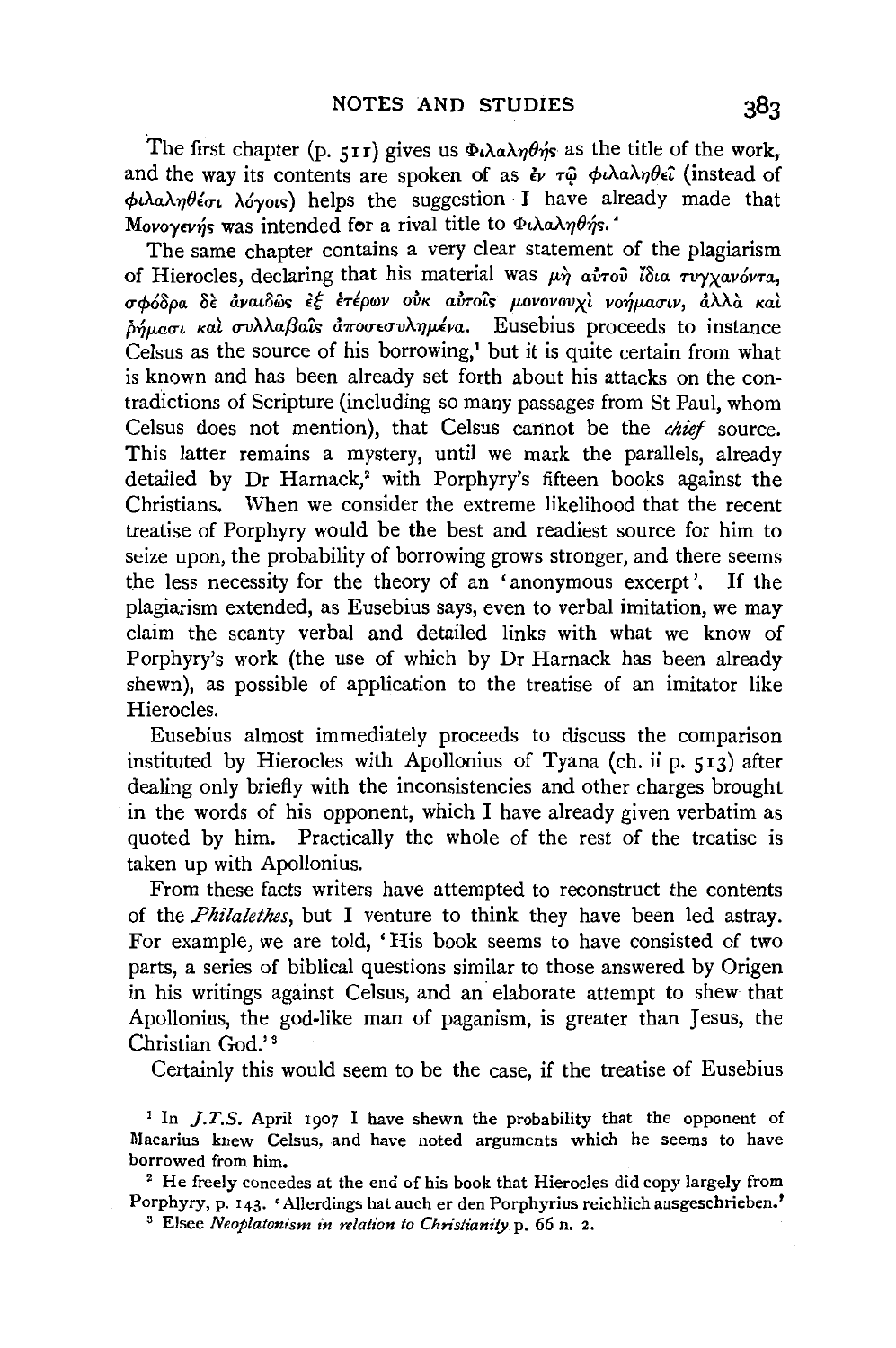were our only source of information. And the result would be that the identification that I am seeking to substantiate would become an impossible one. But the passage in Lactantius has already shewn us that such is not the case.<sup>1</sup> How then is Eusebius's treatment of the book to be explained? It seems to me that he had before him a work in which the chief attack was through the contradictions of Scripture. This he states at the outset (ch. i p. 511), but he refrains from dealing with this part of the book, contenting himself with saying that Origen has already answered similar objections, when brought by Celsus. It may possibly be that he shirks this part of the controversy himself, as a matter which was either uncongenial, or unnecessary, or with which he did not feel himself competent to deal. But since the time of Origen there had appeared the mythical 'Life' of Apollonius, which formed a most dangerous indirect attack on Christianity by setting up a rival hero, whose story was suggested to the author by that of the God-man Himself.<sup>2</sup> It is absolutely certain that this was seized upon by Hierocles and turned into a direct attack upon Christ and His miracles.<sup>3</sup> This popularizing of the life by Hierocles was an even more serious matter for Christians than the writing of it by Philostratus. If Eusebius felt this strongly, it was perfectly natural that he should take hold of this part of the *Philalethes* and deal with it at length. In any case it must be admitted that in ch. ii he goes off at a tangent and proceeds for the rest of his treatise to speak exhaustively concerning the 'Life'. Hierocles is lost sight of, he is really answering the work of Philostratus. It is an intentional digression from which he never returns. The above explanation of his treatise reconciles it with the statements of Lactantius and supports the theory which we are putting to the test.

Having completed our study of the original authorities, and having found them in agreement with our theory, we may now proceed to set forth other briefer arguments in its favour, some of them suggested by Dr Harnack's own lines of argument. In fact, we may now try and conclude our survey by summarizing *all* the arguments in favour of the authorship of Hierocles. If I imitate Dr Harnack by enumerating them by means of *eleven* propositions it will be the easier to weigh them against his own.

1 It is sufficient to recall the statement (Lact. *Div. Instit.* v 3) that at the end of his work Hierocles dealt with the relation of the supreme God to the lesser ones. This suits exactly with the end of Book iv of the Apocriticus, but it has nothing whatever to do with Apollonius.

2 See Elsee op. *cit.* pp. 86-88 for the ingenious method of discrediting Christianity thus adopted by Plotinus and the rest of the Neoplatonic school, <sup>3</sup> See e.g. Lact. *op. cit.* ch. iii.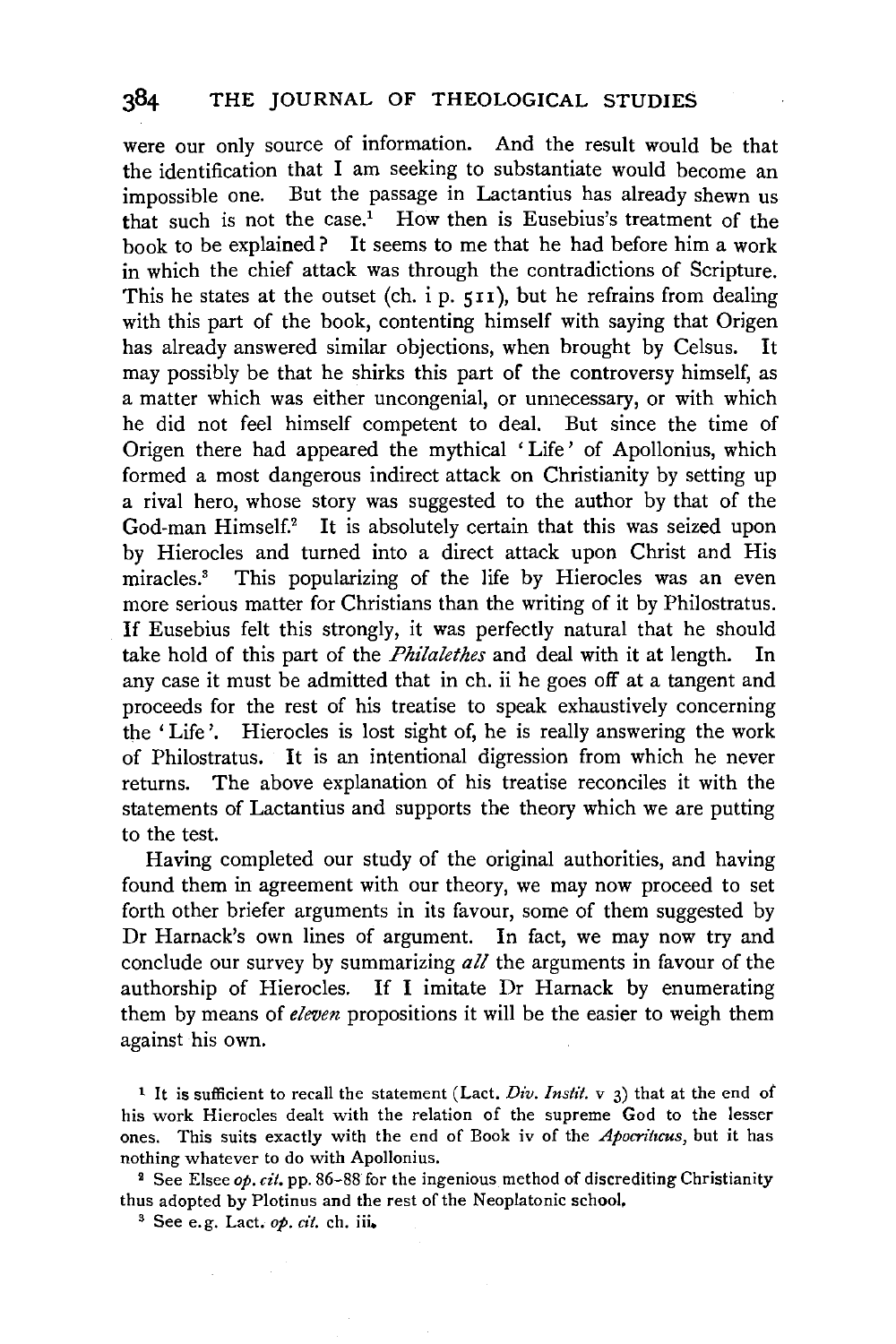1. Hierocles wrote in two books, and our author seems to have done the like. He called his work Φιλαληθής πρός Χριστιανούς, which would explain the answer being entitled Μονογενής πρὸς Έλλήνας.

2. Eusebius says he was an absolute plagiarist, and his objections go back to Celsus. Several of the questions in the *Apocriticus* may be similarly traced back. In ii 4 he raises the same objection, that Christ ought to have appeared to His judges, as Celsus puts.<sup>1</sup> In iii  $r$  he asks why He did not shew His Divinity during the Passion, instead of displaying such meekness.<sup>2</sup> In iii 2 he mocks at His conduct in Gethsemane, and His prayer that His passion should pass away from  $Him.$ <sup>3</sup> And in iv  $24$ , in discussing the absurdity of the resurrection of the body, he notices the same Christian plea as Celsus notices, viz. that 'all things are possible with God', and proceeds to refute it by similar arguments.•

3· Hierocles goes much further than Celsus, and the chief source of his attacks is really Porphyry. Many links with this philosopher are to be found in the *Apocriticus*, to whom Macarius actually refers his opponent. *Most* of the arguments which Dr Harnack uses to support the authorship of Porphyry may *also* be used to substantiate that of Hierocles, the plagiarist who so unhesitatingly 'plundered' the very words of Porphyry.

4· We have only a small fragment of the language of Hierocles preserved independently, but of the only eleven distinctive words which it contains, no less than seven have parallels in the philosopher of the *Apocriticus*, and there are other likenesses besides.<sup>5</sup>

5· The main theme of Hierocles's book was to prove the Scriptures false by adducing their contradictions. This is exactly the attack which Macarius had to face.

6. The time and place of the two writings are in accord as far as they are known to us. Hierocles appears to have written before the persecution began 6 or at all events at the very beginning of the fourth century. This period suits the opponent of Macarius best of all, and Dr Harnack suggests that the unknown compiler of the 'excerpt' made it in the time of Maximin Daza.

Hierocles was an imperial officer, who before moving to Bithynia in A. D. 304 was governor of Palmyra.<sup>7</sup> Now Macarius, Dr Harnack

1 Orig. *c. Cels.* ii 63. 2 Cf. *ib.* ii 35·

s Cf. *ib.* ii 24. 4 Ct: *ib.* v 14 sq.

5 This is very different from the relation of our author to the many extant works of Porphyry. Here Dr Harnack can do no more than point to a few words in  $-\mu a$ , which are characteristic of both, *op. cit.* p. 97 n. 1.

<sup>6</sup> Mason *op. cit.* p. 61 n. 7 *Corpus lnscript. Lat.* t. 3, no. 133 ap Duch. *op. cit.* p. 2c. VOL. XV. C C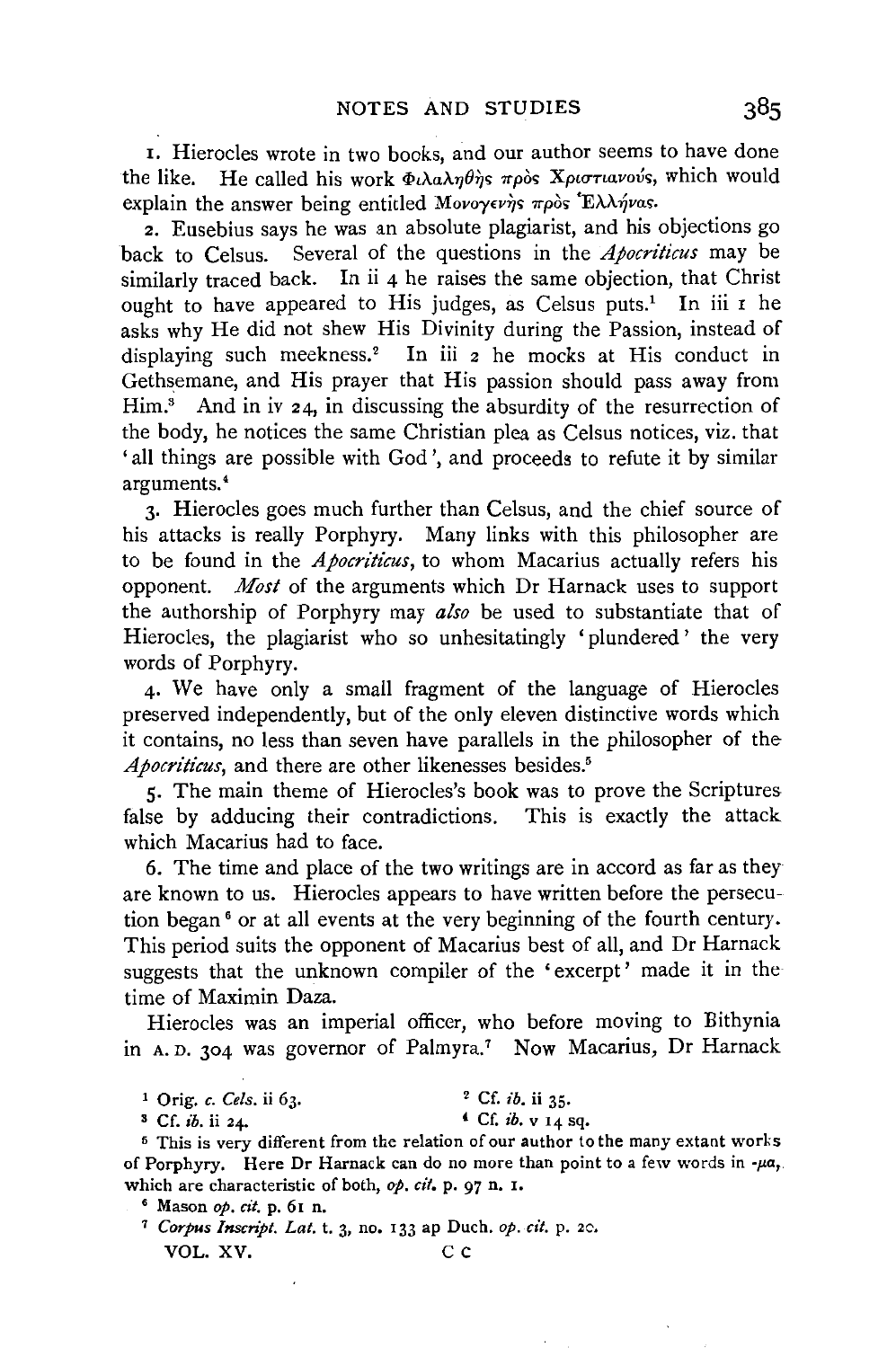tells us, is certainly to be connected with Asia Minor. How then are we to account for the fact that he persistently points his opponent to the region of Palmyra? Duchesne indicated such plain references as Berenice having become queen of Edessa,<sup>1</sup> and the philosopher being told to go to Antioch to look for the effects of Christianity.<sup>2</sup> And I myself added the suggestion<sup>3</sup> that the recent history of Palmyra and its queen Zenobia may be referred to in the exclamation  $\pi$ *ioral*  $\beta$ *aou* $\lambda$ *i* $\delta$ es *γυναίκες άπώλοντο*,<sup>4</sup> and noted his reference to Bardesanes of Edessa.<sup>5</sup> I am quite aware that the full force of this evidence depends on the theory that Macarius's words were written less than 100 years after his opponent. But even when we place him at the later date, it is easily conceivable that the lost first book (where one of the local references is to be found) contained such a plain allusion to locality that, in order to maintain the realism of a dialogue, he felt constrained to make further reference to it in his answers.

One difficulty however remains. The philosopher also shews knowledge of a totally different part of the world, for he knows local traditions about the Church of Rome.<sup>6</sup> Dr Harnack uses this as a link with Porphyry, who wrote after a long sojourn at Rome itself. And it must be admitted that there is no connexion with Rome in the case of Hierocles, though our knowledge of his career is so scanty that there is no reason why, as an imperial officer, he should not have been connected at some time with that city. Nor is it certain that the writer's knowledge must have been acquired on the spot. But we may add that there is a similar difficulty with regard to Macarius himself in his answers. Everything seems to connect him with Asia Minor, and his list of heretics is drawn entirely from the East<sup>7</sup>; and yet, when he comes to speak of the heroes of the Church, it is to the West that he turns, and to such names as those of Fabian and Cyprian,<sup>8</sup> while he too displays a knowledge of local Roman traditions, different from those mentioned by his opponent.<sup>9</sup> And yet he speaks of the Romans as *(30.pf3apov U}vos.* In his case therefore the argument concerning Rome is an uncertain one. Nor does the problem seem much simpler in the case of his opponent.

7. The tone of Hierocles was one of lofty superiority. His attack was cruelly bitter, but he claimed to counsel the Christians for their .good, and to'point them to something higher, writing to and not against

<sup>7</sup>*lb.* iii 43 and iv rs. 8 *lb.* iii 24. I am indebted to Professor Burkitt for an interesting parallel. Fabian is also mentioned in the Syriac Acts of Bar-Samya *c.* 370.

9 *lb.* iv rs.

<sup>1</sup> *Apocr.* i 6. 2 *lb.* ii 7. <sup>3</sup> *J.T.S.* viii 414 (April 1907).<br>4 *Apocr.* iv 11. <sup>2</sup> *Ib.* ii  $\frac{1}{2}$ . <sup>2</sup> *Ib.* ii 7.<br>**5** *Ib.* iv 15.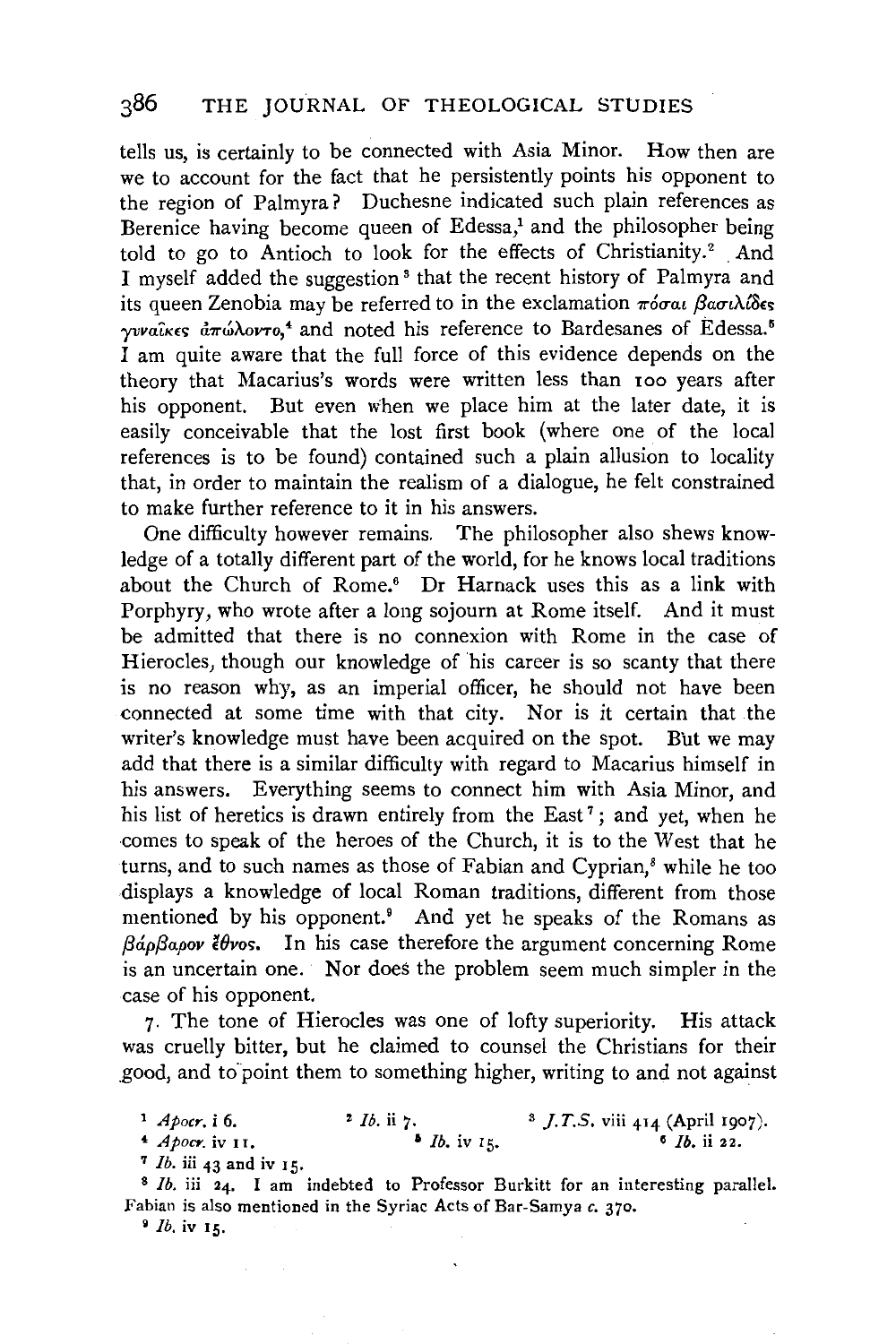them. This same tone is discernible in the *Apocriticus*, and many instances of it may be given.<sup>1</sup>

8. We may use wording similar to that of Dr Harnack in his corre- :sponding proposition, and say that the chief method of attack in both ,authors is to shew the perversion of the faith by the followers of Christ.

9· Hierocles simply sought to discredit Christ, without denying His work and His miracles, but only shewing that those of Apollonius were greater. His chief denial was of His Divinity. Dr Harnack has very plainly shewn this to be the case with the author of the questions. Also there remains one explicit comparison with Apollonius (even though the part which dealt with the miracles is lost to us), the object of this comparison being to shew the inferiority of Christ.

10. We may again follow the corresponding proposition in favour of the Porphyrian theory, and say that a similarity may be found by means of a number of concrete instances. These have already been .discussed, and it is sufficient to recall two of special importance, namely the reduction of the lesser gods to a state of servitude at the *end* of the book, and the introduction of Apollonius.

1 1. The final proposition may stand as Dr Harnack's, namely that the author seems to have been near to Christianity and then to have broken away from it, and that he displays throughout an accurate knowledge of the Scriptures. This is just what Lactantius says about Hierocles, stating that his knowledge was so intimate, that he may have been 'ex eadem disciplina '.

I must leave it to others to weigh these rival propositions. But in .comparing them, the fact must not be forgotten that about half Dr Harnack's arguments for Porphyry may be claimed as supporting Hierocles also. Indeed they may nearly *all* refer to the plagiarist as well as to the man who supplied him with his material. But on the ·contrary, of my arguments for Hierocles, the majority belong to the individual man and to no one else, and therefore can have no reference to Porphyry.

It is a possible ground of objection to my theory, that I have tried to shew successively that the language of the questions<sup>2</sup> is unlike that

1 e.g., *Apocr.* iii 4, iii 6, and iv 20, iv 21 fin., &c. 2 I take this opportunity of alluding to a previous statement of mine *}.* T.S. viii 411 (April 1907), that, whereas Macarius characterizes his opponent's language as 'Attic oratory', as a matter of fact the eloquence and the polish all lie with himself. Dr Harnack quotes this and makes merry over it (p. 10 n. x). Yet he himself says later (p. 96) that the heathen speaks in language short, sharp, and cutting, but the Christian apologist diffusely, pompously, in oratorical pathos (in rednerischem Pathos) often with varying repetitions. This agrees with Duchesne's words ' Ab eo genere mirum est quantum differat Macarii facundia gravis et ornata,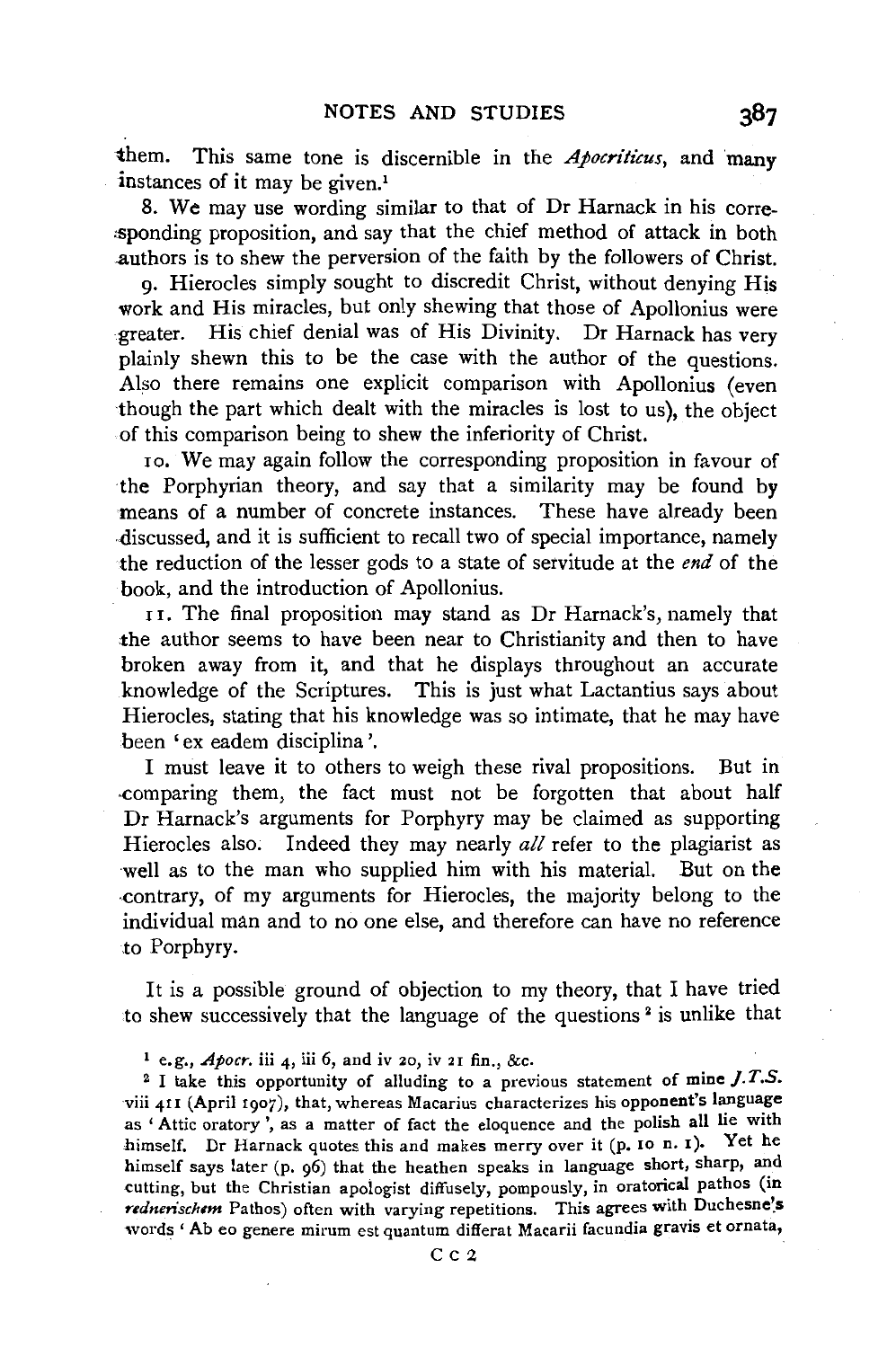### 388 THE JOURNAL OF THEOLOGICAL STUDIES

of Porphyry, that it has striking similarities with that of Hierocles, and yet that Hierocles copied from Porphyry. But it is impossible to estimate the extent of such copying, and the fact that Eusebius speaks of Celsus and not Porphyry as the ultimate source of his attacks, shews that he is not making a mere transcription from the earlier and greater Neoplatonist.

The time has come to pass on to the attempt to reconstruct the work of Porphyry, using the treatise we have been considering as a subsidiary help. But first, as I have been dealing somewhat fully with Dr Harnack's book, I cannot refrain from adding something to the present article by way of appendix, on the kindred subject treated of in the rest of it, namely the origin and authorship of the *Apocriticus.* And indeed, the question of the identity of the heathen philosopher who is answered therein can scarcely be satisfactorily discussed and concluded without some consideration of the disputed origin of the book itself.

It remains therefore to say something about Dr Harnack's theory with regard to Macarius Magnes himself. In his introductory chapter he gives strong support to the view that the author was the Macarius Magnes, Bishop of Magnesia, who is known to us as having accused Heracleides of Origenism at the Synod of the Oak in A. D. 403.

He begins with the statements which Macarius puts in the mouth of his opponent, that it is 300 years or more since Christ's death, and again, that 300 years have passed since the writing of 1 Thessalonians. These statements suggest a date well on in the fourth century, and other considerations make it probable that the *Apocriticus* must be placed as late as A.D. 395-400. The four arguments which Dr Harnack gives in support of this date are as follows :-

1. The *Apocriticus* reveals a battle between heathenism and Christianity, which is only a literary one.

2. Monasticism has spread everywhere in the East.

3· The Manichees have also spread everywhere.

4· The Trinitarian doctrine belongs to a period subsequent to A. D. 3 70, and the absence of reference to the Arians among heretics compels a date subsequent to A.D. 381.

Therefore it is certainly not a real dialogue, but the author has seized on a work just a hundred years old, being an excerpt, probably anonymous, from the lost work of Porphyry against the Christians, which is itself some thirty years older still. This excerpt he has embodied complete, without omissions, only in a few cases adding the briefest of introductions, or a word or two of conclusion.

repetitionibus abundans, *oratorio* plane modo se efferens '. So I do not quite understand why Dr Harnack adorns my sentence with a double interrogation mark.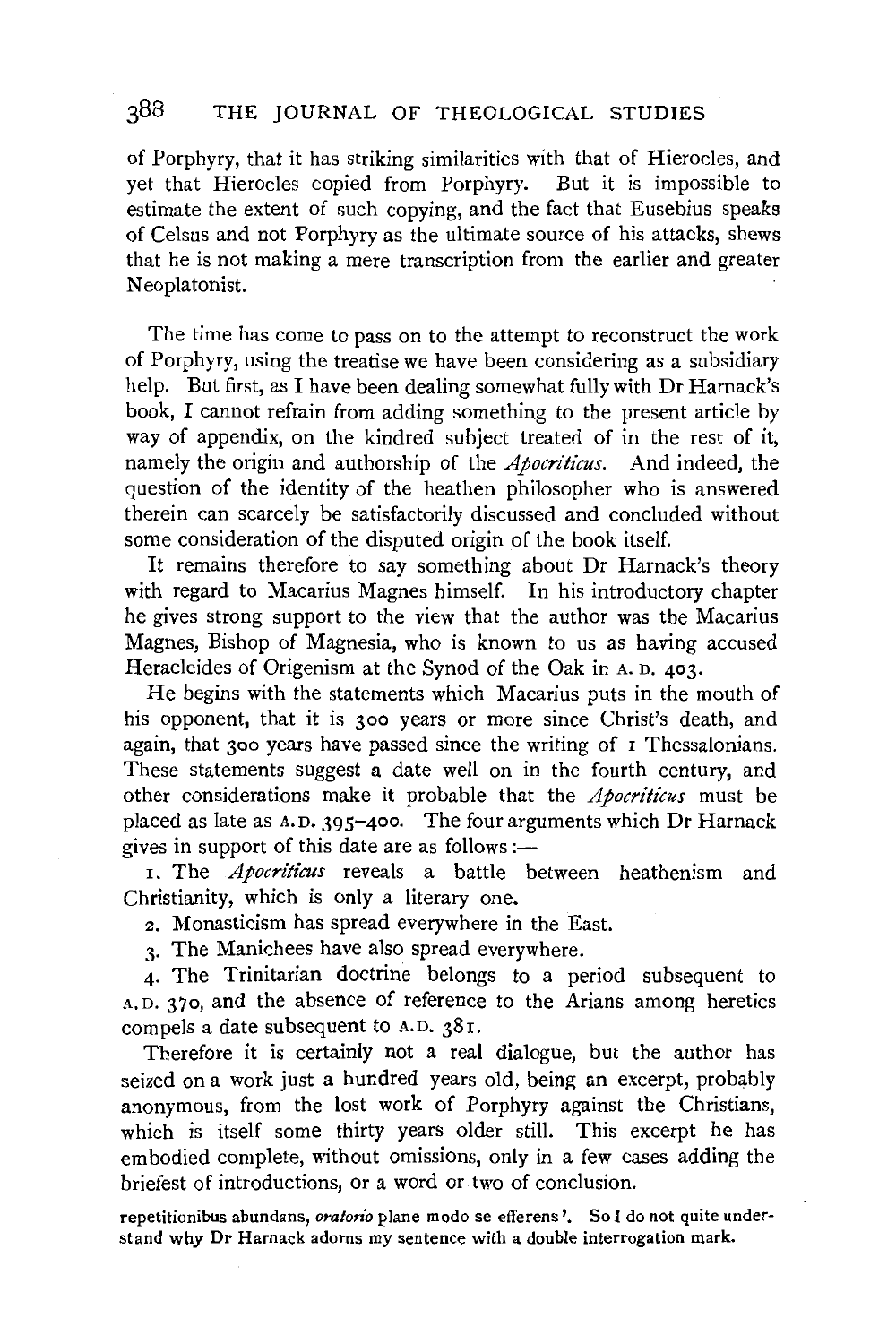Every word of this theory contradicts the view I ventured to put forth myself,<sup>1</sup> and Dr Harnack has honoured me by discussing and rejecting most of my arguments. I do not therefore propose to marshal the same arguments agam. In some points his words have brought conviction to me that he is right. I will not here hold against him the definite view that Macarius lived 100 years earlier, and, though of Asia Minor himself, met Hierocles in the neighbourhood of Palmyra, when he was governor there, and held a public argument with him, facing the objections issued by Hierocles in his *Philalethes,* and publishing the whole afterwards as the *Apocriticus.* But I cannot help thinking that there are many difficulties which still stand in the way of the other solution of the problem. For a problem it still remains, and I cannot feel that Dr Harnack's view of the Answers is the true solution, any more than is his view of the Questions. In accepting the arguments he has given us there are obstacles in each case which must not be forgotten. I will put them in as brief a form as possible.

With regard to the direct evidence of date, it is after all strangely unsatisfactory. The mention of  $\tau$ ptakó $\sigma$ ua  $\epsilon \tau \eta$ , coming as it does in the words of the *opponent* of Macarius, is extremely difficult. Dr Harnack guesses that it was altered by Macarius from διακόσια, but this is not a very convincing suggestion, as the author of the *Apocriticus* has made no attempt to bring his work up to date in other directions, as we shall see. And the other mention of  $\tau$ ριακόσια is simply an emendation of the MS reading  $\tau_{\text{pukovra}}$ . And again, if the same antiquity be assigned to the death of Christ and the writing of St Paul's Epistles, it shews that the writer is only dealing with round numbers at best.

And now a word with regard to the other four arguments.

1. If the battle is only a literary one, and the Christian is shewing before a world in which the stigma of Christianity has been removed, how he got the upper hand, why should he cringe so towards the heathen, and represent himself as shewing such a terrified demeanour? He speaks, not with the quiet confidence of a superiority which has been already claimed before the world, but with the effort of one who represents a humble and unpopular cause. Such is the unmistakeable intention of such language as is used of the heathen in ii 12,  $\delta \delta \hat{\epsilon}$ δριμύξας και λίαν βλοσυρον εισαθρήσας πληκτικώτερον ήμιν έφησε νεύσας. and in the Preface to Book III, φοβερον ως είδον επισκυνίου σόβητρον. and also of himself in iii 10,  $\pi \hat{a} \sigma a v$  του σώματος αίσθησιν εταράχθημεν, ως  $\mu\nu\kappa\rho$ ού λέγειν και ήμας Κύριε, σώσρν, άπολλύμεθα. Is this the way to represent the relation of Christian and heathen in A.D. 400 for the edification of fellow-Christians? If this be all literary padding, why is it of this kind ?

1 *]. T.S. loc. cit.*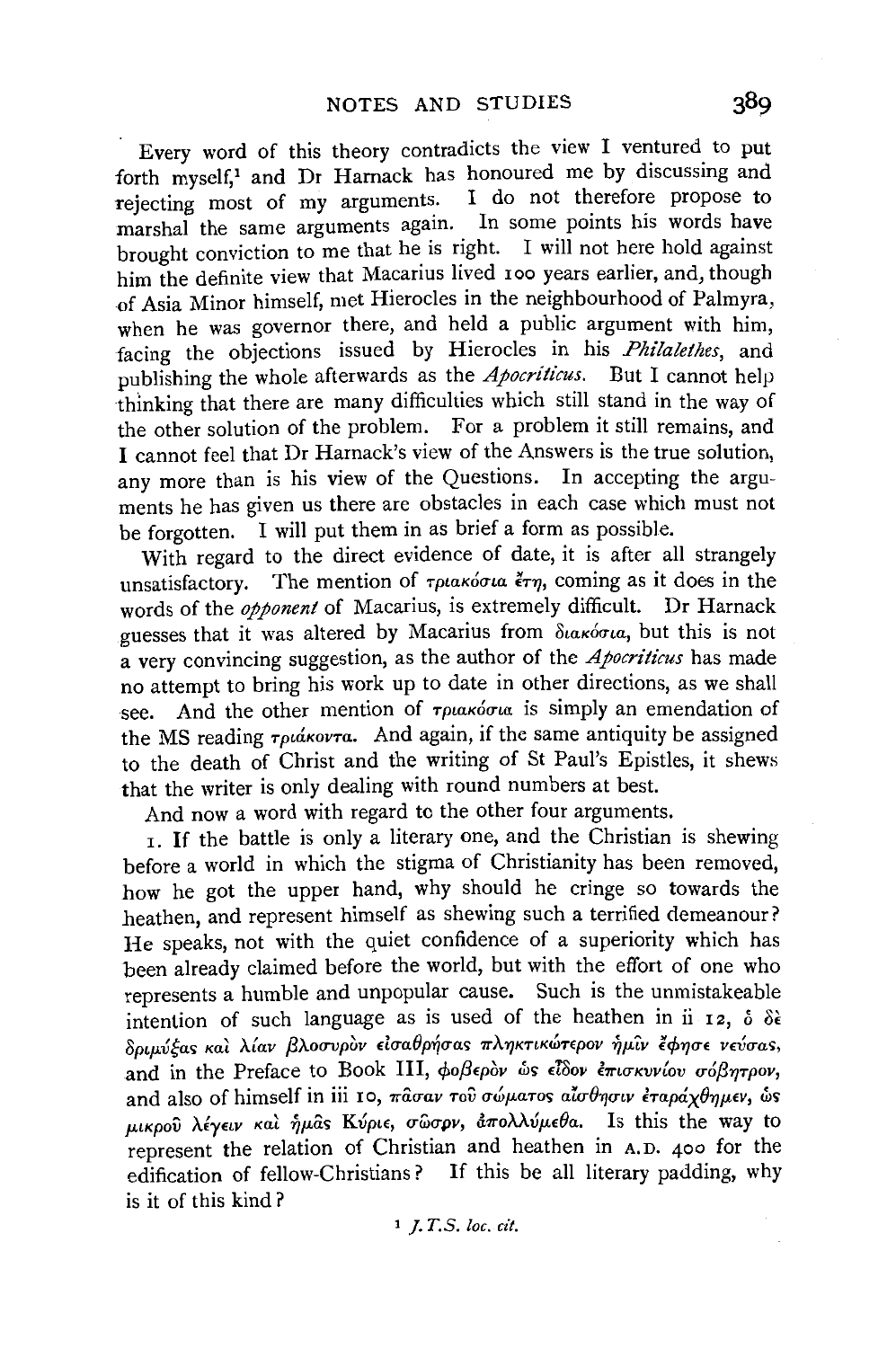2. The mention of Monasticism, as having spread everywhere in the· East, is certainly a very strong point in favour of a later date. And yet even here it is the earlier monastic rather than the later coenobitic life which seems to be referred to. Nor does it appear to me to be 'already a great and public evidence of Church life'. Macarius' is only acting on the defensive in shewing the fulfilment of Christ's saying that He came to separate a man from his father, and daughter from her mother. He speaks of daughters as cut off from  $\mu\eta\tau\rho\mu\kappa\hat{\eta}$ s  $\pi o\lambda\iota\tau\epsilon\iota\alpha s$ , and turning to the ἄνω πολιτεία. He adds ἄλλαι παρθενίαs καὶ ἁγνείαs ἕνεκεν<br>ἐπαινετῆς ἐρασθεῖσαι ἦθος μητέρων καὶ τρόπον ἠρνήσαντο. For such  $\epsilon \pi a v \epsilon \hat{r}$ îs  $\epsilon$ ρασθεΐσαι  $\hat{n}$ θος μητέρων καὶ τρόπον ήρνήσαντο. virginity we need not go to the end of the fourth century. Concerning sons he says προγονικών νομίμων έθος απωσάμενοι επι την ασκητικήν  $\mu \epsilon \tau \epsilon \beta \eta \sigma \alpha \nu$   $\delta \alpha \tau \alpha \nu$ . He then points to the East, Syria and specially Antioch, as shewing the diversities in the lives men lead  $(\mu\nu\rho/\alpha\kappa)$ μερίζονται κατορθωμάτων γνώμαις). Some marry and some refuse; some live in luxury and riches, others in fasting and poverty,  $\frac{d}{dx}\lambda_{0}$  rais  $i\pi a\omega$ ats συνείναι σπουδάζουσι, έτεροι ταίς μονηρίαις θέλουσι συναυλίζεσθαι. Is this last phrase sufficient to imply the *later* monasticism of the desert type ? If the ascetics referred to above had really left the world for the wilderness, would not Macarius have mentioned this as most plainly fulfilling the *separation* spoken of by our Lord? Does not his pointing to those in the one city imply that they were still in touch with others? Nor are they lost to their parents, for he says  $\kappa a\hat{i}$  out  $\epsilon \pi a\hat{\tau}$  raves  $\tau a\hat{\nu}\theta$ ' δρώντες δργίζονται, ού δυσχεραίνει μήτηρ, ού χαλεπαίνουσιν άδελφοί. Such is absolutely all the evidence with regard to monasticism.

3. The influence of Manes has also spread everywhere,  $\dot{v} \phi \epsilon \rho \pi \omega \nu \tau \dot{\gamma} \nu$ .  $o$ *i* $kov \mu$ *iv*  $\tau$ <sub>5</sub>). Certainly such a reference will suit well with the period when Titus of Bostra had attacked the vigorous growth of the Manichaeans in the East  $(c, 370)$  and Augustine was about to do so in the West. But I frankly do not understand why it should be limited to such a period. Seeing that a century earlier, in A.D. 290, Diocletian issued an edict to the Proconsul of Africa to burn the leaders of this sect with their books, and to execute its persistent adherents, I should not have thought that the language of Macarius need be much subsequent to that date. And this is borne out by the fact that it is in company with earlier heretics that the Manichaeans are mentioned (Marcionists and Dositheans in one passage, iv 15, and 'Eykparmral kal 'Arrorakrirat kal 'Epnµirat in the other, iii 43).

4· The Trinitarian teaching is the form of orthodoxy which developed after the sixth decade of the fourth century. The passage which shews this most clearly is in iv 25, where Macarius speaks of  $\theta_{\rm e}\dot{\theta}_{\rm s}$   $\dot{\epsilon}$   $\dot{\epsilon}$   $\nu$   $\tau \rho \omega \dot{\sigma} \dot{\nu}$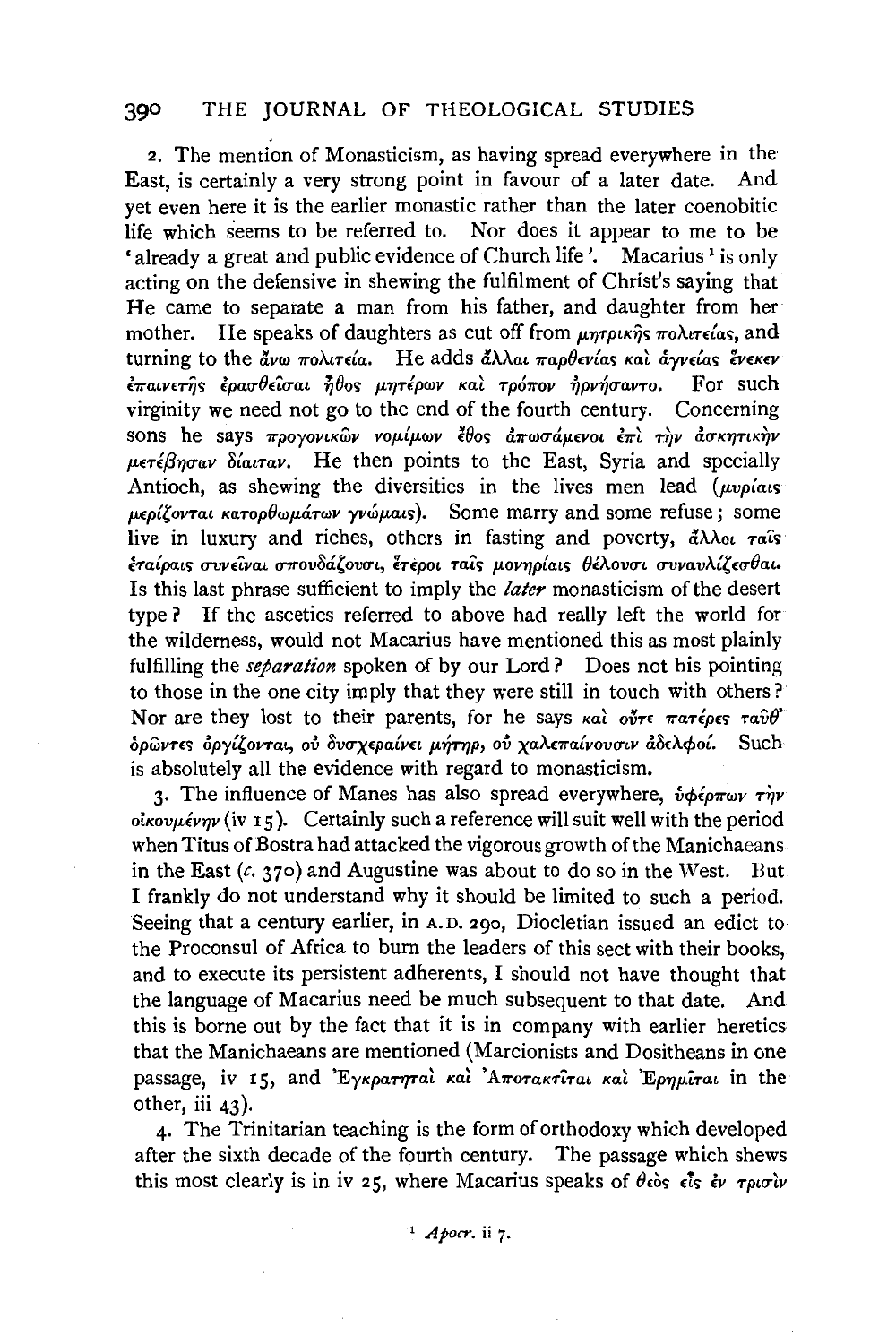$v$ ποστάσεσιν, and concludes ίνα τριων *υποστάσεων εν ουσία μια γνωρισθή*  $\tau$ ò όνομα. I suggested the possibility of this language being conceivably ante-Nicene, but in the light of what Dr Harnack now says, I am ready to retract this. My other suggestion was that the passage is an interpolation. I feel strongly the likelihood of this, for the whole of this piece of Trinitarian doctrine is contained in twenty-two lines, which are entirely different in tone, the long periods being replaced by short and disjointed theological statements, with frequent repetitions. In answering a question about the Monarchy of God, it would be absurd for the Christian apologist to set forth without any qualification or explanation the three Persons of the Christian God, when he is just engaged in maintaining monotheism against the polytheism of his opponent. But the excuse for an interpolation is obvious, The subject is the washing of Baptism, and it would be tempting to some later writer to insert a reference to the real meaning of Baptism in the name of the Trinity. Schalkhausser's discovery of an interpolation elsewhere in the treatise makes the suggestion more likely than when I made it, and it is significant that it is also in a doctrinal passage that added words have been found which were not even contained in the Athens MS. I am conscious that the suggestion that the work has been tampered with is somewhat of a last resource. But Dr Harnack himself considers that the original work of Porphyry was made more impassioned in tone by a compiler, and then further altered in some particulars by Macarius. If we add to this the fact, as mentioned above, of there being a known later interpolation in the words of Macarius himself, perhaps my suggestion becomes more reasonable. The Trinitarian language in the rest of the *Apocriticus* is less definite. I do not propose to discuss again the passages in which the word  $\hat{v}\pi\hat{\omega}\tau\hat{\omega}\sigma\tau\hat{\omega}$  cocurs<sup>1</sup>; the use varies and the language is difficult, but I do not think that, apart from the passage quoted above, it is sufficient to place the work at the end of the fourth century, if anything else demands an earlier date. And I am emphatically of the opinion that that is the case with another part of the doctrine of the book. Dr Harnack goes on to say that the *Apotriticus* must be *later* than A. D. 381, because Arians are not mentioned in the list of heretics ! But that it should have been written only twenty years later, and that it should fail to say a word about the most virulent and acute of the heresies and be content to go back to Dositheans and Encratites and such like, is to my mind absolutely without explanation. Nor does the author intend to confine himself to references to what was long past, for he does introduce the Manichaeans, in a way which makes Dr Harnack think that the treatise must be put

<sup>1</sup> See *J.T.S.* viii 554-556 (July 1907).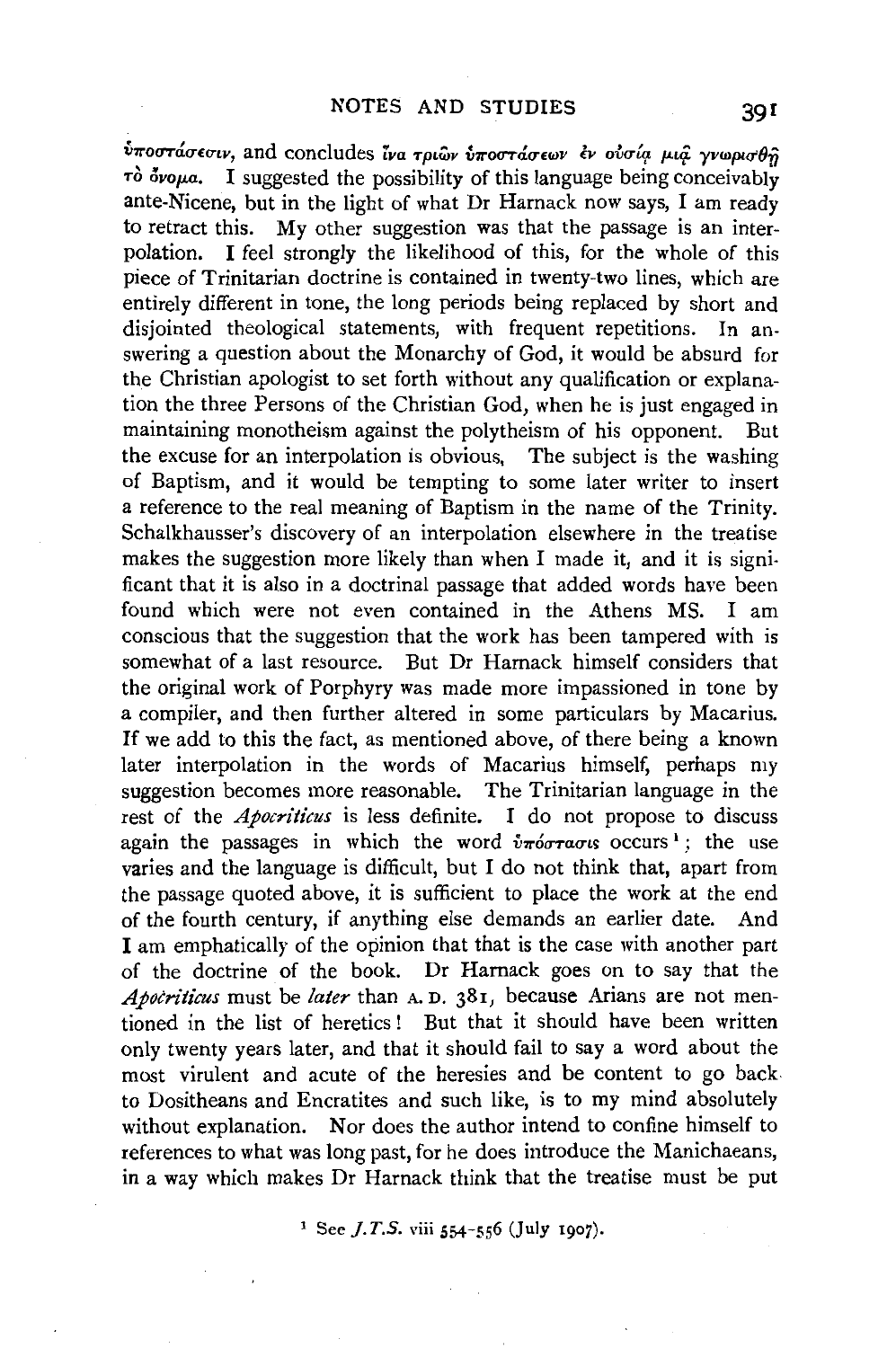late for that very reason. The suggestion that Arians are really meant by the term *xpurropuaxol*<sup>1</sup> becomes quite indefensible when the context is studied, for they are called '*lovoaixns pavias kolvwvoi*.<sup>2</sup> To my mind therefore the difficulty of accepting a date for the treatise when Arianism and its offshoots dwarfed all other heresies in men's recollection, is wellnigh insuperable.

It will be seen then that Dr Harnack's four supplementary arguments are not so convincing as they appear. But besides the omission of Arians, there remain other obstacles in the way of his theory. For example, he connects the two authors whose work is contained in our treatise with Rome and Asia Minor respectively. How 'is it then that it is to Syria, and especially to Antioch and Edessa, that Macarius points his opponent? And why does he, in speaking of Ethiopia, locate it in the *south-west?* And how is it that, although he calls the Romans *f3apf3apov £0vos, <sup>3</sup>*he knows local Roman traditions,' and puts Fabian among the few heroes of the Church that he mentions?<sup>5</sup>

I do not wish to argue here for the view that a real dialogue underlies the *Apocriticus,* but I cannot see the force of one of Dr Harnack's arguments against it. He says that it would be unnatural for the Christian to take some six objections at a time, and then answer them in turn as Macarius has done. But it seems to me that it would be an equally unnatural way of treating a *book* which Macarius is supposed to have had before him in the form of anonymous excerpts from Porphyry.

The above considerations seem to indicate that the problem involved in the book has not yet reached a solution. I attempted an answer myself, and Dr Harnack has tested and rejected it. If I have made bold to do the same thing with his own solution, it becomes the more difficult to advance another. If in conclusion I attempt to do so now, it is quite tentatively, and with the consciousness that there are plenty of obstacles in the way of it.

We have had suggested to us that the work of Porphyry was taken over and abridged by an unknown writer and used for his own purpose. A double authorship has been traced in the *questions.* But what if some explanation of double authorship underlies not the questions but the *answers?* I can imagine a work, written not far on in the fourth century, and facing, probably by name, Hierocles and the arguments his *Phi/alethes* had brought against the Scriptures. A real dialogue may conceiveably have been the foundation of this work, but the preponderance of argument seems against this being the case. Probably it was written

<sup>&</sup>lt;sup>1</sup> *Apocr.* iii 14. <sup>2</sup> See *J.T.S.* viii 417 n. 6 (April 1907). <sup>3</sup> *Apocr.* ii 17 p. 29, 1. 12.

<sup>•</sup> *lb.* iv 15 (The milk that flowed when St Paul was executed).

<sup>&</sup>lt;sup>8</sup> *Ib.* iii 21 p. 109.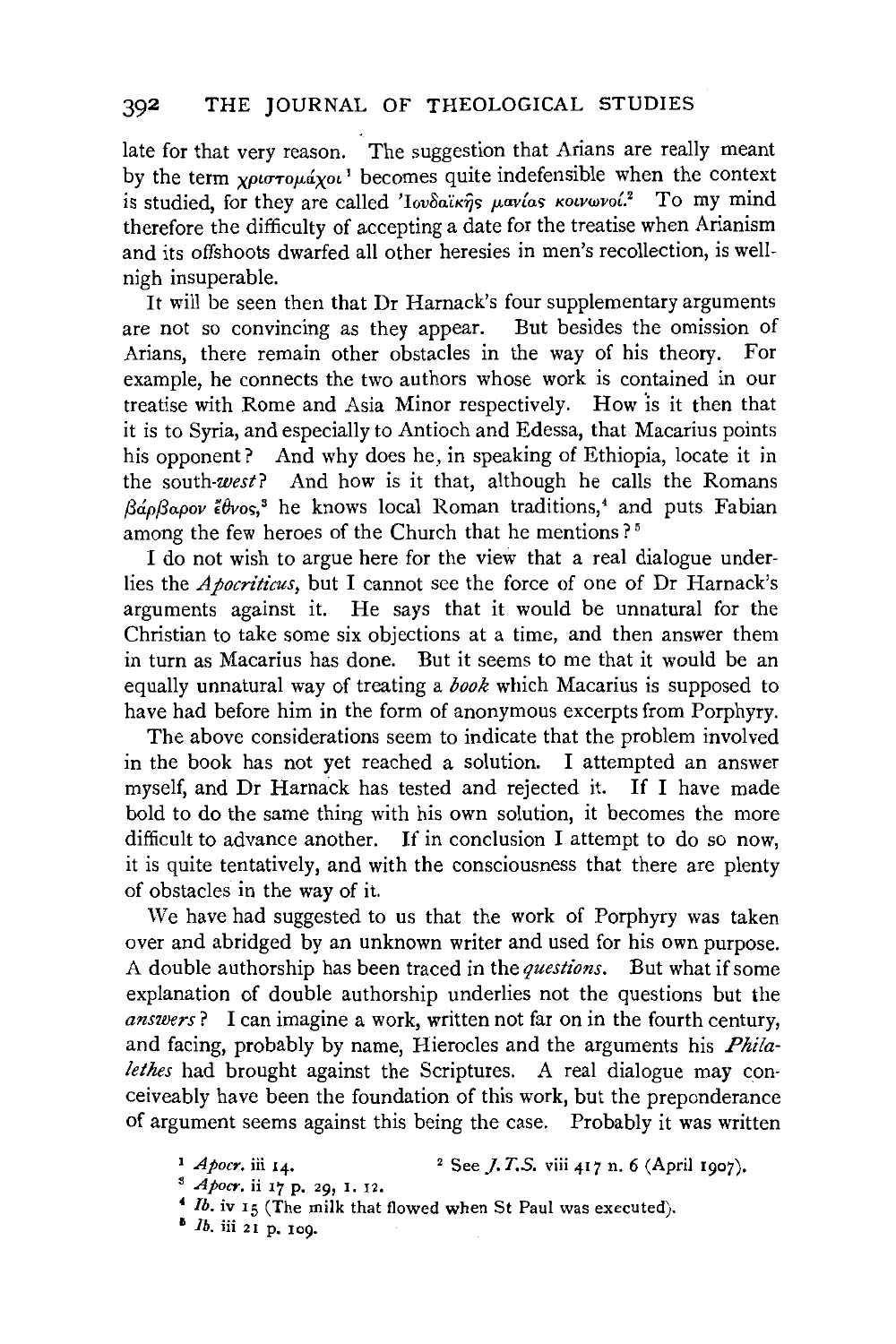some years later than Hierocles in the earlier half of the fourth century. The author had been at Rome, but was living in the East, probably in Syria, and therefore naturally points the opponent, who had b'een governor of Palmyra, to that particular region. But he is also well acquainted with the Eastern part of Asia Minor, and knows of the spread of heresy in regions such as Lycaonia,<sup>1</sup> and of worthies like Aratus of Cilicia.<sup>2</sup> This writer did not belong to the School of Edessa. but was a great Origenist. He was a really great exponent of the Christian faith, and worthy to be ranked with some of the great fathers of that century.

This work was seized upon by Macarius Magnes, the Bishop of Magnesia who is heard of in 403 A. D., and worked into the form in which it is at present, being now made to consist of a five days' debate, and the original division of Hierocles's work into two books being quite obscured. Nothing leads us to expect any great originality or literary talent or powers of Catholic exegesis from this Macarius. It well accords with what we know of him, that he should simply arrange another man's work. He carefully suppresses the names of both Hierocles and the man who had answered him, and alters just enough to make it appear a work of his own time, changing ' 200 years ' into '300 ', and making the Trinitarian doctrine a little more definite in places, especially where he finds the baptismal formula occurring. But he does not bring the work properly up to date, for he leaves the list of earlier heretics without the addition of those of his own century, nor does he trouble to change the locality from the East to Western Asia Minor. But in iii 24 p. 109, it is perhaps his hand which has placed before the mention of Fabian, Cyprian, and Irenaeus ten lines of detail about a local hero, Polycarp of Smyrna. He found much of the Christian explanation of the passages of Scripture which had been attacked to be allegorical and thoroughly imbued with the spirit of Origen. Being himself opposed to Origenism, as he very clearly shewed by his action at the Synod of the Oak, he would not have originated such lines of argument, but he allowed them to remain in their place. Perhaps he curtailed the number of questions and answers to suit his purpose (which would explain the occasional failure of sequence in the questions to which Dr Harnack has called attention), but these omissions may have been made by the writer he is adapting.

I do not pretend that this view harmonizes with all I have said when discussing Dr Harnack's theory. But it will be seen that it satisfies a great many of the difficulties which have been noticed, so that reference need not be made to these things again. But there are one or two fresh points which I may mention here.

<sup>1</sup> *Apocr.* iii 43. <sup>2</sup> *Ib.* iv 17 **p.** 191.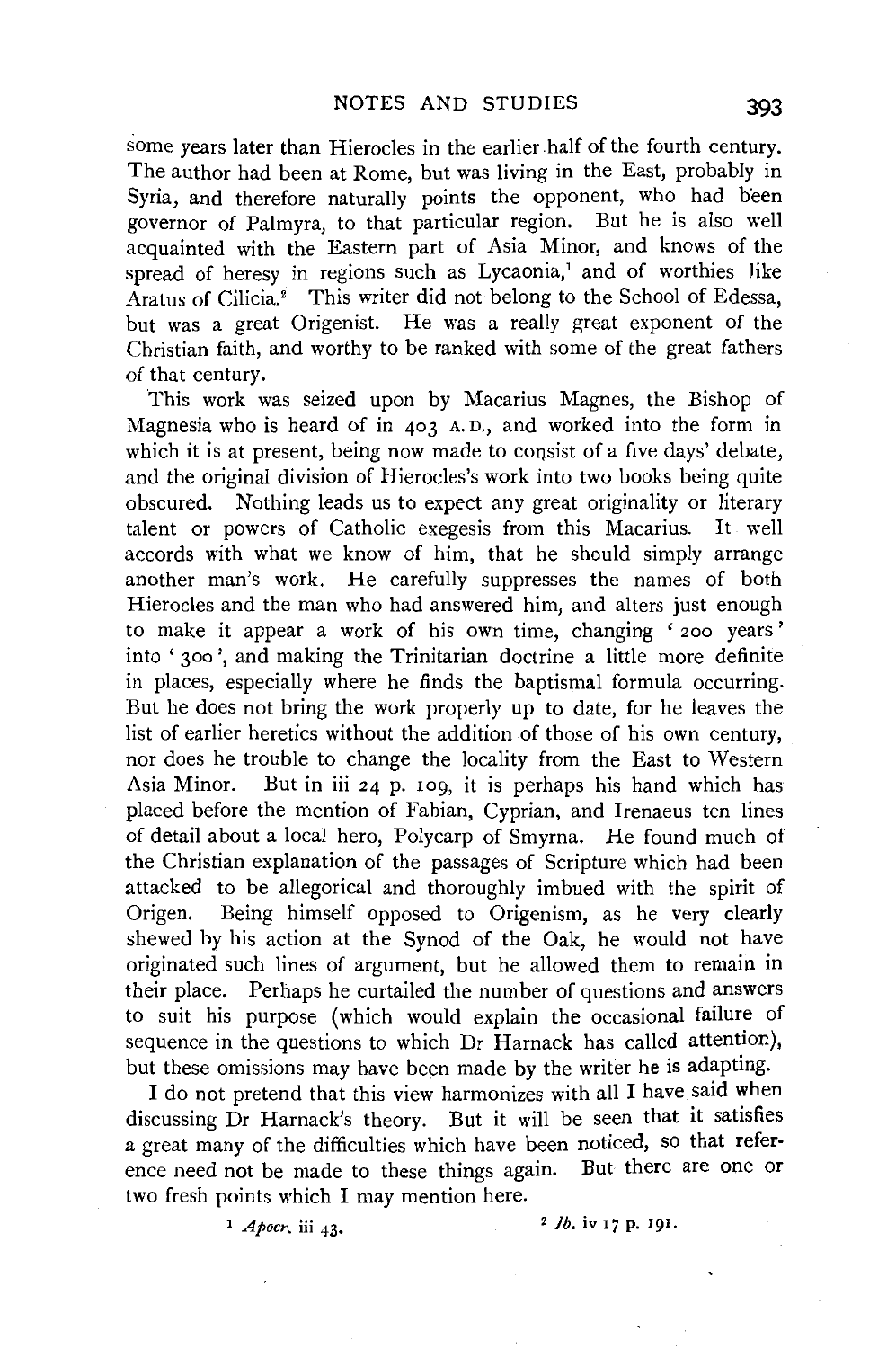1. The work is sufficiently weighty and important to warrant its careful preservation by the Church. But if, in addition to the fact that it contained blasphemous objections to Holy Writ, it bore the name of an obscure bishop, of whom what was known was not particularly to his advantage, it can easily be understood how it sank into an oblivion from which it was only rescued by its use in the Iconoclastic controversy some centuries later.

2, The above theory helps to explain the strange double title of the work, which seems to have been 'Αποκριτικός ή Μονογενής πρός Έλληνας.<sup>1</sup> As it is entirely addressed to an individual Greek it is very curious that Macarius should belie the idea of his dialogue by making the word plural. But if we suppose an earlier writer who has answered by name Hierocles's treatise  $\Phi \lambda \alpha \lambda \eta \theta \eta s$   $\pi \rho \delta s$  *Xptortavovs*, and called his own reply Movoyev's  $\pi \rho \delta s$  <sup>"</sup>E $\lambda \lambda \eta \nu \alpha s$ , then we can imagine Macarius retaining this as an alternative to his own title of  $A_{\pi\alpha\kappa\rho\kappa\tau\kappa\sigma\delta}$ . The very awkwardness of this would tend to the omission of the words  $\hat{\eta}$  Movoyevns in some MSS, and to the addition (unless indeed it be due to Macarius himself} of the sub-title Περί τῶν ἀπορουμένων εν τη καινη διαθήκη ζητημάτων και *AV!T£WV.* 

3· One of the few things we know about the Macarius of A.D. 403 is that he was a bishop. But there is nothing whatever in the *Apocriticus*  to suggest that it was written by a bishop. On the contrary, there is one passage at least which seems to point the other way.1 In ii 16 the heathen has mockingly suggested that, if Christ's words are true, a real Christian ought to be able to drink any deadly thing without its hurting him, and that therefore this would be a good test to which to put bishops. If the reply were by a bishop, one would expect the personal note to enter. Not only is this not the case, but the author seems to differentiate himself from the leaders of the Church by speaking of them in the third person. After giving instances of great bishops of old who figuratively laid their hands on all that was round them and brought a blessing on it, he proceeds<sup>3</sup>  $\pi a \rho \epsilon \delta$ ;  $\delta'$   $\epsilon \kappa \epsilon \omega \nu \nu s$ ,  $\tau \omega s$ ;  $\nu \nu \nu$  $d$  *άσηνήσομαι πόσοι χείρας έκτείνοντες είς εύχην ιάσαντο*; *πόσοι κατηχουμένοις*  $\epsilon$ ν τω παλαίω πυρέττουσι της αμαρτίας πτώματι η νοσήματι χείρας επιθέντες *KaAwt;; lxnv l1ro{1)1Tav;* Can these be the words of a bishop ? And yet Nicephorus calls the author *i<sub>epapyn</sub>*. All is explained if we think of the Bishop of Magnesia appropriating the work of one who was not himself a bishop.

4· The author of the answers is very plainly an original thinker. He is steeped in Origenism, and a master of the allegorical method of inter-

- 
- 1 v. Harnack *op. cit.* pp. 6-8. 2 See my note *j.T.S.* viii 421 n. 3 (April 1907). 3 *Apocr.* iii 24 p. 109 i 31
-